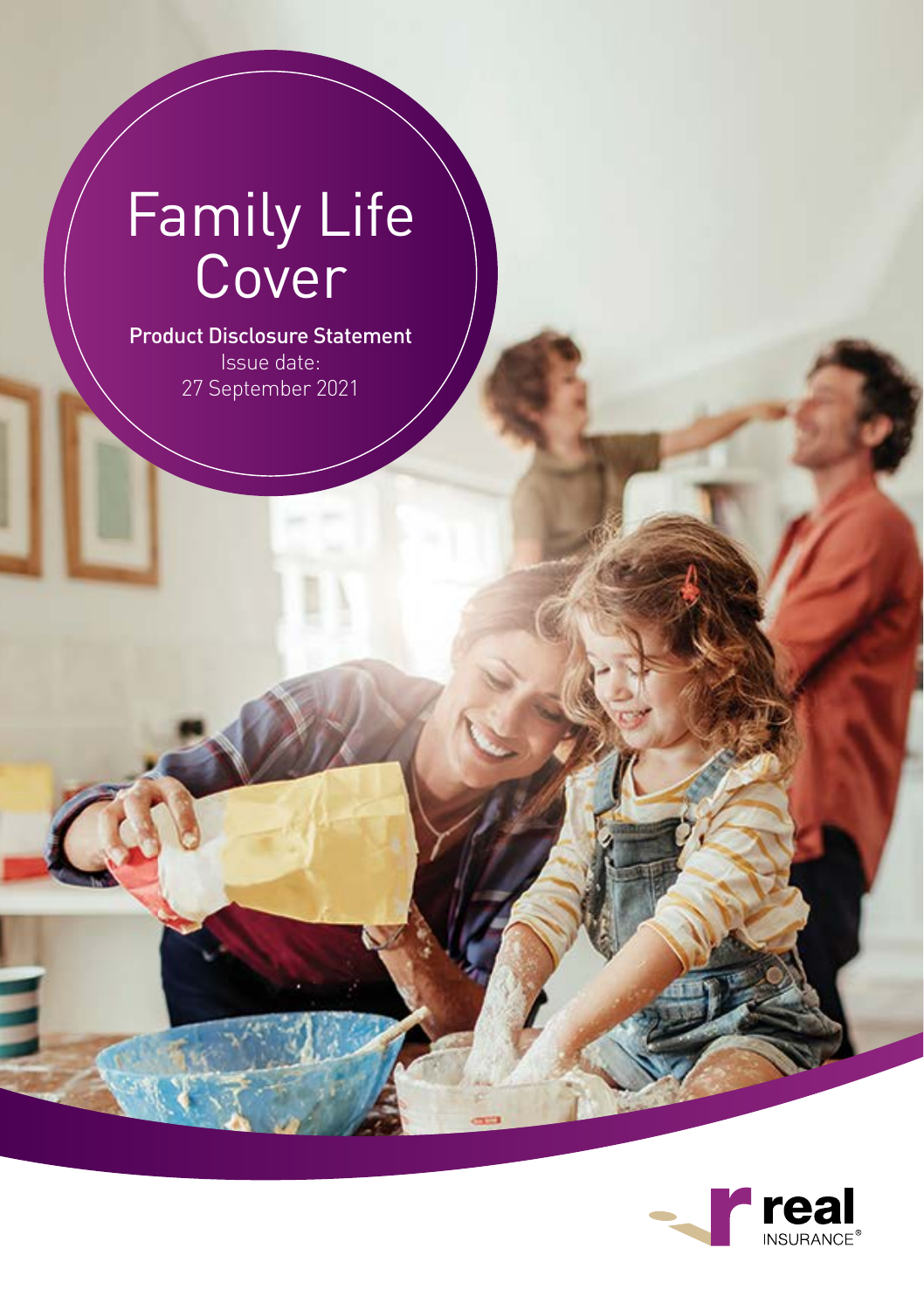

# What's included in this document

| <b>Welcome to Real Insurance</b>          | 5 |
|-------------------------------------------|---|
| Our Promise to You                        | 5 |
| <b>Product Disclosure Statement (PDS)</b> | 6 |
| Explaining this PDS                       | 6 |
| Introducing Family Life Cover             | 7 |
| Your Insurance Policy                     |   |

| Life Insurance                                      |   |
|-----------------------------------------------------|---|
| What is Life Insurance?                             | Χ |
| Who can take out Life Insurance?                    |   |
| Complimentary interim<br>Accidental Death Insurance |   |
| The amount of Life Insurance<br>you can apply for   |   |
| When we will pay the<br>Life Insurance benefit      |   |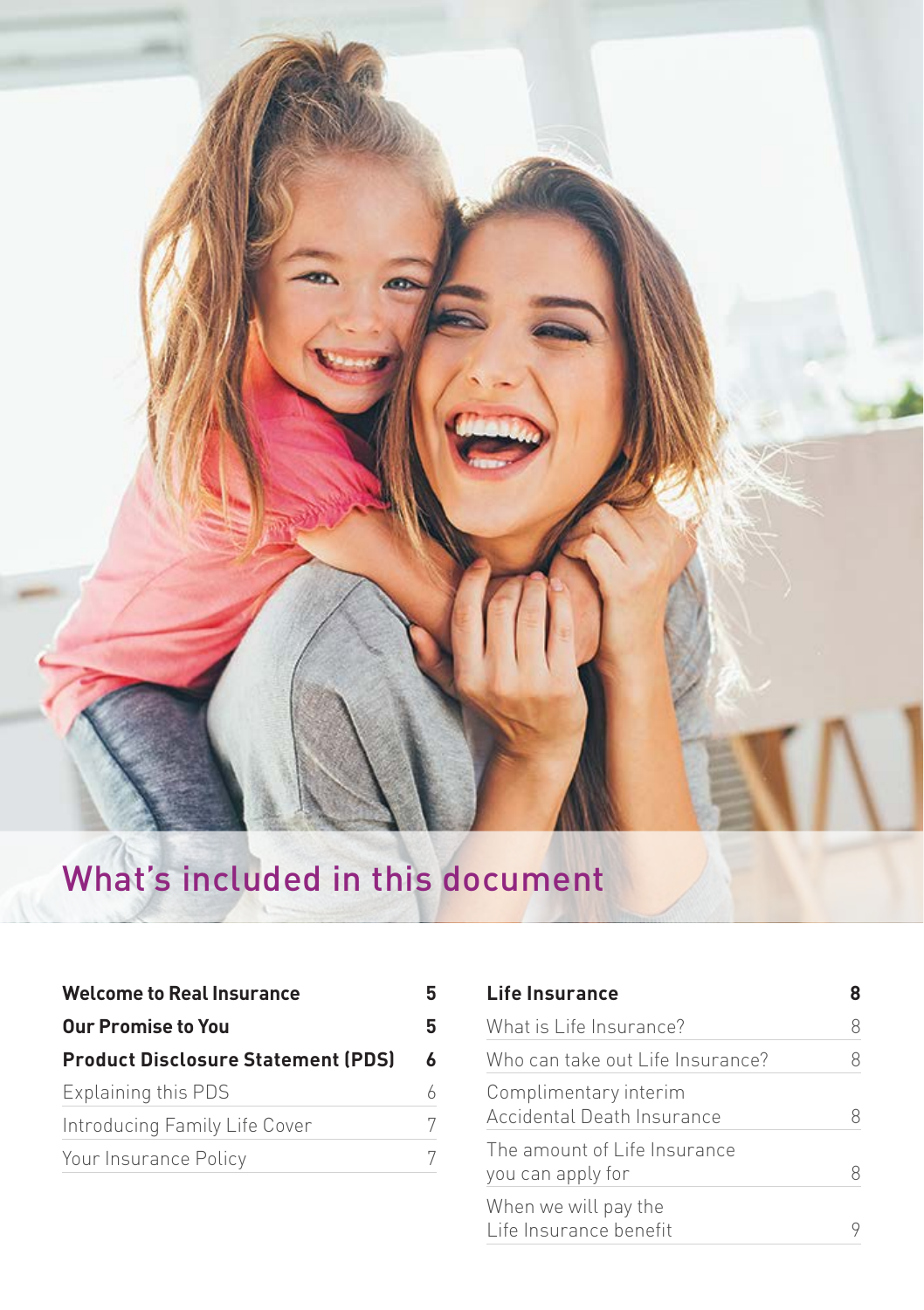| The cost of your Life Insurance                                           | 9  |
|---------------------------------------------------------------------------|----|
| What is not covered under your                                            |    |
| Life Insurance?                                                           | 10 |
| What is not covered under your interim<br>Accidental Death Insurance?     | 10 |
| When your Life Insurance starts and ends                                  | 11 |
| <b>Children's Insurance Option</b>                                        | 12 |
| What is Children's Insurance?                                             | 12 |
| Who can take out Children's Insurance?                                    | 12 |
| The amount of Children's Insurance<br>you can apply for                   | 12 |
| When we will pay the<br>Children's Insurance benefit                      | 12 |
| The cost of your Children's Insurance                                     | 14 |
| What is not covered under your<br>Children's Insurance?                   | 14 |
| When your Children's Insurance<br>starts and ends                         | 15 |
| <b>Serious Illness Insurance Option</b>                                   | 16 |
| What is Serious Illness Insurance?                                        | 16 |
| Who can take out Serious<br>Illness Insurance?                            | 16 |
| The amount of Serious Illness<br>Insurance you can apply for              | 16 |
| When we will pay the Serious<br>Illness Insurance benefit                 | 16 |
| The cost of your Serious<br>Illness Insurance                             | 17 |
| What is not covered under your<br>Serious Illness Insurance?              | 17 |
| When your Serious Illness<br>Insurance starts and ends                    | 18 |
| <b>Total &amp; Permanent Disability</b><br><b>Insurance Option</b>        | 19 |
| What is Total & Permanent<br>Disability Insurance?                        | 19 |
| Who can take out Total &<br>Permanent Disability Insurance?               | 19 |
| The amount of Total & Permanent<br>Disability Insurance you can apply for | 19 |

| When we will pay the Total &<br>Permanent Disability Insurance benefit    | 19 |
|---------------------------------------------------------------------------|----|
| The cost of your Total & Permanent<br>Disability Insurance                | 20 |
|                                                                           |    |
| What is not covered under your Total &<br>Permanent Disability Insurance? | 20 |
| When your Total & Permanent<br>Disability Insurance starts and ends       | 21 |
| <b>General Information</b>                                                | 22 |
| Your 30-day money back quarantee                                          | 22 |
| Automatic sum insured increases                                           | 22 |
| Further Insurance options                                                 | 23 |
| Premiums                                                                  | 23 |
| How you can pay for your Insurance<br>and when your premium is deducted   | 23 |
| Changing your Insurance                                                   | 23 |
| When we can cancel your Policy                                            | 23 |
| Insurance risks                                                           | 24 |
| Benefit payments                                                          | 24 |
| Making a claim                                                            | 25 |
| Tax                                                                       | 25 |
| Questions or complaints                                                   | 25 |
| Privacy                                                                   | 26 |
| Your duty to take reasonable care                                         | 27 |
| Glossary                                                                  | 28 |
| <b>Direct Debit Service Agreement</b>                                     | 36 |
| <b>Nomination of Beneficiaries Form</b>                                   | 37 |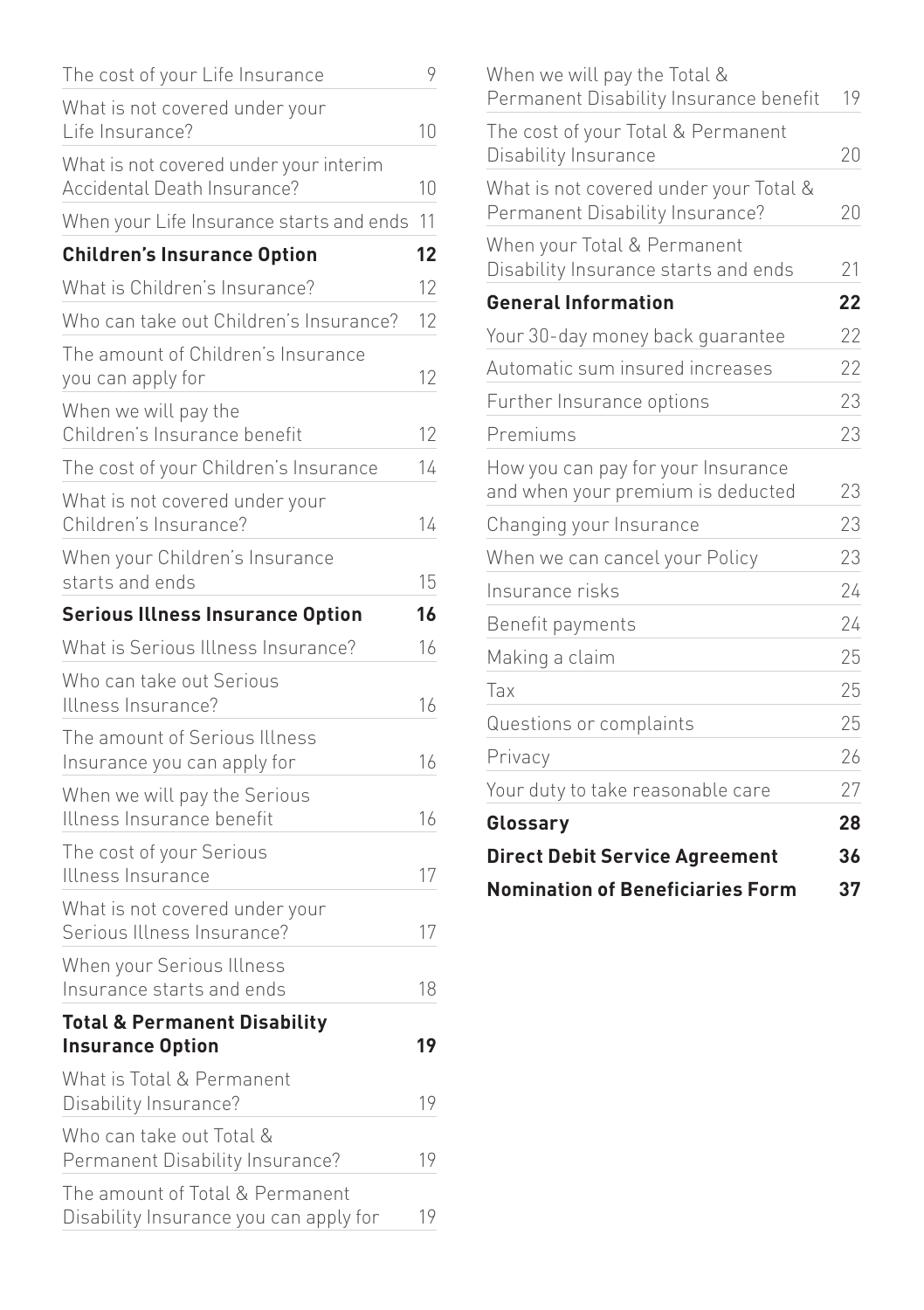

Family Life Cover is issued by Hannover Life Re of Australasia Ltd ABN 37 062 395 484 of Tower 1, Level 33, 100 Barangaroo Avenue, Sydney NSW 2000.

Family Life Cover is distributed and promoted by Real Insurance. Real Insurance is a trading name of Greenstone Financial Services Pty Ltd ABN 53 128 692 884, Australian Financial Services Licence 343079 of 50 Norwest Blvd, Norwest NSW 2153.

From time to time, Family Life Cover may be updated. Updates which are not materially adverse to you may be found on the Real Insurance website at realinsurance.com.au. If you request a paper copy, this will be provided to you free of charge.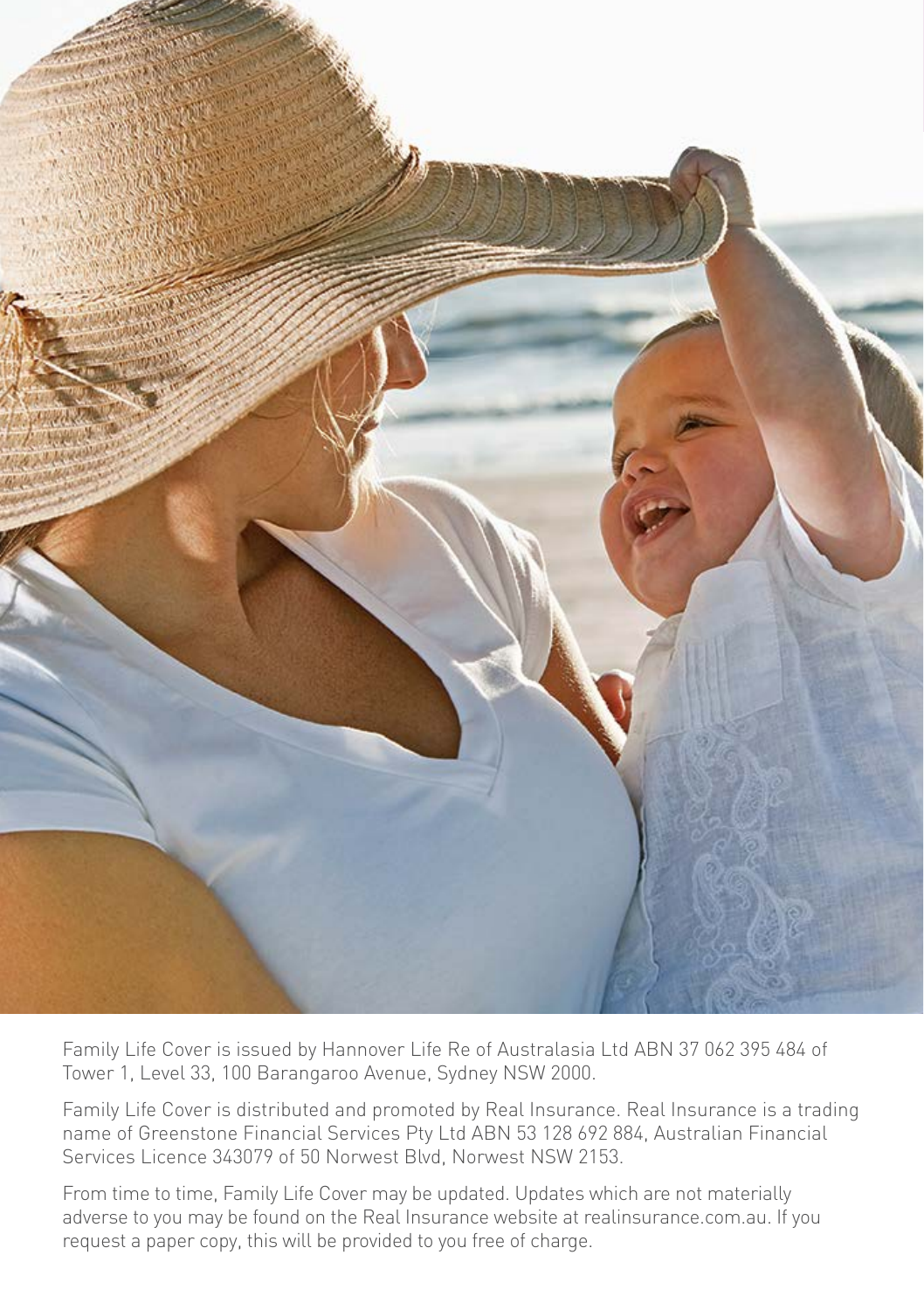Real Insurance is a trading name of Greenstone Financial Services (GFS). GFS has partnered with Hannover Life Re of Australasia Ltd (Hannover) which is the insurer of this Real Insurance product and is the issuer of this Product Disclosure Statement.

Hannover is a wholly-owned subsidiary of Hannover Re and is part of the Hannover Re Group worldwide. The life insurance business of Hannover has been operating in the Australian market since 1994, has a Standard and Poor's Insurer Financial Strength of AA- (Very Strong) and as at 31 December 2019 had total annual in force premium of AU\$1.7 billion.

Hannover is regulated by the Australian Prudential Regulation Authority (APRA).

## **Our Promise to You**

To ensure that you receive the highest standard of service when you take out life insurance, we comply with the Life Insurance Code of Practice (the Code). We also ensure our partners, including GFS, comply with the Code in all their dealings with you.

#### What does the Life Insurance Code of Practice cover?

The Code sets out the life insurance industry's key commitments and obligations. It covers many aspects of your relationship with GFS and Hannover, from buying insurance to making a claim, to providing options if you experience financial hardship or require additional support.

#### Key Code Promises

- $\blacktriangleright$  We will be honest, fair, respectful, timely and transparent (using plain language) in our communications with you.
- We will monitor sales to ensure they are completed appropriately.  $\blacktriangleright$
- $\blacktriangleright$  If an inappropriate sale occurs, we will discuss with you how this can be remedied.
- Additional support is available if you have difficulty with buying insurance or making a claim.  $\vee$
- When you make a claim, we will explain the process to you and keep you informed on the progress of your claim.
- A decision on your claim will be made within the Code timeframes, and if in exceptional circumstances we cannot meet these timeframes, you will have access to our complaints process.
- $\blacktriangleright$  If we deny your claim, we will explain the reasons in writing and let you know the next steps if you disagree with our decision.
- We will restrict the use of investigators and surveillance, to ensure your legitimate right to privacy.
- The independent Life Code Compliance Committee will monitor our compliance with the Code.
- If we do not correct the Code breaches, sanctions can be imposed on us.  $\blacktriangledown$

#### Getting a copy

You can get a copy of the Code and a full list of insurance companies that are covered by the Code, on the Financial Services Council website at fsc.org.au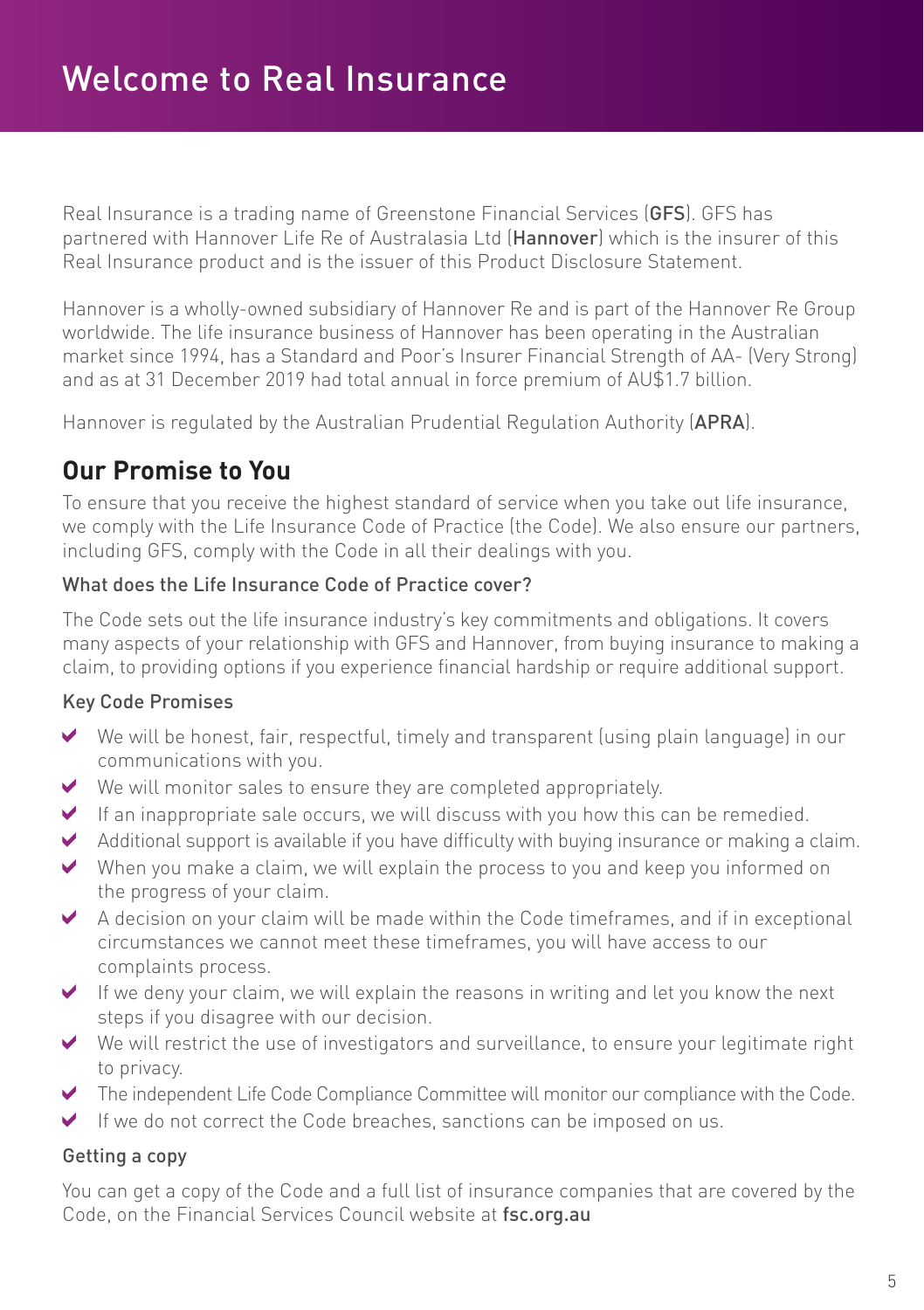

# Product Disclosure Statement

## **Explaining this PDS**

This Product Disclosure Statement (PDS) is designed to help you decide if Family Life Cover is right for you. It tells you the terms and conditions applying to a Family Life Cover Policy and it also provides important information about keeping premium payments up to date, what to do if you want to make a change and how to go about making a claim.

Any advice given in this PDS is general only and does not take into account your individual objectives or financial situation. You should consider whether this product is right for you, in regard to your objectives, financial situation and needs. You should carefully read this and any other documentation we send you.

Real Insurance and GFS do not guarantee Family Life Cover and they are not liable to pay benefits under a Family Life Cover Policy. The assessment and payment of claims for benefits is the responsibility of the insurer, Hannover.

Both Real Insurance and GFS have consented to being named in this PDS in the form and context in which it appears and has not withdrawn this consent before the date of this PDS.

In this PDS, some words or expressions have special meaning. They normally begin with capital letters and their meaning is explained in the 'Glossary' on page 28 of this PDS.

Also in this PDS, references to 'you', 'your' and 'yours' means the person who is the Policyowner or Key Life Insured as the context requires. 'We', 'us' and 'our' mean Hannover Life Re of Australasia Ltd.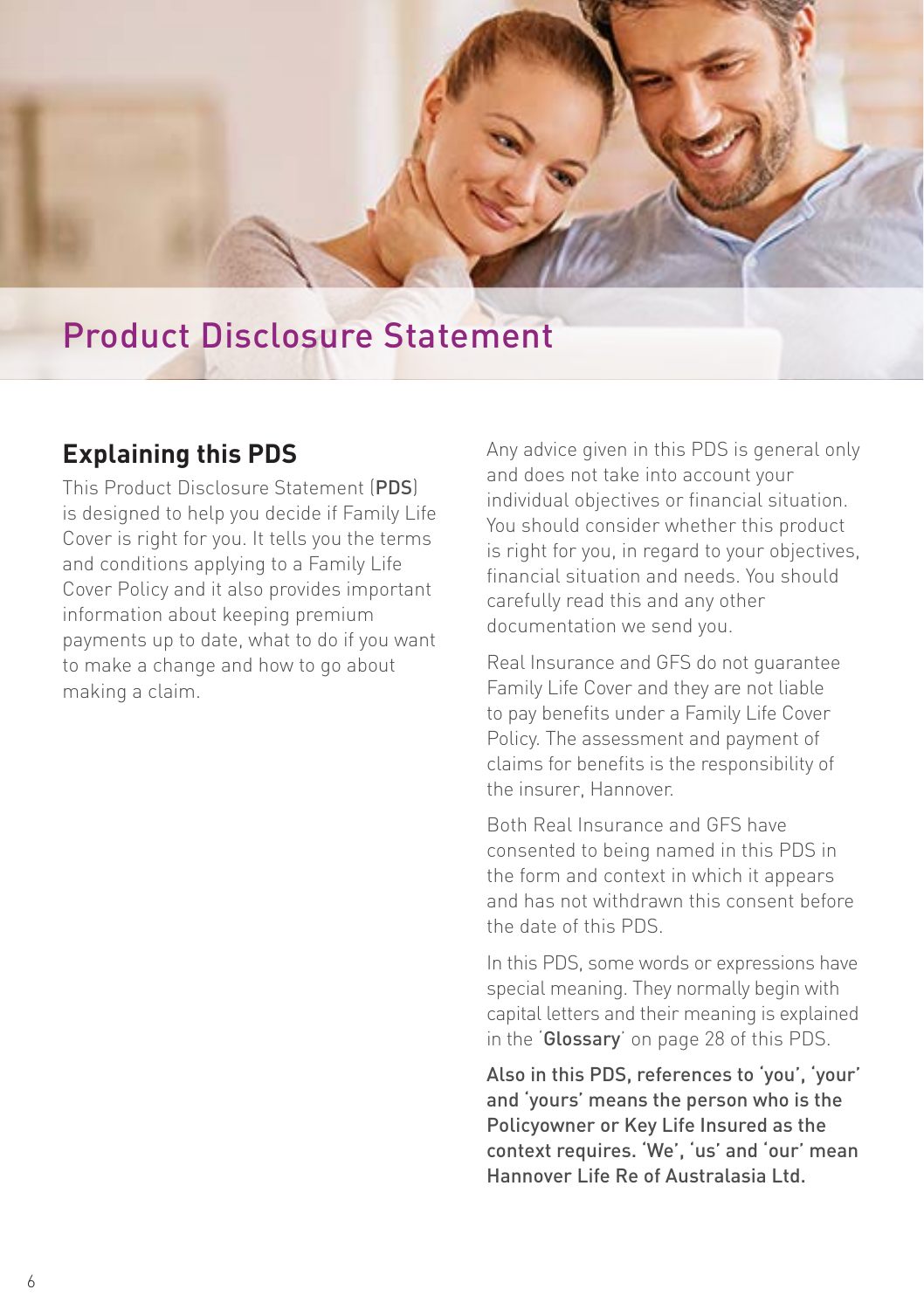

#### **Introducing Family Life Cover**

Family Life Cover offers a range of insurance combinations to suit your needs.

There's Life Insurance – providing lump sum cover in the event of death or Terminal Illness – which you can apply for on its own.

Plus there is a range of optional benefits that you can apply for with your Life Insurance:

- Children's Insurance lump sum Benefit Amount is paid in the event of a death, diagnosed with a Terminal Illness, or suffers a defined serious injury or illness of the Child Insured:
- Serious Illness Insurance lump sum Benefit Amount is paid in the event the Life Insured suffers a covered serious illness; and
- **V** Total & Permanent Disability Insurance – lump sum Benefit Amount is paid in the event the Life Insured suffers a Total & Permanent Disability.

Whatever combination you choose, with Family Life Cover, the Life Insured is protected 24 hours a day, 7 days a week, worldwide while your Policy is in force.

A full explanation of these benefits, and the terms and conditions of Family Life Cover is contained in this PDS.

## **Your Insurance Policy**

If your application is accepted by us, we will issue you a Policy Schedule. Your Insurance Policy consists of the Policy Schedule and:

- this PDS (which includes the terms and conditions applying under your Policy);
- $\blacktriangleright$  the application(s); and
- ◆ any special conditions, amendments or endorsements we issue to you.

Please keep these documents in a safe place for future reference. Any benefits, rights or obligations under this Policy cannot be assigned without obtaining Hannover's written permission beforehand. The Insurance provided under this Policy is written out of the Hannover Australian statutory fund.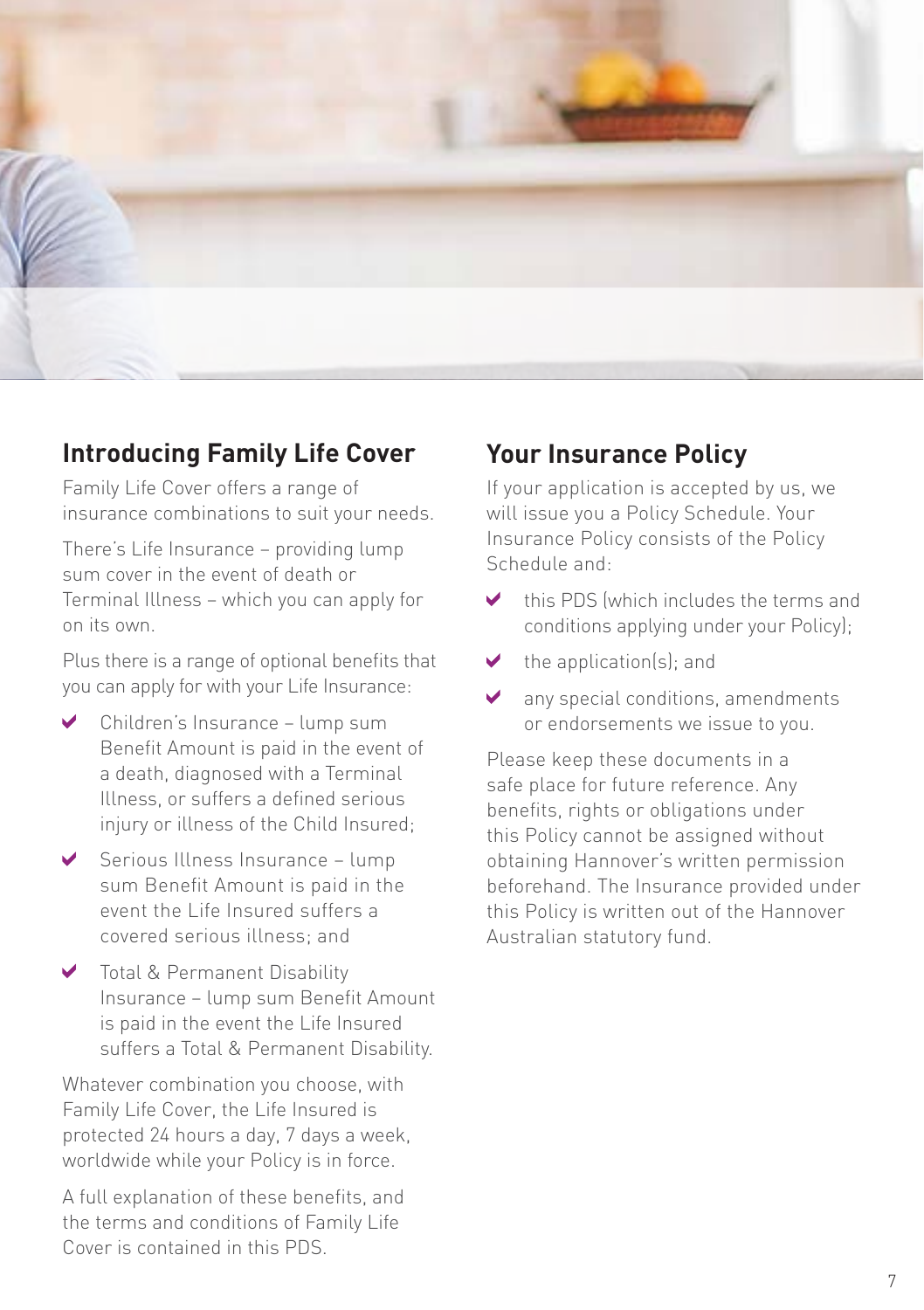

### **What is Life Insurance?**

Life Insurance provides a Benefit Amount in the event that a Life Insured under the Policy suffers an Accidental Death or dies of natural causes, or is diagnosed with a Terminal Illness, while covered under this Policy.

#### **Who can take out Life Insurance?**

You can apply for a single plan on your own life (Key Life Insured) or you can apply for a joint plan to also include your spouse, partner, or de facto (Partner Life Insured, if applying).

You (and your Partner Life Insured, if applying) must be Australian Resident(s) and between 18 and 64 years of age.

#### **Complimentary interim Accidental Death Insurance**

If you apply for Insurance by phone, and we require further information to assess your application, you will automatically be provided with interim Insurance for up to 30 days against Accidental Death while we assess your application except in the circumstances explained under the heading 'What is not covered under your interim Accidental Death Insurance?' on page 10. The amount of interim

Accidental Death Insurance cover is the Life Insurance Benefit Amount you apply for subject to the maximum cover amount indicated in 'The amount of Life Insurance you can apply for' on this page. This cover is provided at no additional cost to you and is subject to the terms explained in this PDS.

Your interim Accidental Death Insurance cover will cease after 30 days, or on the Acceptance Date, whichever occurs first.

#### **The amount of Life Insurance you can apply for**

The minimum Benefit Amount is \$100,000. The maximum Benefit Amount for a Life Insured under the Policy at the Commencement Date is:

|             | <b>Maximum Benefit Amount</b><br>lat Commencement Datel |
|-------------|---------------------------------------------------------|
| Current age | <b>Benefit Amount</b>                                   |
| $18 - 44$   | \$1,000,000                                             |
| $45 - 54$   | \$ 750,000                                              |
| $55 - 59$   | \$ 500,000                                              |
| 60 – 64     | \$300,000                                               |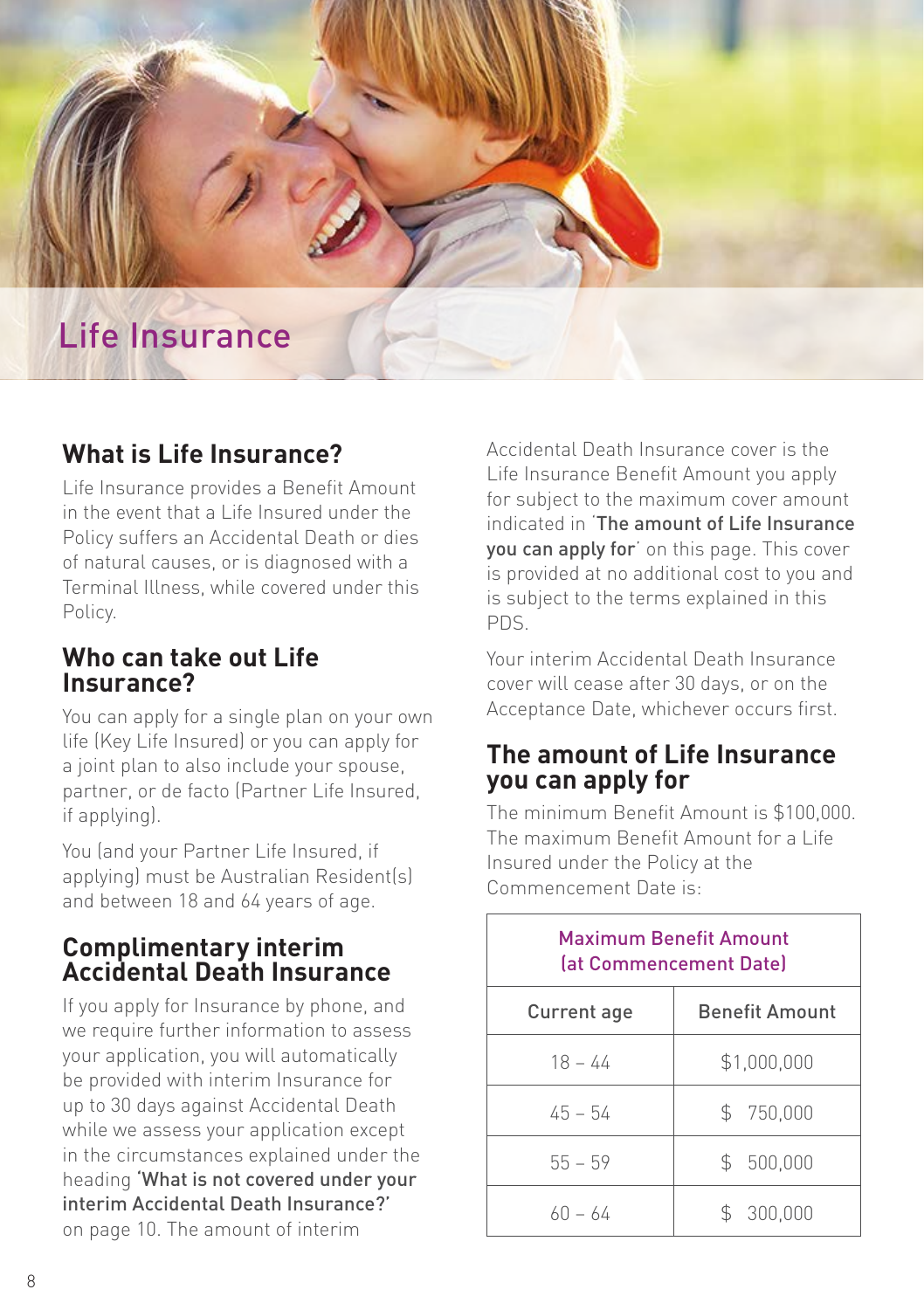When you apply with a Partner Life Insured, you both apply for individual Benefit Amounts based on the limits above.

## **When we will pay the Life Insurance benefit**

We will pay the Benefit Amounts explained below if the Life Insured suffers an insured event, namely death or Terminal Illness while covered under the Policy except in the circumstances explained in 'What is not covered under your Life Insurance' on page 10.

#### Life Insurance

We will pay the Life Insurance Benefit Amount as a lump sum on the death of a Life Insured. While assessing your claim, for deaths that are not the result of self-inflicted injury, we may advance \$10,000 of the Life Insurance Benefit Amount to assist with the costs associated with funeral or other similar expenses without waiting for full claim proofs, but we must have satisfactory evidence of the Life Insured's age and death. This advance payment is not payable if there is reasonable doubt about whether you have complied with your duty to take reasonable care (see page 27 for further details on your duty to take reasonable care).

#### Terminal Illness

We will pay the Life Insurance Benefit Amount as a lump sum if a Life Insured is diagnosed with a Terminal Illness while covered under the Policy.

#### Limit on benefits

The total benefits payable for a Life Insured under the Policy cannot exceed:

- $\checkmark$ the maximum Benefit Amount for Life Insurance for your age at the Commencement Date, plus
- any automatic sum insured increases under the Policy.

If the Life Insured is covered under more than one Family Life Cover Policy, we will apply this limit to the total of the benefits payable for the Life Insured under all Family Life Cover policies. Any reduction in the Benefit Amount will be applied to the Insurance most recently commenced and we will refund the premiums paid referable to the amount by which the Benefit Amount is reduced.

Only one Life Insurance Benefit Amount is payable per Life Insured.

The Life Insurance Benefit Amount will be reduced by the amount of:

- $\blacktriangledown$ any Total & Permanent Disability benefit paid for a Life Insured; and
- $\checkmark$ any Serious Illness Insurance benefit paid for a Life Insured; and
- ✔ any advance payment of the Life Insurance Benefit Amount.

If we reduce the Life Insurance Benefit Amount, we will reduce the premiums accordingly.

# **The cost of your Life Insurance**

Premiums are the cost of your Insurance. The premium you are required to pay when the Policy starts is shown in the Policy Schedule.

Your premium is a stepped premium, which means that it will increase each year as you age. Your premium is calculated at each Policy Anniversary and is based on:

- the age of each Life Insured at that time; and
- the Benefit Amount provided for each ✔ Life Insured; and
- ✔ the Insurance Plan chosen by you (joint plan or single plan); and
- ✔ various factors which affect the premium rating for each Life Insured such as gender, smoking status, state of health, family history, occupation and participation in hazardous activities.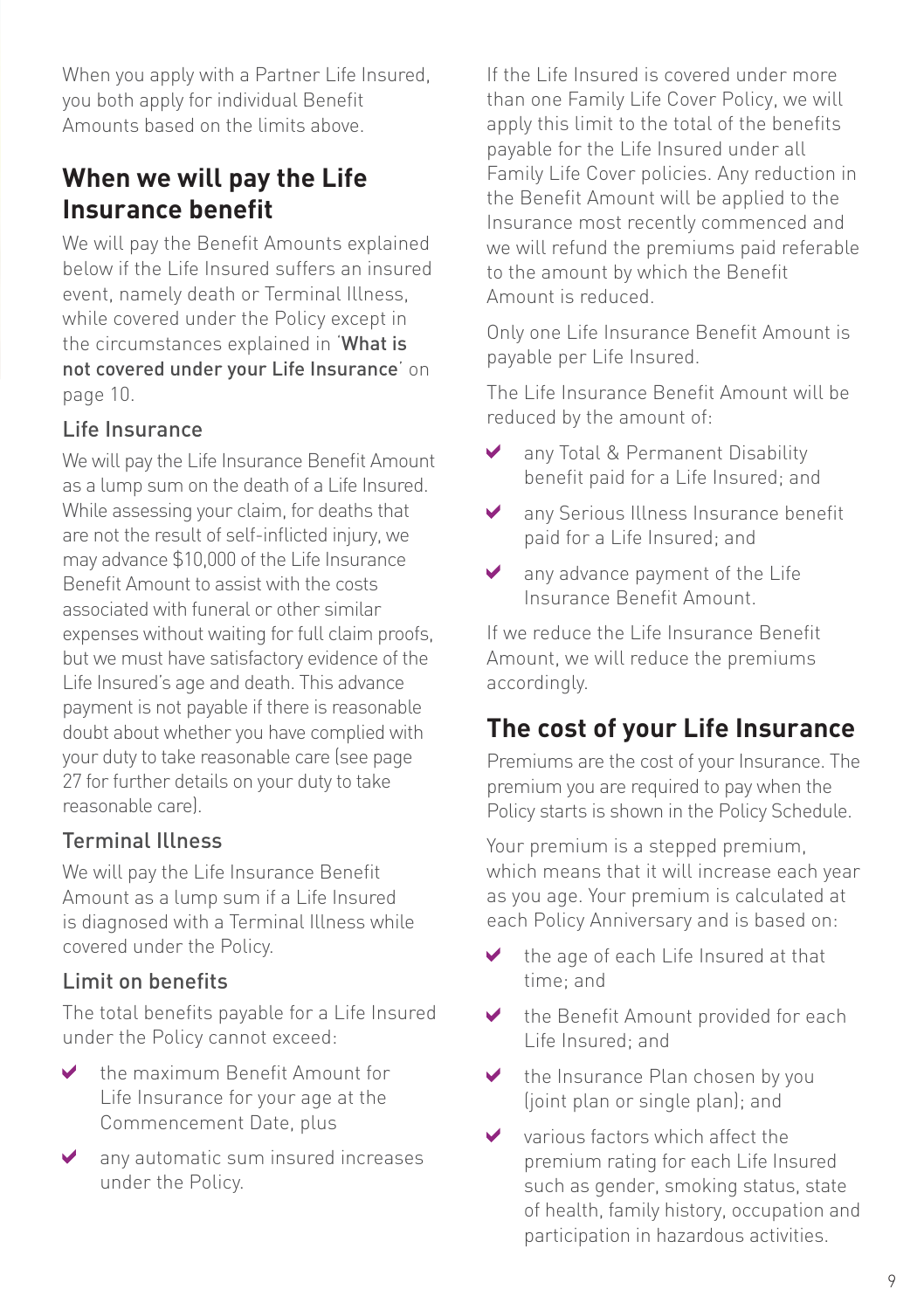When a Life Insured on the Policy attains age 99, the premium will stay the same for the remaining term of the Policy in respect of that Life Insured.

For a premium quote, or to understand more about the cost of your Insurance, please contact Real Insurance on 1300 367 325 (Monday to Friday between 8am and 8pm AEST), or visit realinsurance.com.au

## **What is not covered under your Life Insurance?**

We will not pay a Life Insurance Benefit Amount in respect of a Life Insured, if the Life Insured dies, or has a Terminal Illness, as a result of a self-inflicted injury, within 13 months of:

- $\blacktriangleright$  the Acceptance Date of the Policy; or
- the date that any increase in cover  $\blacktriangledown$ starts (but only in respect of the increase); or
- where we have agreed to reinstate  $\blacktriangledown$ the Policy after it was cancelled, the date on which we reinstate the Policy (reinstatement date).

We will not pay any Benefit Amounts where we have agreed a special term with you in respect of your cover that specifically excludes the event or condition leading to the claim. Any such special term will be agreed with you before your Policy is issued and will appear on your Policy Schedule.

## **What is not covered under your Interim Accidental Death Insurance?**

We will not pay an Interim Accidental Death Insurance Benefit Amount in respect of a Life Insured if the Life Insured suffers Accidental Death as a result of:

- $\blacktriangleright$  intentional self-inflicted bodily injury; or
- ◆ engaging in any criminal activities or illegal acts; or
- suicide or attempted suicide; or ✔
- the consumption of drugs (unless it  $\blacktriangleright$ was under the direction of a Medical Practitioner and not in connection with treatment for substance abuse, drug addiction or dependence); or
- $\blacktriangleright$  the consumption of intoxicating liquor, including having a blood alcohol content over the prescribed legal limit whilst driving; or
- $\triangleright$  engaging in any professional sport (meaning the Life Insured's livelihood is substantially dependent on income received as a result of playing sport); or
- $\vee$  engaging in any motor sports as a rider, driver and/or passenger; or
- war (whether declared or not) or warlike activity, or taking part in a riot or civil commotion; or
- $\triangleright$  being a pilot or crew member of any aircraft, or engaging in any aerial activity except as a passenger in a properly licensed aircraft.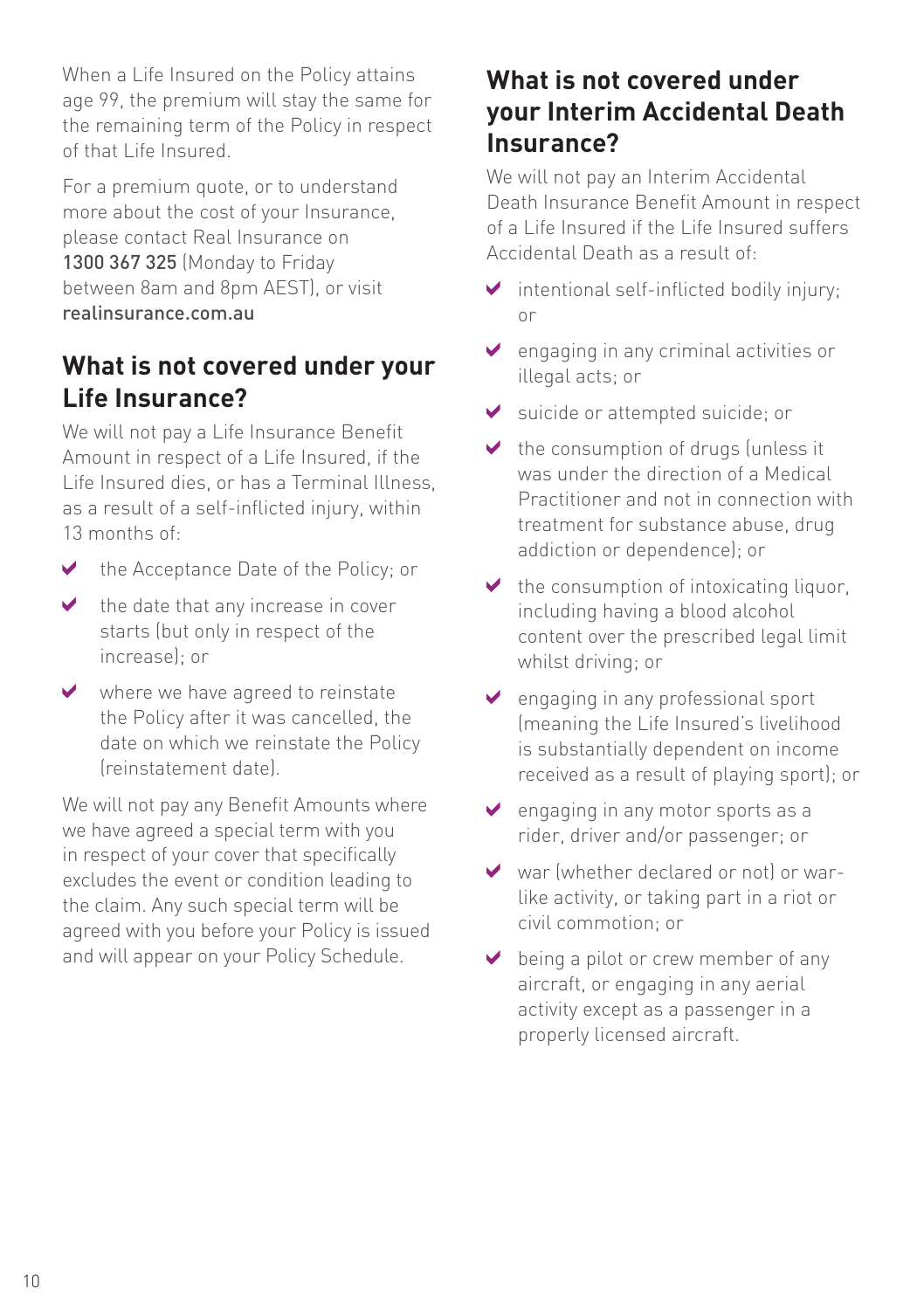## **When your Life Insurance starts and ends**

If your application for Life Insurance is accepted by us, cover starts for a Life Insured and/or Partner Life Insured (if applicable) on the Acceptance Date set out in the Policy Schedule. Your first premium is deducted from the Commencement Date, which is also set out in the Policy Schedule.

We guarantee to renew your Life Insurance (provided you pay your premiums when due) for life.

Life Insurance ends for a Life Insured when the first of the following occurs:

- $\blacktriangleright$  the date of payment of a death claim for that Life Insured; or
- $\vee$  the date of payment of a Terminal Illness claim for that Life Insured; or
- $\vee$  the date of payment of a Total & Permanent Disability claim for the Life Insured where the Total & Permanent Disability Benefit Amount is the same as Life Insurance Benefit Amount; or
- $\blacktriangleright$  the date you cancel the Policy; or
- $\blacktriangleright$  the date we cancel the Policy.

Where the Policy ends solely as a result of the Key Life Insured's cover ending, if there is a Partner Life Insured who wishes to retain cover, the Benefit Amount for the Partner Life Insured, and any Child Insured under this Policy, can continue. We will issue a new Policy to the surviving Partner Life Insured in his or her name as the Policyowner. The new Policy will be issued on the same terms as this Policy and takes effect subject to payment of the first premium.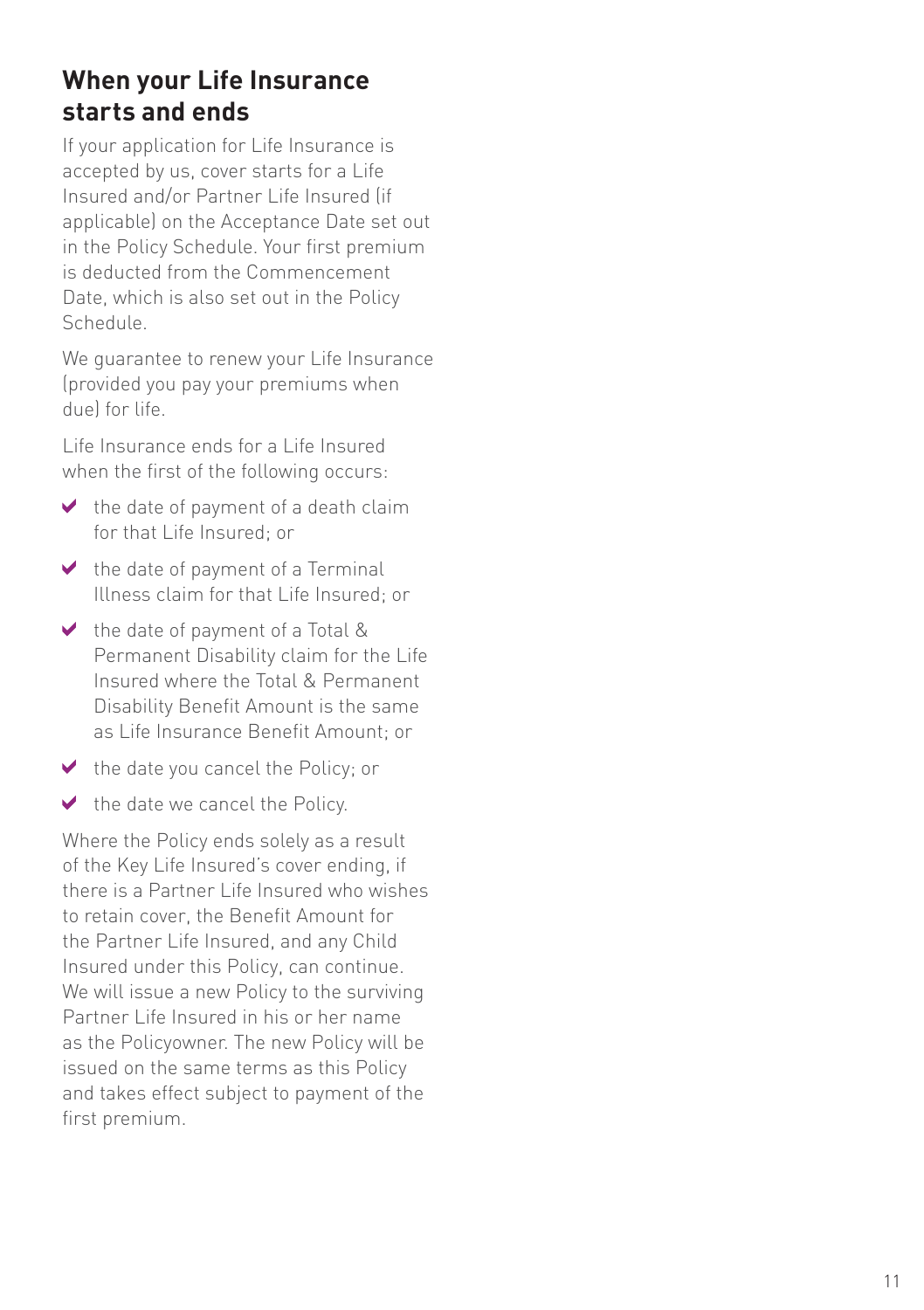This option is only available with Life Insurance. You only have this cover if we accepted your application and it is shown in your Policy Schedule.

## **What is Children's Insurance?**

Children's Insurance provides a Benefit Amount in the event the Child Insured suffers death from any cause, is diagnosed with a Terminal Illness or a defined serious injury or illness; namely:

- $\blacktriangleright$  Bacterial Meningitis (and/or invasive meningococcal disease); or
- Cancer (Children's Insurance Option); or
- $\triangleright$  Encephalitis with permanent neurological impairment; or
- End Stage Chronic Kidney Failure requiring regular renal dialysis; or
- Hearing Loss (permanent and disabling, after best treatment); or
- Major Brain Injury requiring admission of more than 4 consecutive days in an Intensive Care Unit (ICU); or
- Major Burns to the Skin of specified severity and requiring specific treatment; or
- Major Organ Transplant specified organs or being on a transplant waiting list; or
- ◆ Non-cancerous tumour of the Brain or Spinal Cord - with permanent neurological impairment, or requiring surgical removal of the tumour or radiotherapy; or
- $\triangleright$  Paralysis (total and permanent) specified; or
- Total and Permanent Loss of Use of One Specified Limb; or
- V Vision Loss (permanent and disabling, after best treatment)

at least three months after the day cover starts, while covered under the Policy. These medical conditions are defined in the 'Glossary' on page 28.

## **Who can take out Children's Insurance?**

If you (and/or Partner Life Insured) are a parent or legal guardian of a child, you can apply for this Insurance cover for the child, if the child is aged between 2 and 17 years of age, and the child is an Australian Resident. If you have Children's Insurance, each Child Insured is shown in the Policy Schedule.

## **The amount of Children's Insurance you can apply for**

You can apply for an Insurance Benefit Amount from \$20,000 up to a maximum of \$50,000 for each Child Insured under the Policy (in increments of \$10,000).

### **When we will pay the Children's Insurance benefit**

We will pay the Benefit Amount explained below if the Child Insured of a Life Insured suffers an insured event; namely death from any cause, is diagnosed with a Terminal Illness or suffers a defined serious injury or illness while covered under the Policy except in the circumstances explained in 'What is not covered under your Children's Insurance?' on page 14.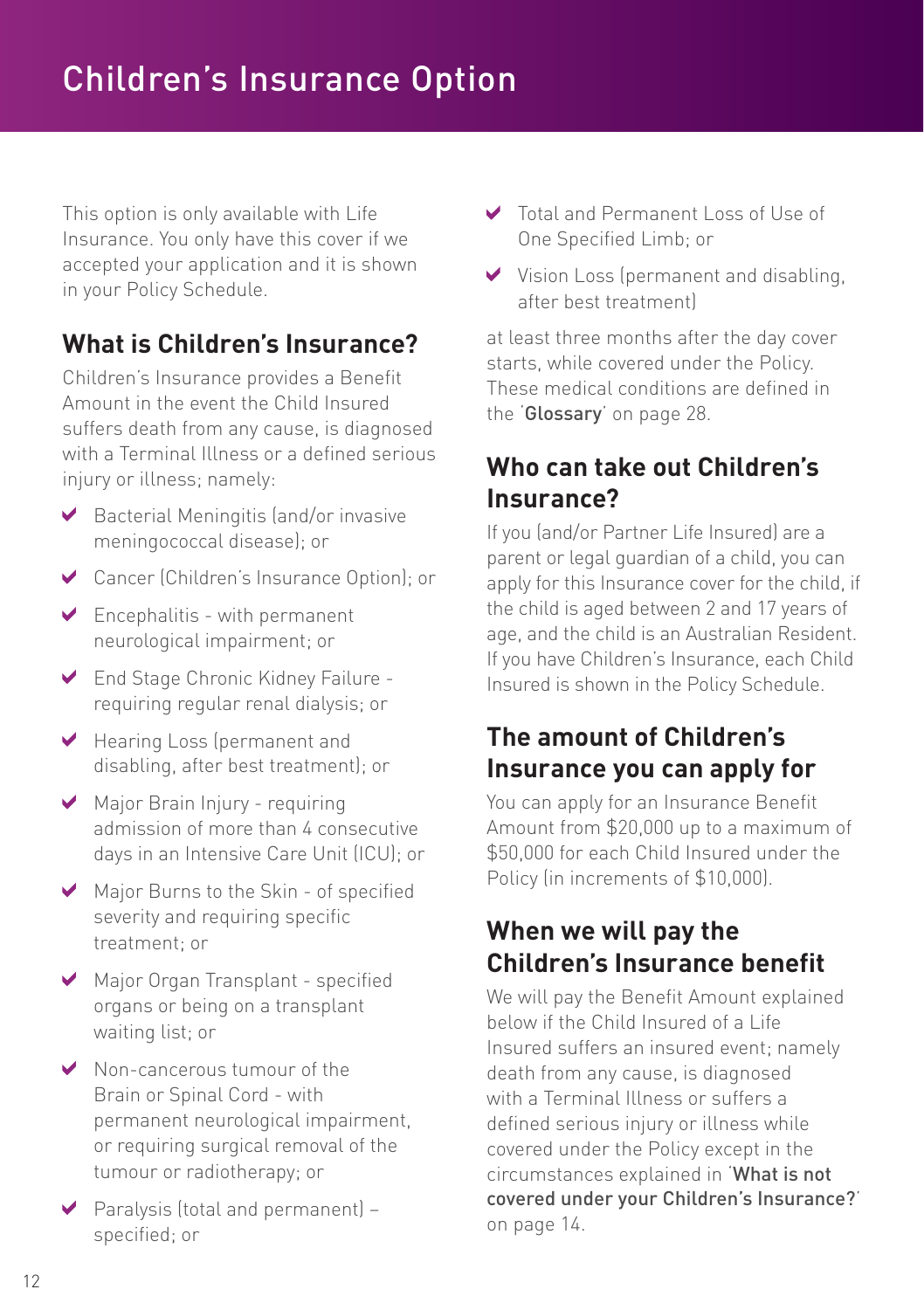Only one Benefit Amount is payable per Child Insured. Once a Benefit Amount has been paid for a Child Insured, the Children's Insurance will cease and no further claims can be made.

#### Death from any cause

We will pay the Children's Insurance Benefit Amount as a lump sum in the case the Child Insured dies from any cause, or is diagnosed with a Terminal Illness, at least three months after the day cover starts providing we have paid no Children's Insurance Benefit Amount in relation to a serious injury or illness for that Child Insured.

#### Accidental Death

We will pay the Children's Insurance Benefit Amount as a lump sum in the case of Accidental Death of the Child Insured providing we have paid no Children's Insurance Benefit Amount in relation to a serious injury or illness or a Terminal Illness for that Child Insured.

#### Serious injury or illness

We will pay the Children's Insurance Benefit Amount as a lump sum in the event the Child Insured suffers:

- Bacterial Meningitis (and/or invasive meningococcal disease); or
- Cancer (Children's Insurance Option); or
- $\blacktriangleright$  Encephalitis with permanent neurological impairment; or
- End Stage Chronic Kidney Failure requiring regular renal dialysis; or
- Hearing Loss (permanent and disabling, after best treatment); or
- Major Brain Injury requiring admission of more than 4 consecutive days in an Intensive Care Unit (ICU); or
- Major Burns to the Skin of specified severity and requiring specific treatment; or
- ◆ Major Organ Transplant specified organs or being on a transplant waiting list; or
- ◆ Non-cancerous tumour of the Brain or Spinal Cord - with permanent neurological impairment, or requiring surgical removal of the tumour or radiotherapy; or
- Paralysis (total and permanent) specified; or
- Total and Permanent Loss of Use of One Specified Limb; or
- V Vision Loss (permanent and disabling, after best treatment)

as a result of injury or illness while covered under the Policy except in the circumstances explained in 'What is not covered under your Children's Insurance?' on page 14.

Where we have paid a Children's Insurance Benefit Amount in relation to serious injury or illness, there are no further benefits payable under this Children's Insurance option for that Child Insured.

The serious injury or illness condition must be diagnosed by a Medical Practitioner or Specialist Medical Practitioner (as indicated in the 'Glossary' on page 28). the diagnosis may require confirmation by our medical advisers. If confirmation is required, our medical advisers will review the medical evidence submitted in support of your claim, nothing will be required from you for this review to occur.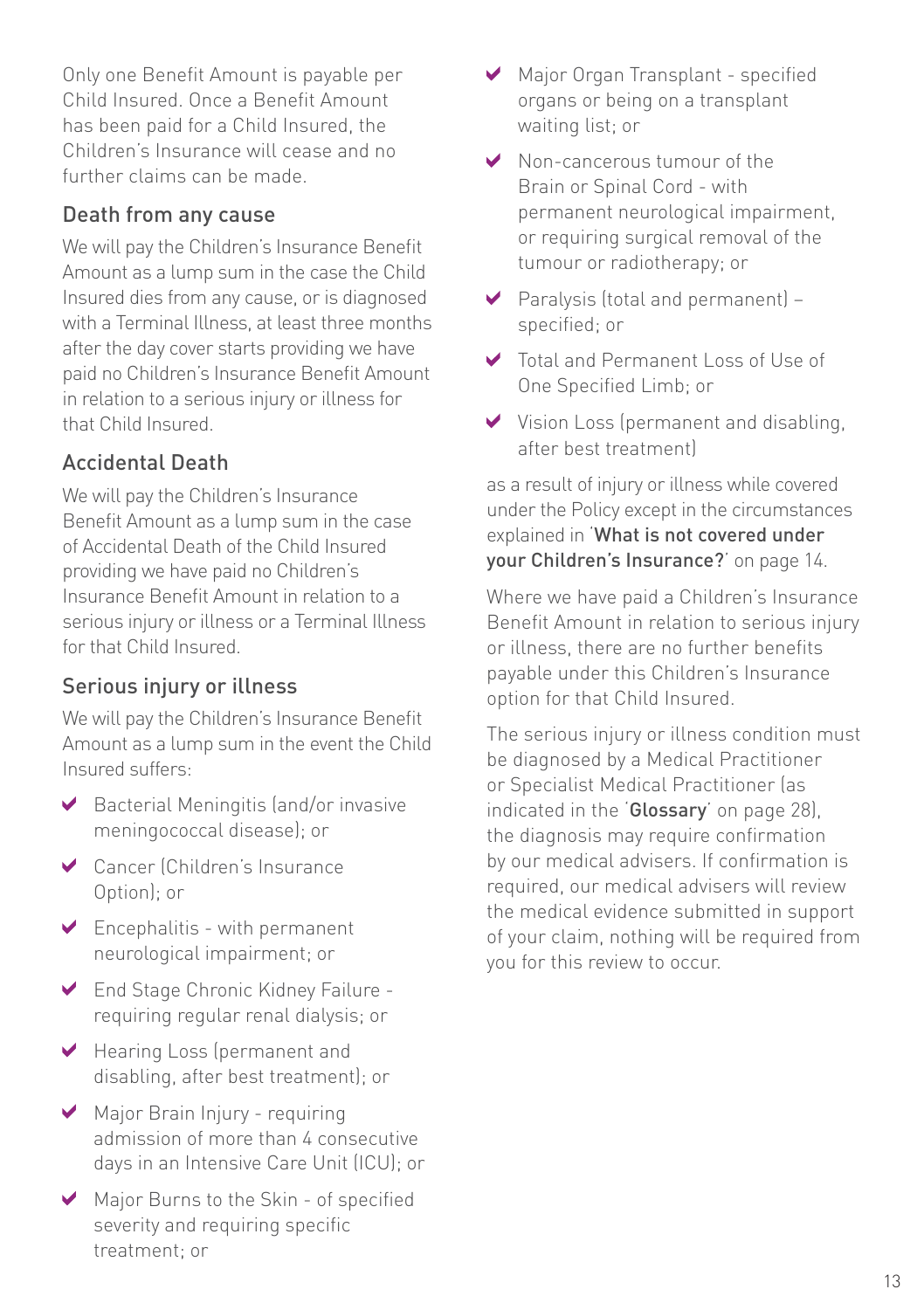#### Limit on benefits

Only one Benefit Amount is payable per Child Insured. The total benefit payable cannot exceed \$50,000 for each Child Insured, plus any automatic sum insured increases.

If the Child Insured is covered for Children's Insurance under more than one Family Life Cover Policy, we will apply this limit to the total of the Children's Insurance Benefit Amounts payable for the Child Insured under all such policies. Any reduction in the Children's Insurance Benefit Amount will be applied to the Children's Insurance most recently commenced and we will refund the premiums paid referable to the amount by which the Children's Insurance Benefit Amount is reduced.

## **The cost of your Children's Insurance**

The premium you are required to pay for this option when the Policy starts is shown in your Policy Schedule.

The Children's Insurance premium is a stepped premium, which means that it will increase each year as the Child Insured ages. The premium is calculated at each Policy Anniversary and is based on the Benefit Amount provided for each Child Insured.

For a premium quote, or to understand more about the cost of your Insurance, please contact Real Insurance on 1300 367 325 (Monday to Friday between 8am and 8pm AEST), or visit realinsurance.com.au

## **What is not covered under your Children's Insurance?**

We will not pay a Children's Insurance Benefit Amount if the Child Insured suffers a defined serious injury or illness as a result of:

- $\blacktriangledown$ a Congenital Condition; or
- $\blacktriangleright$ the intentional act of the Policyowner or person who will otherwise be entitled to all or part of the Benefit Amount; or
- $\checkmark$ an injury which occurs or an illness which becomes apparent, before the Children's Insurance for the Child Insured starts, or during the first three months after the Children's Insurance starts or, if reinstated, the reinstatement date. We will pay for any new and unrelated occurrence of:
	- Bacterial Meningitis (and/or invasive meningococcal disease); or
	- Cancer (Children's Insurance Option); or
	- Encephalitis with permanent neurological impairment; or
	- End Stage Chronic Kidney Failure - requiring regular renal dialysis; or
	- Hearing Loss (permanent and disabling, after best treatment); or
	- Major Brain Injury requiring admission of more than 4 consecutive days in an Intensive Care Unit (ICU); or
	- Major Burns to the Skin of specified severity and requiring specific treatment; or
	- Major Organ Transplant specified organs or being on a transplant waiting list; or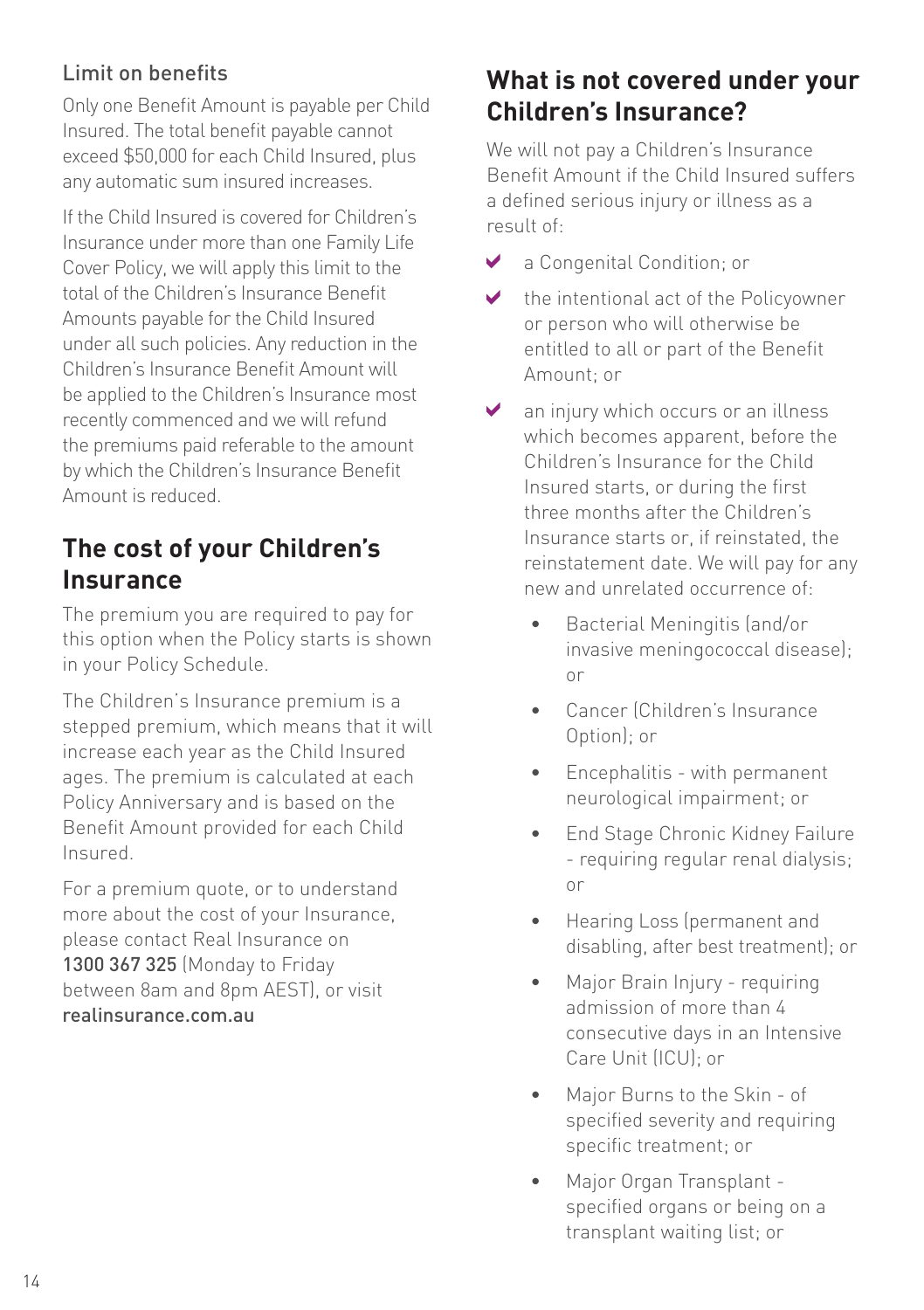- Non-cancerous tumour of the Brain or Spinal Cord - with permanent neurological impairment, or requiring surgical removal of the tumour or radiotherapy; or
- Paralysis (total and permanent) specified; or
- Total and Permanent Loss of Use of One Specified Limb; or
- Vision Loss (permanent and disabling, after best treatment)

suffered by a Child Insured after this three month period, while covered under the Policy.

We will not pay for a Children's Insurance Benefit Amount if the Child Insured dies or is diagnosed with a Terminal Illness which becomes apparent before or during the first three months after the Children's Insurance starts or, if reinstated, the reinstatement date.

## **When your Children's Insurance starts and ends**

If your application for Children's Insurance is accepted by us then the Children's Insurance starts on the Acceptance Date. If we agree to add Children's Insurance to your Policy after the Acceptance Date, we will advise you of the date the Children's Insurance starts.

The Children's Insurance ends for a Child Insured when the first of the following occurs:

- the date of death of the Child Insured; or  $\blacktriangleright$
- $\checkmark$ the date of death of the Key Life Insured; or
- the date of payment of a Children's  $\blacktriangleright$ Insurance Benefit Amount for the Child Insured; or
- the date we cancel the Policy; or ✔
- ✔ the date you cancel this cover; or
- ✔ the Policy Anniversary following Child Insured's 21st birthday.

Where the Policy ends solely as a result of the Key Life Insured's cover ending, if there is a Partner Life Insured who wishes to retain cover, the Benefit Amount for the Partner Life Insured, and any Child Insured under this Policy, can continue. We will issue a new Policy to the surviving Partner Life Insured in his or her name as the Policyowner. The new Policy will be issued on the same terms as this Policy and takes effect subject to payment of the first premium.

✔ the date you cancel the Policy; or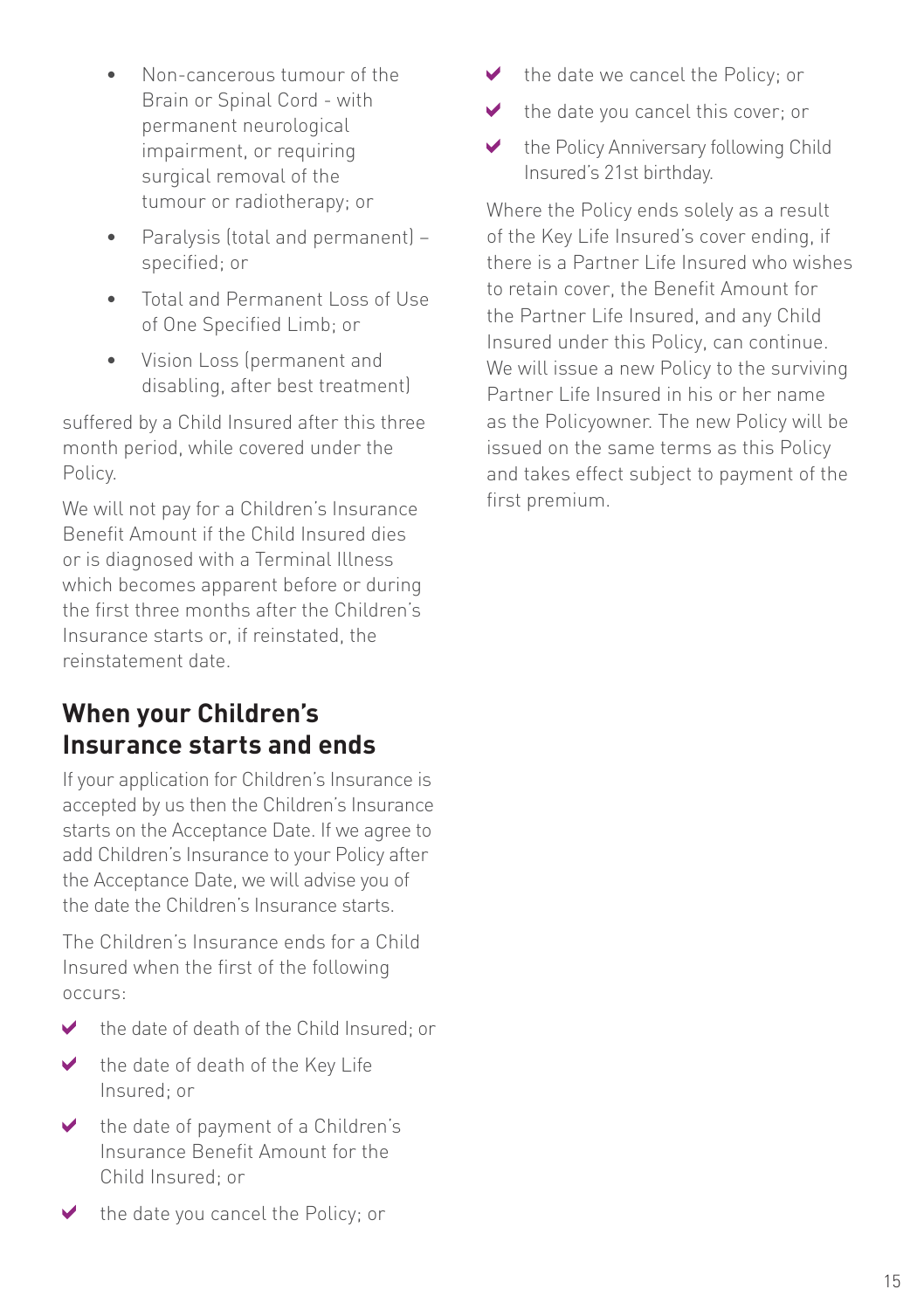This option is only available with Life Insurance. You only have this cover if we accepted your application and it is shown in your Policy Schedule.

## **What is Serious Illness Insurance?**

Serious Illness Insurance provides a Benefit Amount in the event that a Life Insured under the Policy suffers:

- Cancer excluding specified early ✔ stage cancers; or
- Heart Attack with evidence of severe  $\blacktriangleright$ permanent heart muscle damage; or
- Heart Bypass Surgery (Coronary Artery  $\blacktriangleright$ Bypass Graft Surgery); or
- $\triangleright$  Stroke in the brain resulting in specified permanent impairment

while covered under the Policy. These medical conditions, including certain exclusions, are defined in the 'Glossary' on page 28.

## **Who can take out Serious Illness Insurance?**

You (and your Partner Life Insured, if applying) must be Australian Resident(s) and aged between 18 and 59 years of age.

## **The amount of Serious Illness Insurance you can apply for**

You (and/or your Partner Life Insured) can apply for a Serious Illness Insurance Benefit Amount from \$50,000 up to the lesser of \$500,000 or 50% of the Life Insurance Benefit Amount for that Life Insured provided under your Policy.

## **When we will pay the Serious Illness Insurance benefit**

We will pay the Serious Illness Insurance Benefit Amount as a lump sum if the Life Insured suffers an insured serious illness event, while covered under the Policy providing the Life Insured survives for 14 days after the day that the serious illness is contracted, except in the circumstances explained in 'What is not covered under your Serious Illness Insurance?' on page 18.

The serious illness must be diagnosed by a Medical Practitioner or Specialist Medical Practitioner (as indicated in the 'Glossary' on page 28), the diagnosis may require confirmation by our medical advisers. If confirmation is required, our medical advisers will review the medical evidence submitted in support of your claim, nothing will be required from the claimant for this review to occur.

#### Limit on benefits

Only one Benefit Amount is payable per Life Insured under this Serious Illness Insurance as a result of that Life Insured experiencing:

- Cancer excluding specified early  $\blacktriangledown$ stage cancers; or
- Heart Attack with evidence of severe ✔ permanent heart muscle damage; or
- ✔ Heart Bypass Surgery (Coronary Artery Bypass Graft Surgery); or
- $\blacktriangledown$ Stroke – in the brain resulting in specified permanent impairment.

The total Serious Illness Insurance Benefit Amount payable for a Life Insured cannot exceed the lesser of \$500,000 or 50% of the total Life Insurance Benefit Amount for that Life Insured under this Policy.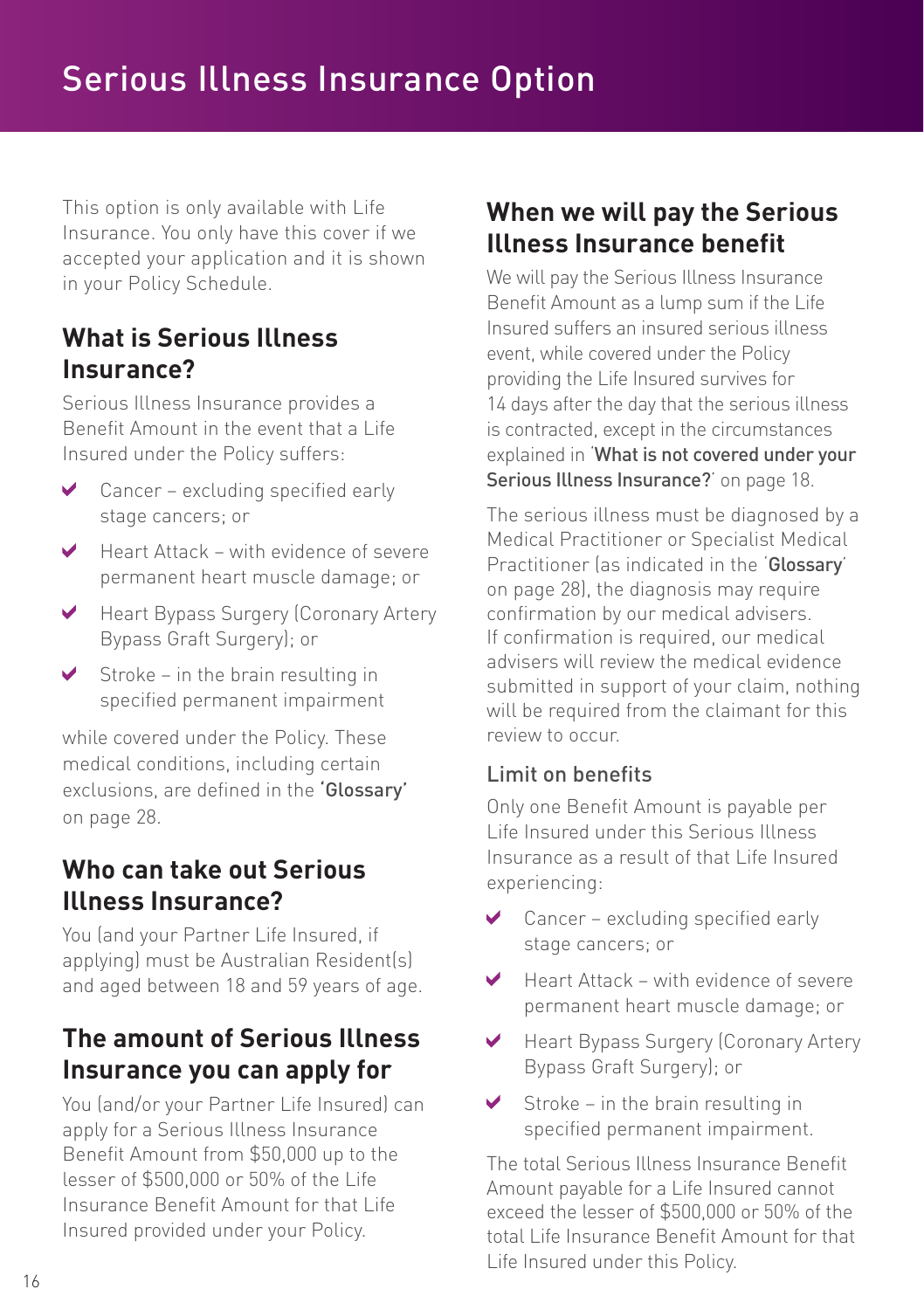If the Life Insured is covered for Serious Illness Insurance under more than one Family Life Cover Policy, we will apply this limit to the total of the serious illness benefits payable for the Life Insured under all Family Life Cover policies. Any reduction in the serious illness Benefit Amount will be applied to the Serious Illness Insurance most recently commenced and we will refund the premiums paid referable to the amount by which the serious illness Benefit Amount is reduced.

Where a Benefit Amount is paid under this Serious Illness Insurance, we will reduce the Life and any Total & Permanent Disability Insurance Benefit Amount by that Serious Illness Insurance Benefit Amount in respect of that Life Insured. If we reduce the Life Insurance Benefit Amount and/or the Total & Permanent Disability Benefit Amount, we will reduce your premium accordingly.

## **The cost of your Serious Illness Insurance**

The premium you are required to pay for this option is shown in your Policy Schedule.

The Serious Illness Insurance premium is a stepped premium, which means that it will increase each year as you age. Your premium is calculated at each Policy Anniversary and is based on:

- $\blacktriangleright$  the age of each Life Insured at that time; and
- the Benefit Amount provided for each  $\blacktriangleright$ Life Insured; and
- the Insurance Plan chosen by you  $\blacktriangledown$ (joint plan or single plan); and
- $\vee$ various factors which may affect the premium rating for each Life Insured such as gender, smoking status, state of health, family history, occupation and participation in hazardous activities.

For a premium quote, or to understand more about the cost of your Insurance, please contact Real Insurance on 1300 367 325 (Monday to Friday between 8am and 8pm AEST), or visit realinsurance.com.au

## **What is not covered under your Serious Illness Insurance?**

We will not pay a Serious Illness Insurance Benefit Amount if the Life Insured suffers:

- Cancer excluding specified early ✔ stage cancers; or
- $\mathbf v$ Heart Attack – with evidence of severe permanent heart muscle damage; or
- Heart Bypass Surgery (Coronary Artery ✔ Bypass Graft Surgery); or
- $\blacktriangleright$ Stroke – in the brain resulting in specified permanent impairment

as a result of an intentional self-inflicted bodily injury or attempted suicide.

There are a number of cancers excluded from the definition of Cancer - excluding specified early stage cancers. It is important that you check these in the **'**Glossary**'** on page 28.

No Benefit Amount will be payable if the condition resulting in a claim first becomes apparent before the Serious Illness Insurance for the Life Insured starts or during the first three months after:

- $\blacktriangleright$ the Serious Illness Insurance for the Life Insured starts; or
- ✔ the date that any increase in cover starts (but only in respect of that increase); or
- V. where we have agreed to reinstate the Policy after it was cancelled, the date on which we reinstate the Policy (reinstatement date).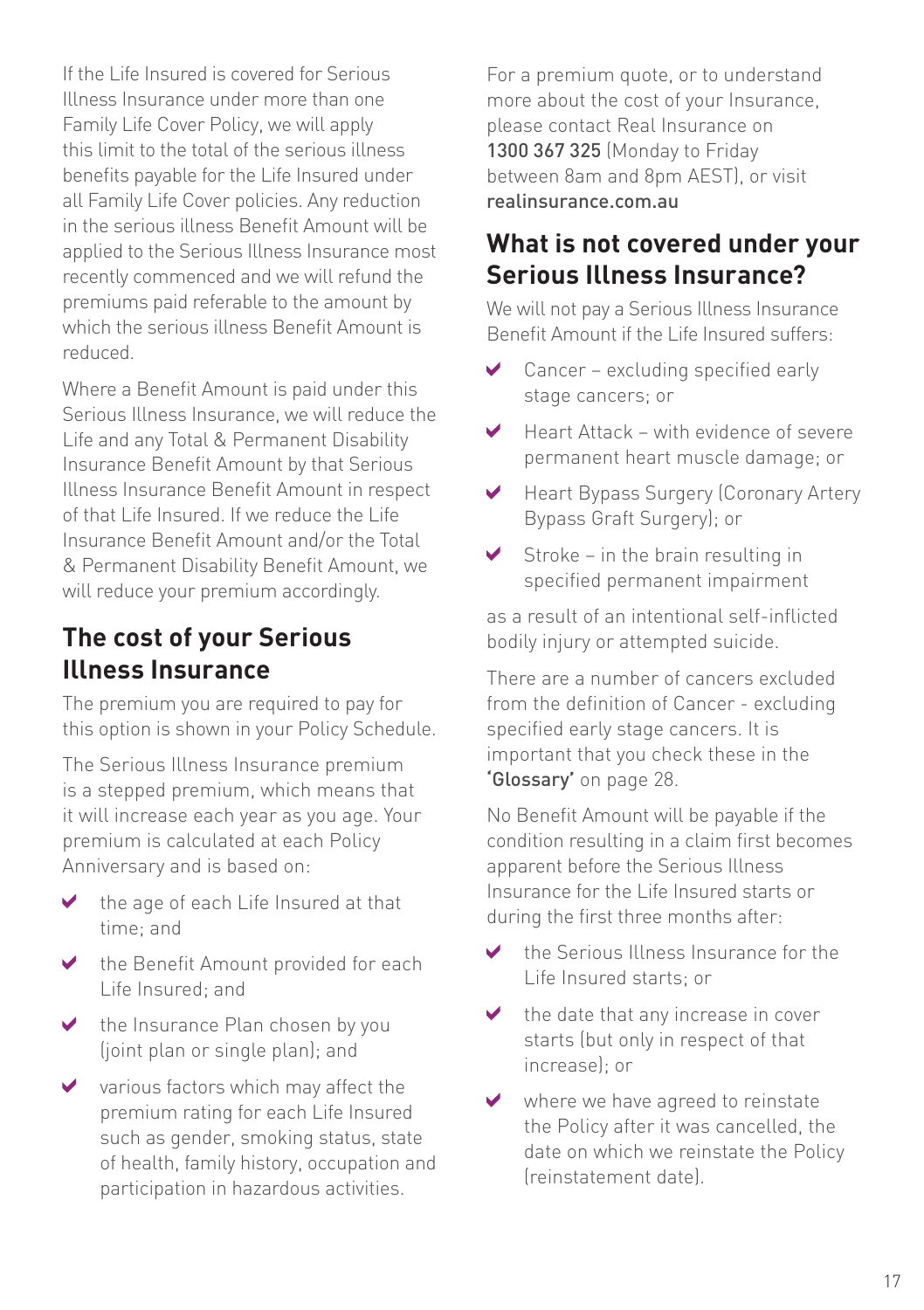We will pay for any new and unrelated occurrence of a defined serious illness after this three-month period.

We will not pay any Benefit Amount where we have agreed a special term with you in respect of your cover that specifically excludes the event or condition leading to the claim. Any such special term will be agreed with you before your Policy is issued and will appear on your Policy Schedule.

## **When your Serious Illness Insurance starts and ends**

If your application for Serious Illness Insurance is accepted by us then the Serious Illness Insurance starts on the Acceptance Date. If we agree to add Serious Illness Insurance to your Policy after the Acceptance Date, we will advise you of the date the Serious Illness Insurance starts.

The Serious Illness Insurance ends for a Life Insured when the first of the following occurs:

- $\blacktriangleright$ the date of death of the Life Insured; or
- $\checkmark$ the date of payment of a Serious Illness Benefit Amount for the Life Insured; or
- $\vee$  the date of payment of a Total & Permanent Disability Insurance claim for the Life insured where the Total & Permanent Disability Insurance Benefit Amount is the same, or higher, as the Serious Illness Insurance Benefit Amount; or
- $\blacktriangleright$  the date you cancel the Policy: or
- the date we cancel the Policy; or  $\mathcal{P}$
- $\blacktriangleright$ the date you cancel this cover; or
- $\checkmark$ the Policy Anniversary following the Life Insured's 65th birthday.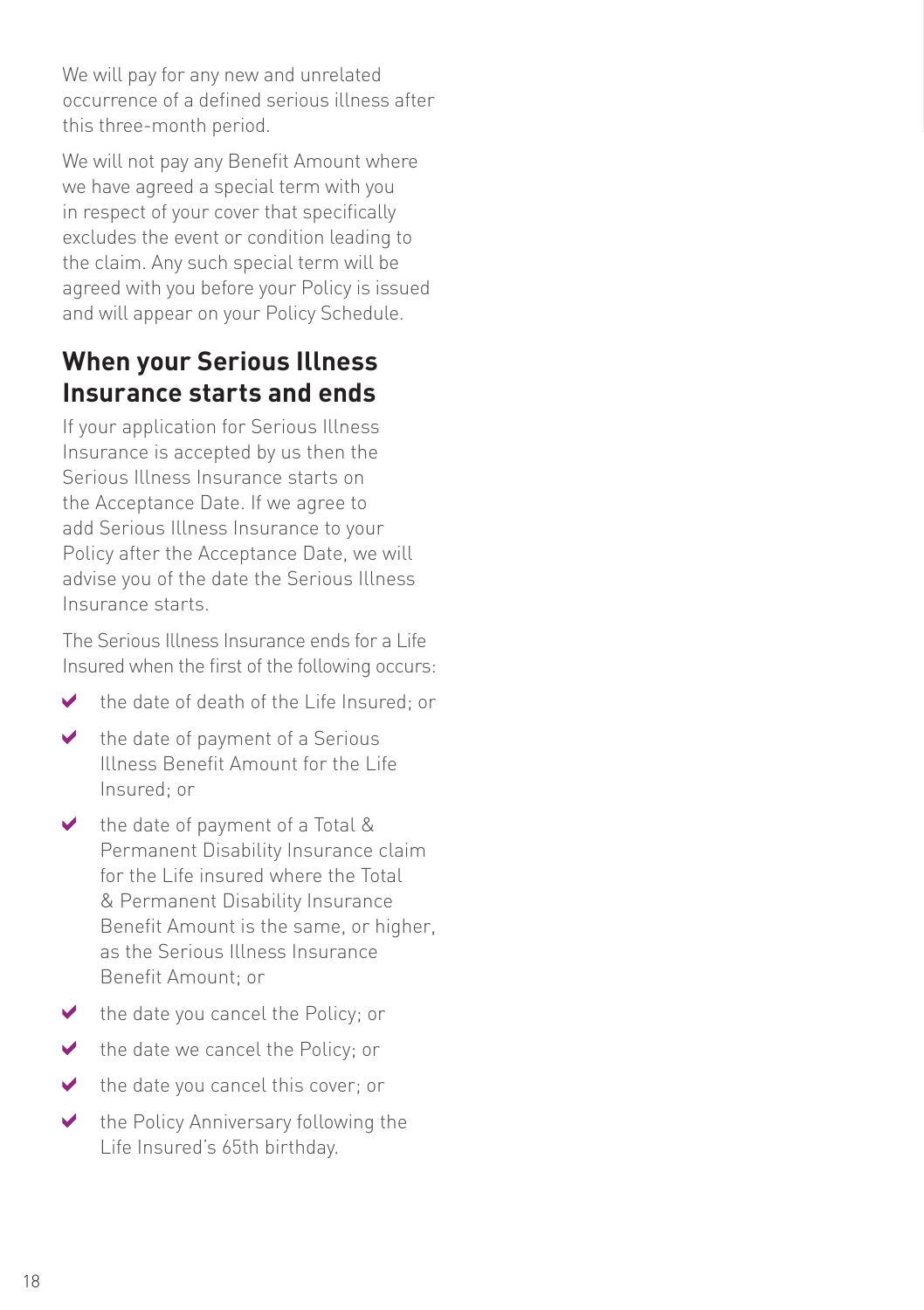This option is only available with Life Insurance. You only have this cover if we accepted your application and it is shown in your Policy Schedule.

## **What is Total & Permanent Disability Insurance?**

Total & Permanent Disability Insurance provides a benefit in the event that a Life Insured under the Policy suffers Total & Permanent Disability.

## **Who can take out Total & Permanent Disability Insurance?**

You (and/or your Partner Life Insured) must be Australian Resident(s) aged between 18 and 59 years of age and working at least 20 hours per week.

## **The amount of Total & Permanent Disability Insurance you can apply for**

The minimum Total & Permanent Disability Insurance Benefit Amount is \$50,000.

The maximum Total & Permanent Disability Insurance Benefit Amount for a Life Insured under the Policy at the Commencement Date is the lesser of the maximum Benefit Amount shown below or the Life Insurance Benefit Amount for that Life Insured provided under your Policy.

|             | <b>Maximum Benefit Amount</b><br>(at Commencement Date) |
|-------------|---------------------------------------------------------|
| Current age | <b>Benefit Amount</b>                                   |
| $18 - 44$   | \$1,000,000                                             |
| $45 - 54$   | \$750,000                                               |
| $55 - 59$   | \$ 500,000                                              |
| $60 - 64$   | Not applicable                                          |

## **When we will pay the Total & Permanent Disability Insurance benefit**

We will pay the Total & Permanent Disability Insurance Benefit Amount as a lump sum if the Life Insured suffers Total & Permanent Disability (insured event) while covered under the Policy, except in the circumstances explained in 'What is not covered under your Total & Permanent Disability Insurance?' on page 20.

The Total & Permanent Disability must be certified by a Medical Practitioner or Specialist Medical Practitioner (as indicated in the 'Glossary' on page 28), the diagnosis may require confirmation by our medical advisers. If confirmation is required, our medical advisers will review the medical evidence submitted in support of your claim, nothing will be required from the claimant for this review to occur.

#### Limit on benefits

Only one Benefit Amount is payable per Life Insured under this Total & Permanent Disability Insurance.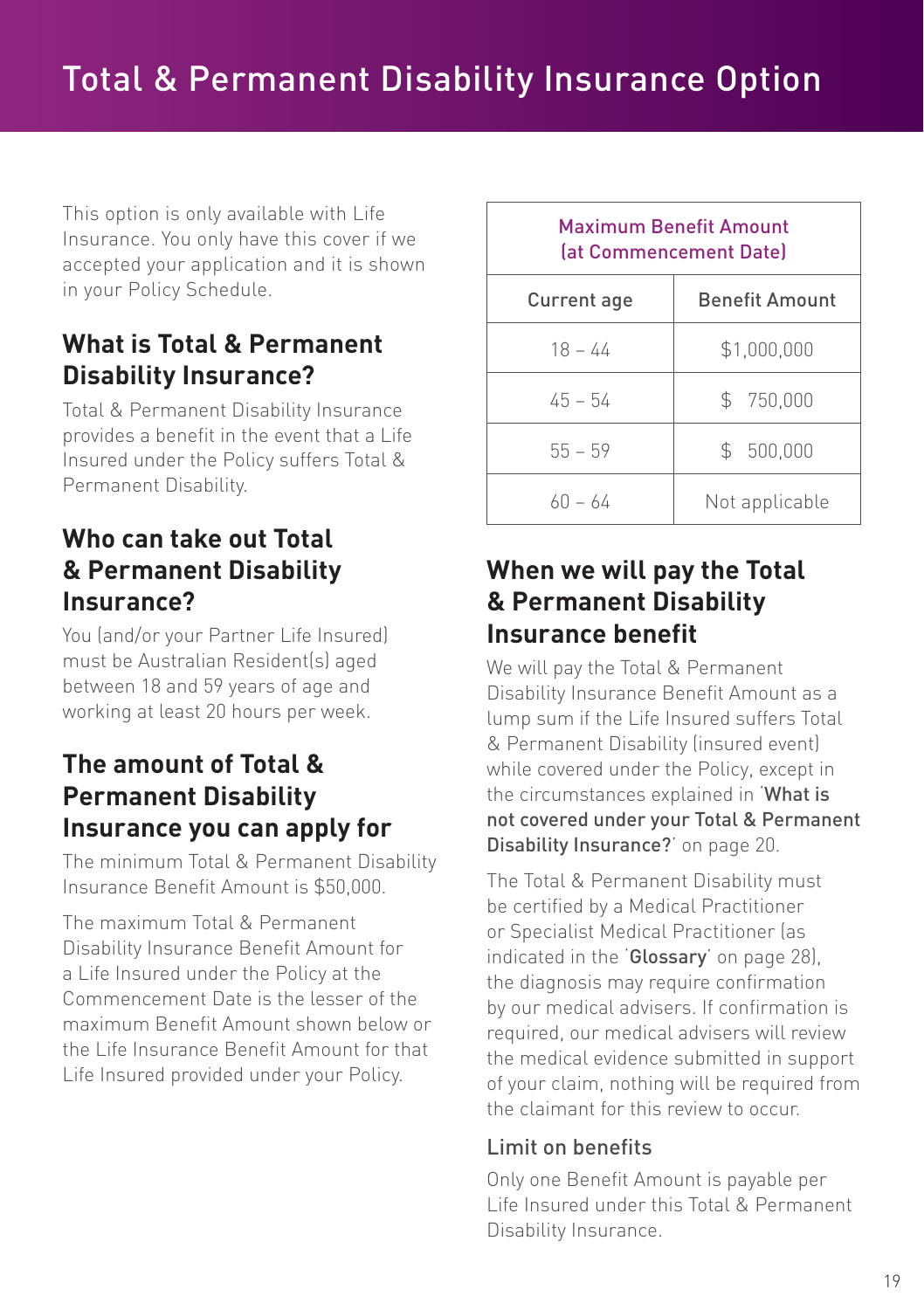The Total & Permanent Disability Insurance Benefit Amount payable for a Life Insured cannot exceed the Life Insurance Benefit Amount for each Life Insured under this Policy.

If the Life Insured is covered for Total & Permanent Disability Insurance under more than one Family Life Cover Policy, we will apply this limit to the total of the Total & Permanent Disability benefits payable for the Life Insured under all Family Life Cover policies. Any reduction in the Total & Permanent Disability Benefit Amount will be applied to the Total & Permanent Disability Insurance most recently commenced and we will refund the premiums paid referable to the amount by which the Total & Permanent Disability Benefit Amount is reduced.

Where a Benefit Amount is paid under this Total & Permanent Disability Insurance, we will reduce the Life Insurance and any Serious Illness Insurance Benefit Amount by the Total & Permanent Disability Insurance Benefit Amount in respect of that Life Insured. If we reduce the Life Insurance Benefit Amount and/or the Serious Illness Insurance Benefit Amount, we will reduce your premium accordingly.

## **The cost of your Total & Permanent Disability Insurance**

The premium you are required to pay for this option when the Policy starts is shown in your Policy Schedule.

The Total & Permanent Disability Insurance premium is a stepped premium, which means that it will increase each year as you age. Your premium is calculated at each Policy Anniversary and is based on:

- the age of each Life Insured at that time; and
- the Benefit Amount provided for each Life Insured; and
- ✔ the Insurance Plan chosen by you (joint plan or single plan); and
- V various other factors which affect your premium rating for each Life Insured such as gender, smoking status, state of health, family history, occupation and participation in hazardous activities.

For a premium quote, or to understand more about the cost of your Insurance, please contact Real Insurance on 1300 367 325 (Monday to Friday between 8am and 8pm AEST), or visit realinsurance.com.au

## **What is not covered under your Total & Permanent Disability Insurance?**

We will not pay a Total & Permanent Disability Insurance Benefit Amount if the Life Insured suffers a Total & Permanent Disability as a result of:

- Ø an injury caused or accelerated by an intentional act performed by the Life Insured, Policyowner or person who will otherwise be entitled to all or part of the Benefit Amount; or
- an injury caused as a result of ✔ engaging in any motor sport as a rider, driver and/or passenger.

We will not pay any Benefit Amount where we have agreed a special term with you in respect of your cover that specifically excludes the event or condition leading to the claim. Any such special term will be agreed with you before your Policy is issued and will appear on your Policy Schedule.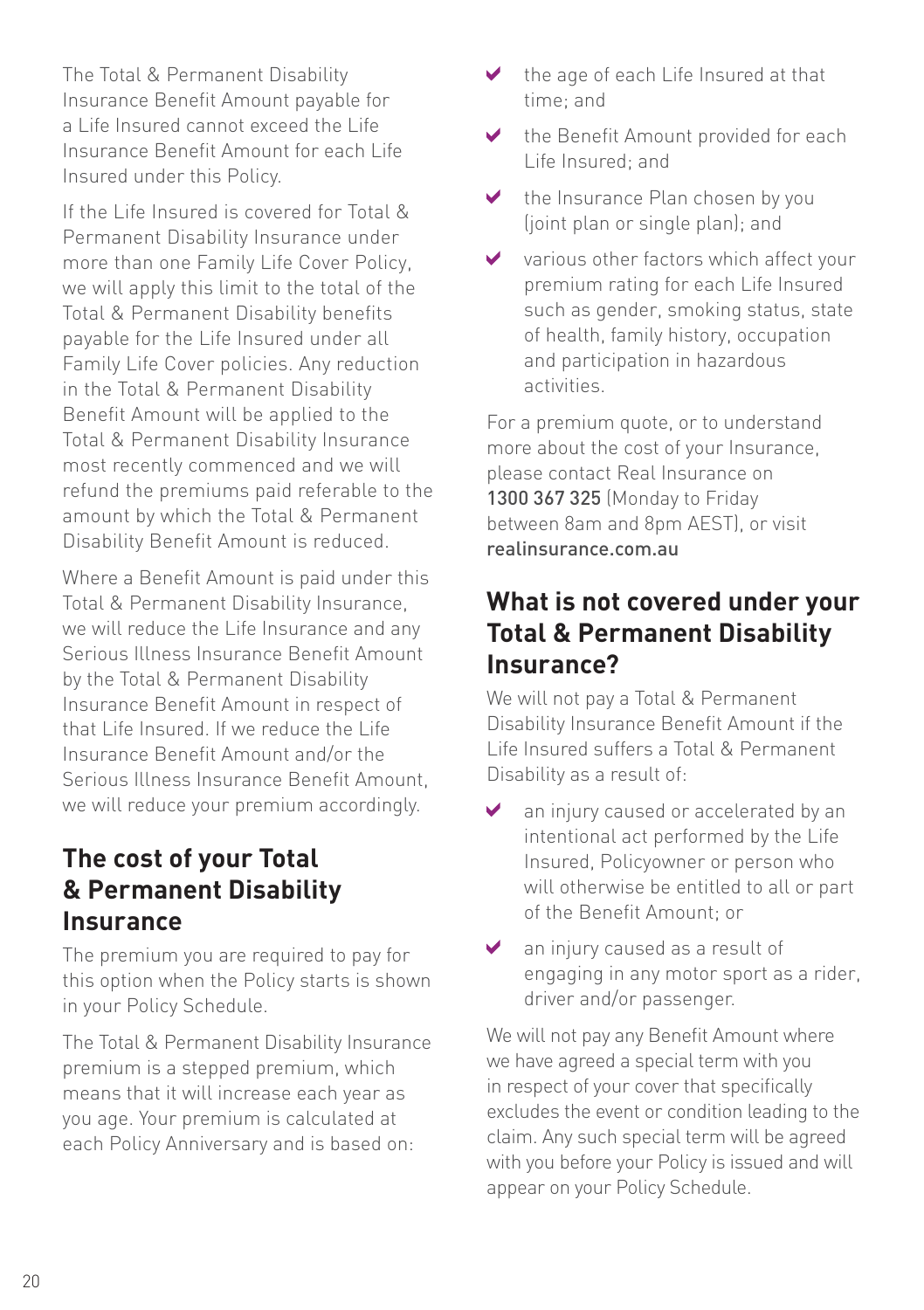## **When your Total & Permanent Disability Insurance starts and ends**

If your application for Total & Permanent Disability Insurance is accepted by us then the Total & Permanent Disability Insurance starts on the Acceptance Date. If we agree to add Total & Permanent Disability Insurance to your Policy after the Acceptance Date, we will advise you of the date the Total & Permanent Disability Insurance starts.

The Total & Permanent Disability Insurance ends for a Life Insured when the first of the following occurs:

- the date of death of the Life Insured; or ✔
- the date of payment of a Total &  $\blacktriangledown$ Permanent Disability Insurance Benefit Amount for the Life Insured; or
- the date of payment of a Serious Illness  $\vee$ Insurance claim for the Life Insured where the Serious Illness Insurance Benefit Amount is the same, or higher, than the Total & Permanent Disability Benefit Amount; or
- $\blacktriangleright$  the date you cancel the Policy; or
- $\mathbf{v}$ the date we cancel the Policy; or
- $\blacktriangledown$ the date you cancel this cover; or
- $\blacktriangleright$ the Policy Anniversary following the Life Insured's 65th birthday.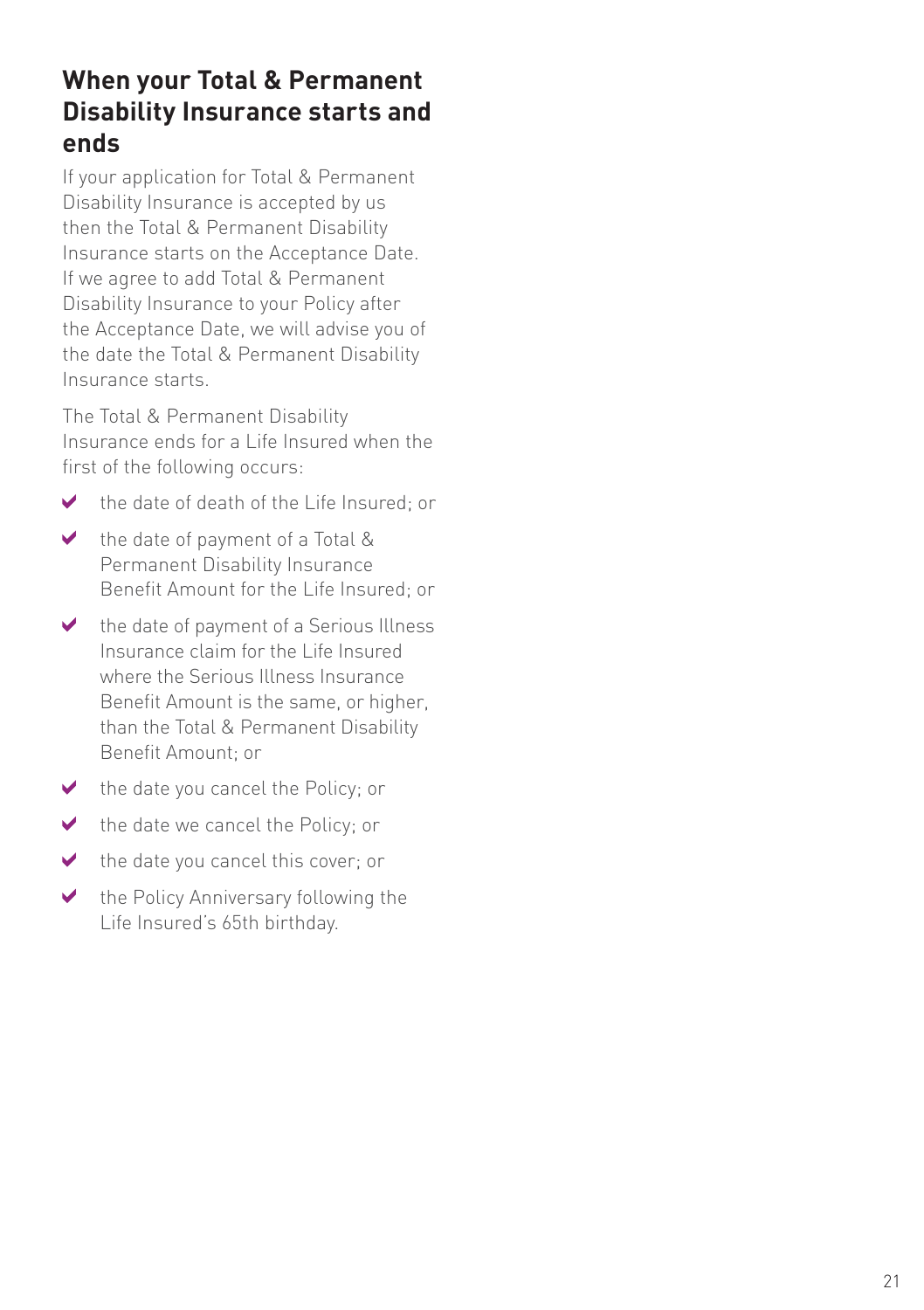# General Information

## **Your 30-day money back guarantee**

You have 30 days from the Commencement Date or the date any optional benefit starts to make sure you are happy with it, and decide whether you want to keep the Policy or optional benefits. This is known as the "cooling-off" period. If you want to cancel your Policy, or the optional benefit within this 30-day period you may do so provided you have not made a claim under the Policy.

If you wish to cancel your Policy and/or optional benefits within the cooling-off period, please either send a written request providing your instruction to cancel along with your full name and policy number to:

#### Real Insurance Reply Paid 6728 Baulkham Hills NSW 2153

or email Real Insurance at service@reallifecover.com.au

Or call us on 1300 367 325 (Monday to Friday between 8am and 8pm AEST).

If your request is received within 30 days of your Commencement Date we will refund any premiums you have paid. If you wish to discuss the matter or make alterations to your cover you can contact us on 1300 367 325 (Monday to Friday between 8am and 8pm AEST).

## **Automatic sum insured increases**

To help your level of Insurance keep up with the cost of living, your Insurance and all optional benefits (if applicable) are automatically increased on each Policy Anniversary by 5%.

Automatic increases will continue even where the maximum Benefit Amount is met or exceeded.

We will send you an updated Policy Schedule each year your Policy remains in force 30 days prior to your Policy Anniversary setting out your updated Benefit Amount and premium. You can decline the automatic increase by calling us on 1300 367 325 (Monday to Friday between 8am and 8pm AEST), or by writing to Real Insurance, Reply Paid 6728, Baulkham Hills NSW 2153. If you decline the automatic increase, the updated Policy Schedule we sent you will not be valid and we will send you a replacement Policy Schedule.

If you decline the automatic sum insured increase in any given year, we will continue to offer you automatic sum insured increases on each subsequent Policy Anniversary until you are no longer eligible for them.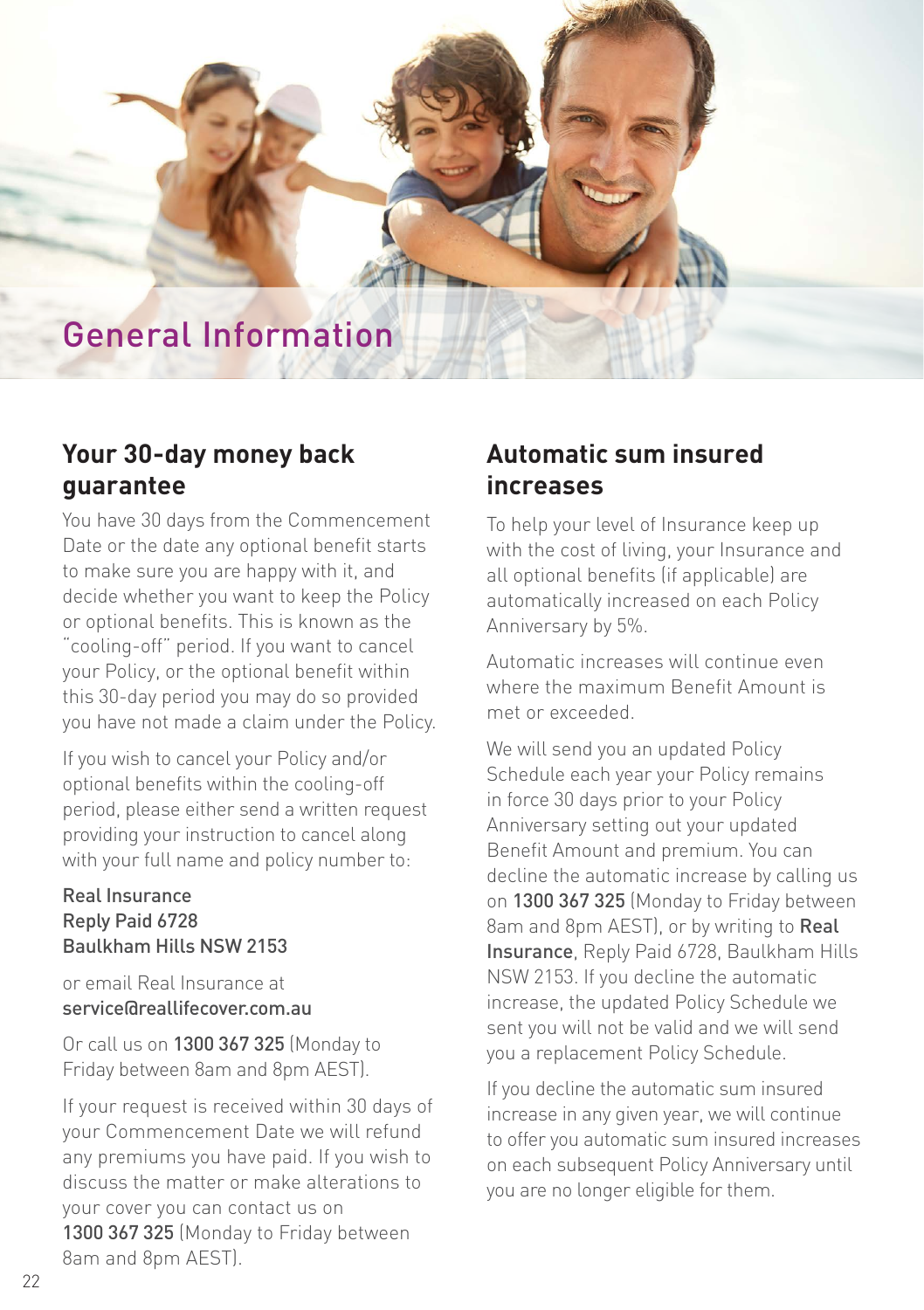The automatic increases will end on the Policy Anniversary following the Life Insured's 75th birthday.

## **Further Insurance options**

We may offer you the option of incorporating further Insurance benefits under your Policy. If you accept such offers, we will issue you with a new Policy Schedule setting out the terms and conditions of the Insurance option.

# **Premiums**

We may change the premium rates applying to your Policy, but only if we change the premium rate applying to all (or the same group of) Family Life Cover Policyowners. We will send written notice of any change to you (to your last address notified to us) at least 90 days before the effective date of the change.

## **How you can pay for your Insurance and when your premium is deducted**

Your premium will be debited on the date of your choice, either fortnightly, monthly or annually. The date on which your first premium is deducted will become your Policy Commencement Date. You can pay either by automatic debit from your bank, credit union or building society account or by credit card.

You may apply at any time to change the method of payment of premiums by calling 1300 367 325 (Monday to Friday between 8am and 8pm AEST).

All payments made in connection with this Policy must be made in Australian dollars.

# **Changing your Insurance**

You can call us on 1300 367 325 (Monday to Friday between 8am and 8pm AEST) to discuss changing your insurance cover if

you wish to make changes to:

- ✓ decrease your Insurance;
- ✔ increase your Insurance;
- change from a single plan to a joint ✔ plan (or from a joint plan to a single plan); or
- change a Life Insured's status from a smoker to a non-smoker, for the purpose of determining your Insurance premium rating. You will need to provide a declaration.

Any change and the terms and conditions relating to the change are subject to approval and written confirmation by us.

## **When we can cancel your Policy**

If your premium remains unpaid for more than one month from when it is due, your Policy will be cancelled. Prior to cancelling your policy we will provide a written notice (to your last address notified to us) setting out the premium payments that are overdue and the timeframe you have to rectify any overdue payments. Within six months of the date that the Policy is cancelled by us, you can apply to reinstate cover, however your application will be subject to underwriting and may require new terms and conditions or your application to reinstate cover could be declined.

The Policy will be cancelled if the Policyowner is on a temporary work visa and ceases to reside in Australia.

You are required to tell us if the Life Insured is on a temporary work visa and ceases to reside in Australia.

If you wish to cancel your Policy and/or optional benefits, please send a written request providing your instruction to cancel along with your full name and policy number to Real Insurance, Reply Paid 6728, Baulkham Hills NSW 2153.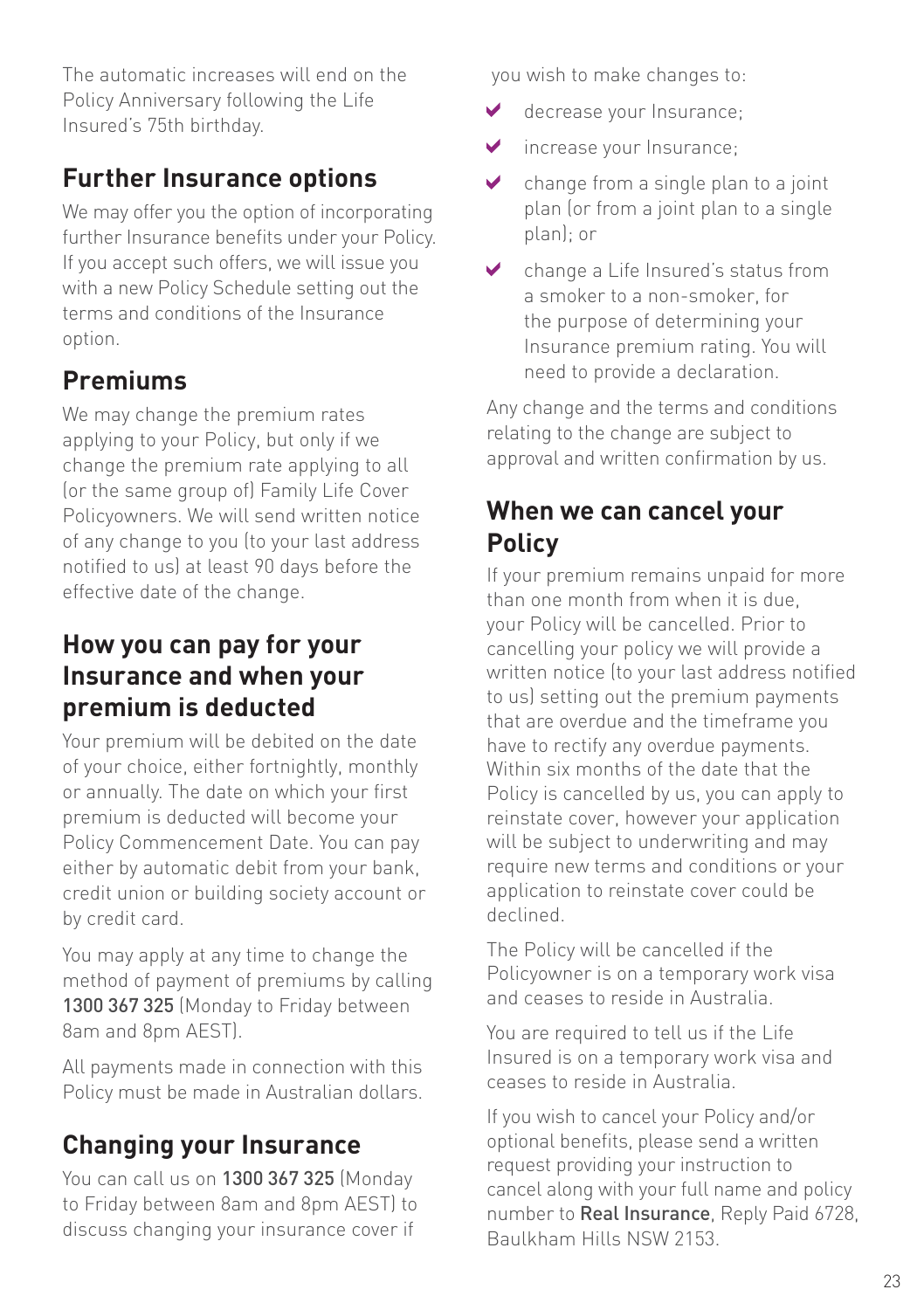If you wish to discuss the matter or make alterations to your cover you can contact us on 1300 367 325 (Monday to Friday between 8am and 8pm AEST).

#### **Insurance risks**

There are a number of insurance risks you should be aware of, including:

- $\vee$  vou need to select the Insurance product and apply for the appropriate level of cover for your needs. If you do not have enough cover it might cause you or your family to suffer financial hardship even after receiving the benefit payment;
- $\vee$  if you are replacing a contract or policy with another contract or policy, you should consider all the terms and conditions of each policy before making a decision to change; and
- $\blacktriangleright$  this Policy is designed purely for protection, unlike some other types of life insurance that have savings and investments components, which means that if you cancel your Policy (after the 30-day cooling-off period) you will not receive anything back unless you have paid more than 30 days in advance.

Please be aware that as explained above, we can cancel your Policy if you do not pay the premiums when due or if you are on a temporary work visa and you cease to reside in Australia.

## **Benefit payments**

Unless a valid Nomination (explained below) applies:

- we make all Benefit Amount payments  $\sqrt{2}$ to you, the Policyowner; or
- $\blacktriangleright$  if the Policyowner dies, the Insurance benefit will be paid to the Policyowner's legal personal representative, or other person that we are permitted to pay under the Life Insurance Act 1995.

All Benefit Amounts paid in connection with this Policy will be made in Australian dollars.

#### Nominations

As Policyowner, you can nominate a beneficiary or beneficiaries to receive the Benefit Amount payable under your Policy on your death.

To make a nomination, you need to complete a Nomination of Beneficiaries Form (available on page 37 of this PDS or download from realinsurance.com.au) and return it to Real Insurance.

#### Conditions of Nominations

The following conditions apply:

- there must not be more than five nominees; and
- $\triangleright$  nominations must be of a natural person; and
- you must advise Real Insurance of your nominations; and
- $\vee$  you may vary the nomination at any time by calling us on 1300 367 325 or by properly completing and signing a new Nomination of Beneficiaries Form and forwarding it to Real Insurance. The variation takes effect when it is received at Real Insurance; and
- payment of Benefit Amount will ✔ be made on the basis of the latest valid nomination received at Real Insurance; and
- $\blacktriangleright$  if a nominee is a minor when payment is made, the payment will be made to the minor's legal guardian on trust for the benefit of the minor; and
- $\blacktriangleright$  if a nominee pre-deceases the Policyowner, that nominee's share is payable to the Policyowner's legal personal representative, or other person that we are permitted to pay under the Life Insurance Act 1995.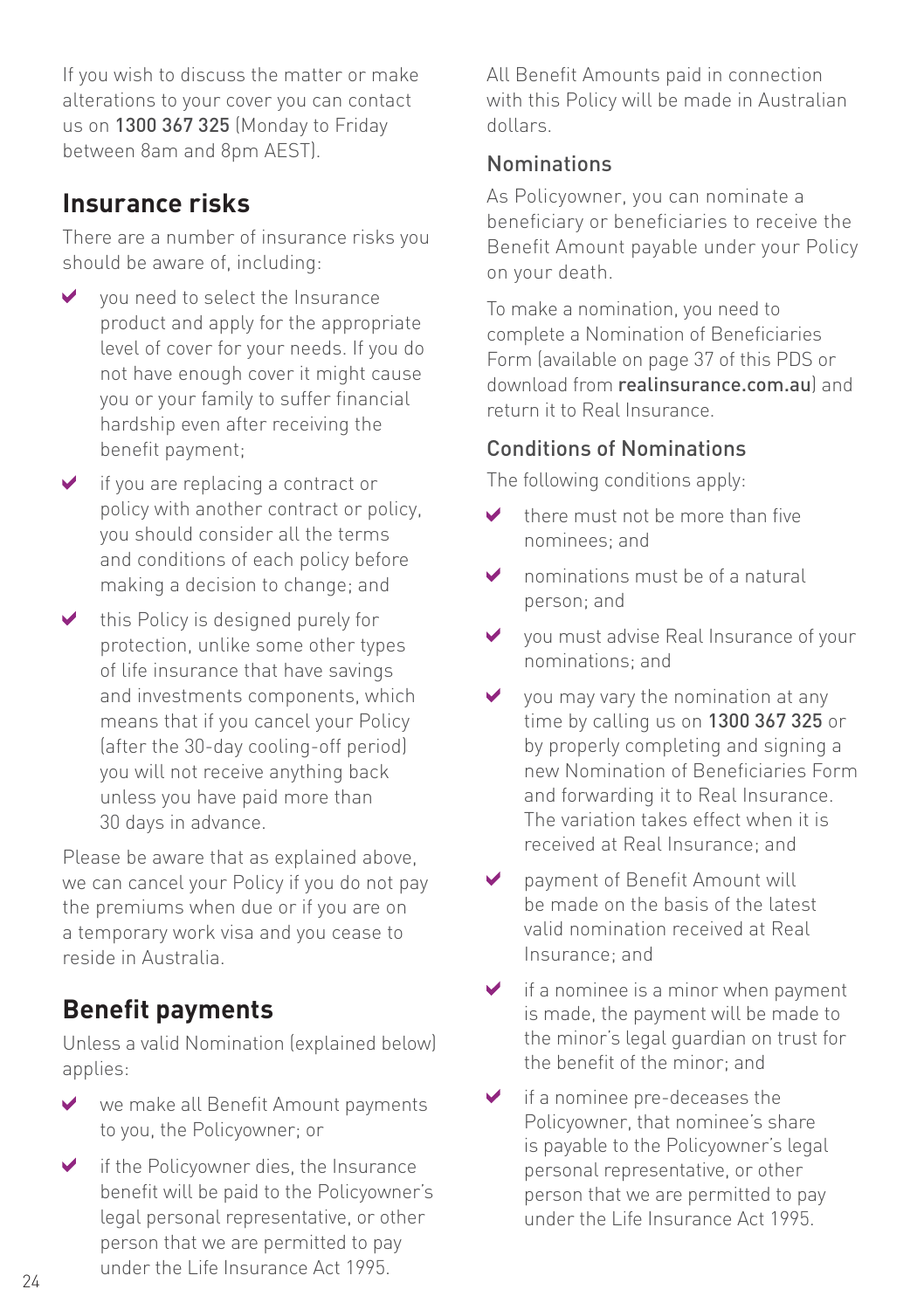The payment of the Benefit Amount in accordance with the above in respect of a Life Insured is full and final discharge of our liability under the Policy for that Benefit Amount.

## **Making a claim**

If you (or your legal personal representative on your death) wish to claim under this Policy, please call 1300 307 297 (Monday to Friday between 8am and 8pm AEST), or write to:

#### Real Insurance Reply Paid 6728 Baulkham Hills NSW 2153

We will send you a form to be completed, signed and returned. We may also require your treating doctor or specialist to complete a form at your (or your estate's) expense.

The Policy and the Insurance for the benefit must be in force when the insured event occurs.

Claims should be made as soon as possible after the event giving rise to the claim. We encourage you to lodge your claim within 120 days of the insured event, this will assist in reducing any delays within the claim assessment.

Before a claim can be fully assessed we must receive proof, provided at your (or your estate's) expense and to our reasonable satisfaction, that the insured event has occurred. In addition:

- must be supported by one or more appropriate Medical Practitioners or Specialist Medical Practitioners (as indicated in the 'Glossary' on page 28); and
- $\blacktriangleright$  all relevant information, including any test, examination, or laboratory results, must be provided to us.

We reserve the right to require the Life Insured to undergo, at our expense,

examinations or other reasonable tests (including, where necessary, a post-mortem examination) to confirm the occurrence of an insured event. In addition we may conduct investigations to assess the validity of the claim. This could involve the use of investigation agents and surveillance, legal advisers and the collection of personal data.

## **Tax**

In most cases your premium will not be tax deductible and tax will not be payable on any Benefit Amount paid under your Policy.

This information is based on continuance of present tax laws and our interpretation of those laws. Your individual situation may differ and you should seek qualified professional advice in relation to your particular circumstances.

# **Questions or complaints**

We hope that you never have a reason to complain, but if you do, we will do our best to work with you to resolve it. To lodge a complaint or if you require assistance to lodge a complaint, please contact us using one of the following means:

| Phone:   | 1300 367 325<br>(Monday to Friday between<br>8am and 8pm AEST)                                     |
|----------|----------------------------------------------------------------------------------------------------|
| Writing: | <b>Customer Support Complaints</b><br>Real Insurance<br>Reply Paid 6728<br>Baulkham Hills NSW 2153 |

#### Email: service@reallifecover.com.au

Our complaint resolution process has three steps.

#### 1. Initial response

Usually when you have a complaint, we can resolve it immediately on the phone. If we cannot immediately resolve your complaint to your satisfaction, we will refer your complaint to our centralised complaints team who will acknowledge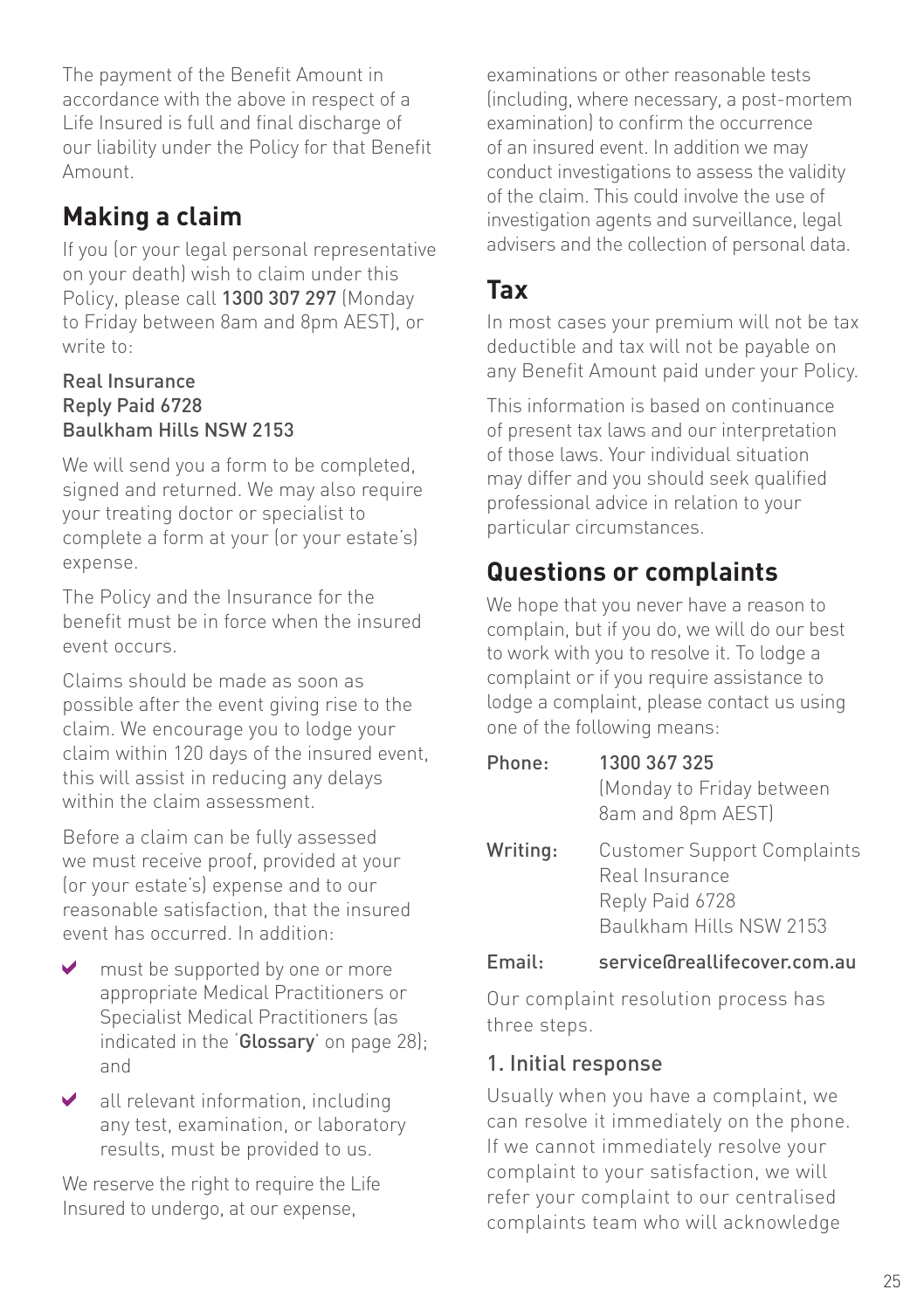receipt of your complaint within 24 hours (or one business day) where reasonable. If we are still unable to resolve your complaint within five days or your complaint is in relation to hardship or the value or decline of a claim, we will escalate your complaint for review by our Internal Dispute Resolution team.

#### 2. Internal Dispute Resolution

All matters escalated to our Internal Dispute Resolution team will be responded to in writing. After full consideration of the matter, a written final response will be provided within 30 days that will outline the decision reached and the reasons for the decision.

#### 3. External Dispute Resolution

In the unlikely event that your complaint is not resolved to your satisfaction, or a final response has not been provided within 30 days, you may be eligible to refer your matter to the Australian Financial Complaints Authority (AFCA) provided your matter is within the scope of AFCA's Complaint Resolution Scheme Rules. AFCA is a free, fair and independent dispute resolution scheme.

You may contact AFCA at:

#### Australian Financial Complaints Authority

| Mail:    | GPO Box 3<br>Melbourne VIC 3001 |
|----------|---------------------------------|
| Phone:   | 1800 931 678                    |
| Website: | www.afca.org.au                 |

Email: info@afca.org.au

## **Privacy**

In this section, 'we', 'our' and 'us' means Hannover Life Re of Australasia Ltd and anyone (including Real Insurance) collecting information on our behalf.

We may collect personal information in the application for insurance directly from you and we assume that, where you disclose information about others, you have obtained their permission to do so.

Your personal information is collected for the purpose of processing your application, administering your Policy (if issued) and assessing and paying any claims under the Policy.

Your information may also be used to consider any other application you may make in the future, or to perform our administrative operations. If you do not consent to us collecting and using your personal information in this manner, or do not provide the requested information in full, we will be unable to provide the requested insurance. Real Insurance may use your personal information (but not sensitive information) to assist them in developing and identifying products and services that may interest you and (unless you ask them not to by calling them on 1300 367 325 Monday to Friday between 8am and 8pm AEST) telling you about products and services offered by Real Insurance.

Your personal information may be disclosed to third parties who assist in the provision of insurance services (i.e. reinsurers, related companies, our advisers, persons involved in claims, medical service providers, external claims data collectors and verifiers, your employer, your agents and other persons where required by law). We may disclose your personal information to parties located in other countries as listed in Hannover's Privacy Policy.

By applying for cover, you consent to sensitive information (including health information) about you being collected and it being used to consider your application for Insurance, assess a claim, using it or giving it to related companies for research and analysis, to design or underwrite new insurance products, and disclosing it to any of the third parties listed above for these purposes. Your sensitive information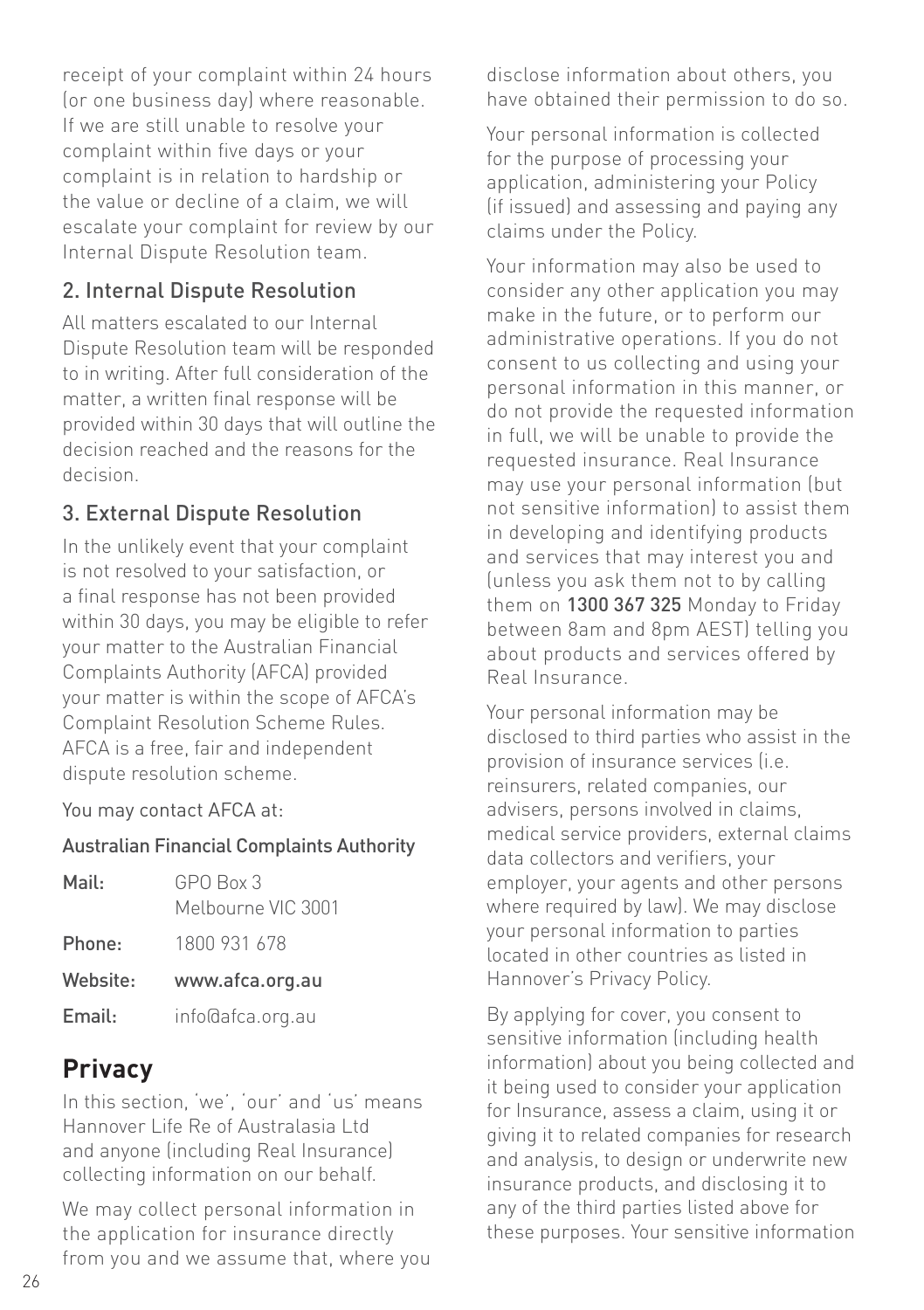will not be disclosed for any other purpose. Third parties are prohibited from using your personal information for purposes other than those for which it is supplied.

You can read more about how we collect, use and disclose your personal information, including how to access your information or complain about a breach of your privacy by accessing Real Insurance's Privacy Policy at realinsurance.com.au or Hannover's Privacy Policy at hannover-re.com/privacyau or you can request a copy. If you wish to gain access to your information (including correcting or updating it), have a complaint about a breach of your privacy or have any other query relating to privacy please call 1300 367 325 (Monday to Friday between 8am and 8pm AEST).

#### **Your duty to take reasonable care**

When applying for Insurance, there is a legal duty to take reasonable care not to make a misrepresentation to the insurer before the contract of Insurance is entered into.

A misrepresentation is an answer that is false, an answer that is only partially true, or an answer which does not fairly reflect the truth.

This duty also applies when extending or making changes to existing Insurance, and reinstating Insurance.

#### If you do not meet your duty

If you do not meet your legal duty, this can have serious impacts on your Insurance. Your cover could be voided (treated as if it never existed), or its terms may be changed. This may also result in a claim being declined or a benefit being reduced.

Please note that there may be circumstances where we later investigate whether the information given to us was true. For example, we may do this when a claim is made.

#### Guidance for answering our questions

You are responsible for the information provided to us. When answering our questions, please:

- V think carefully about each question before you answer. If you are unsure of the meaning of any question, please ask us before you respond;
- ✔ answer every question;
- ✓ answer truthfully, accurately and completely. If you are unsure about whether you should include information, please include it;
- ✔ review your application carefully, whether you or someone else helped you complete your application (for example, your interpreter or authorised third party), and any other documentation we provide you that was used in the assessment of your application.

#### Changes before your cover starts

Before your cover starts, we may ask about any changes that mean you would now answer our questions differently. As any changes might require further assessment or investigation, it could save time if you let us know about any changes when they happen.

#### If you need help

It is important that you understand this information and the questions we ask. Ask us for help if you have difficulty understanding the process of buying Insurance or answering our questions.

If you are having difficulty due to a disability, understanding English or for any other reason, we are here to help and can provide additional support for anyone who might need it. If you want, you can have a support person you trust with you while speaking with us.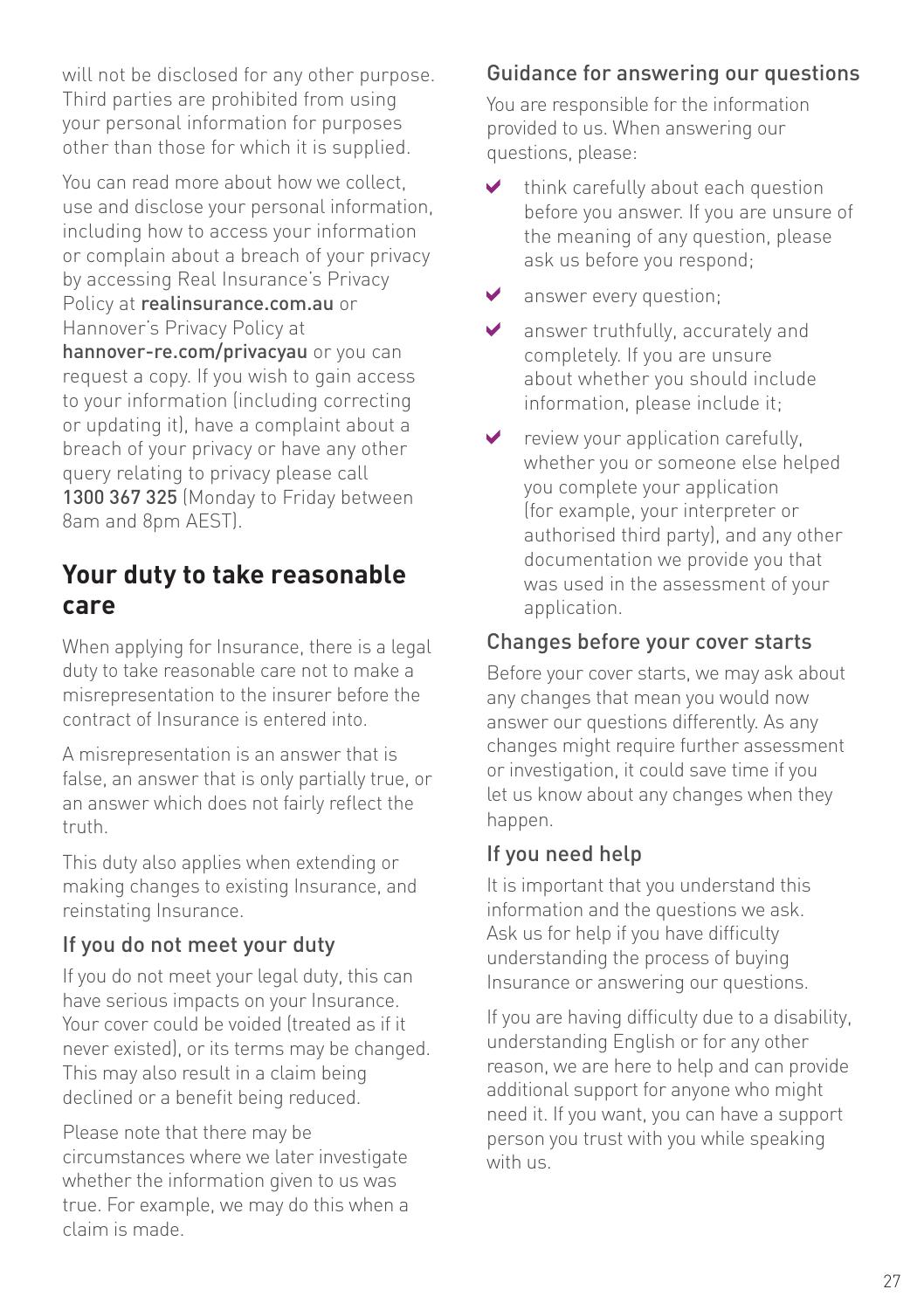

In this Policy, some words begin with a capital letter, for example, Benefit Amount. These words have the special meanings as explained below.

**Acceptance Date** means the date your application is accepted by us and cover starts as set out in the Policy Schedule.

**Accident** means an event resulting in bodily injury occurring while this Policy is in force, where the injury is directly and solely caused by accidental, violent, external and visible means without any other contributing causes and where the injury is not self inflicted.

**Accidental Death** means death occurring as a direct result of an Accident and where death occurs within 90 days of the Accident.

**Australian Resident** means a person who resides in Australia at the time of application and either holds Australian or New Zealand citizenship; or holds an Australian permanent residency visa; or has been in Australia continuously for six months or more on a temporary work visa and resides in Australia.

#### **Bacterial Meningitis (and / or invasive meningococcal disease)** means the

confirmed diagnosis of one of the following in the Child Insured:

- $\blacktriangleright$  a bacterial infection of the meninges (thin membranes that cover the brain and the spinal cord); or
- meningococcal septicaemia (meningococcal bacterial infection in the blood stream).

The diagnosis must be confirmed by an appropriate Specialist Medical Practitioner in that field.

**Benefit Amount** means the amount payable on the applicable insured event covered under this Policy in respect of a Life Insured and Child Insured (as applicable). The Benefit Amount for each benefit for each Life Insured and Child Insured is shown in the Policy Schedule.

#### **Cancer (Children's Insurance Option)**

means the confirmed diagnosis by a Medical Practitioner of the presence of one or more malignant tumours characterised by the uncontrolled growth and spread of malignant cells, and the invasion and destruction of normal tissue beyond the basement membrane histologically confirmed by a pathologist. The term malignant tumour also includes leukaemia, sarcoma and lymphoma and inaccessible brain tumours described as malignant on neuroimaging.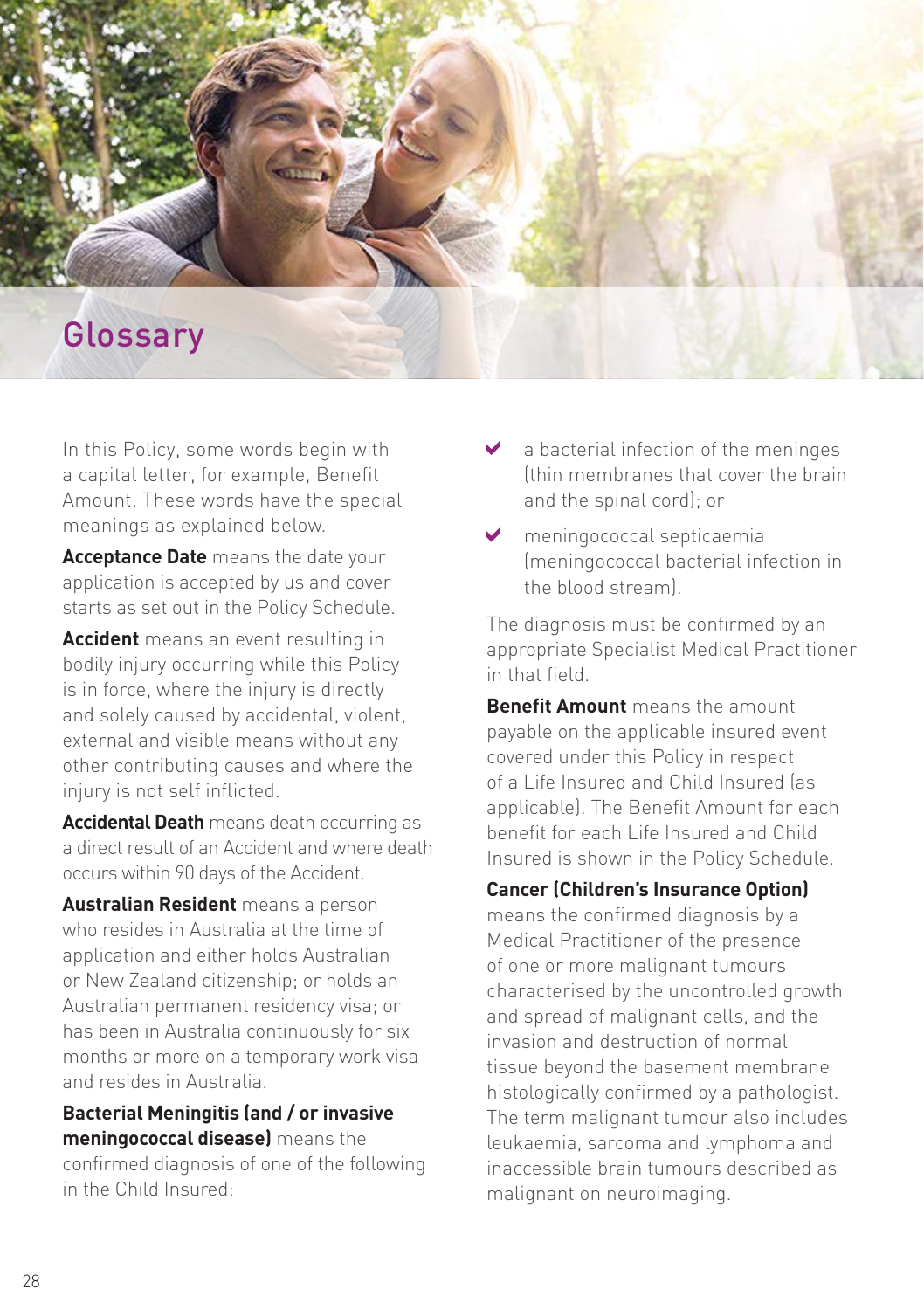#### **Cancer - excluding specified early stage**

**cancers** means the confirmed diagnosis in the Insured of the presence of one or more malignant tumours characterised by the uncontrolled growth and spread of malignant cells, and the invasion and destruction of normal tissue beyond the basement membrane as confirmed histologically by a pathologist. The term malignant tumour also includes leukaemia, sarcoma and lymphoma and inaccessible brain tumours described as malignant on neuroimaging.

The following early stage cancers are specifically excluded:

- $\blacktriangleright$  tumours which are histologically classified as 'pre-malignant', 'noninvasive', 'high-grade dysplasia', 'borderline' or 'having low malignant potential';
- $\blacktriangleright$  all carcinoma in situ except for carcinoma in situ of the breast where total mastectomy was performed specifically to arrest the spread of malignancy and where it was considered the appropriate and necessary treatment;
- ◆ all prostatic cancers, unless having progressed to T2 on the TNM Clinical Staging System; or histologically classified as having a Gleason Score of 7 or higher; or having resulted in the surgical removal of the prostate (where it was considered by treating doctors to be the appropriate and necessary treatment);
- all melanomas less than 1mm thickness as determined by histological examination and which is also less than Clark Level 3 depth of invasion;
- all Hyperkeratosis or Basal Cell Carcinoma (BCC) of skin and Squamous Cell Carcinoma (SCC) of

skin unless having spread to the bone, lymph node, or another distant organ;

- chronic lymphocytic leukaemia Rai Stage 0;
- all cancers of the thyroid unless: ✔
	- a. having progressed to at least TNM classification T2N0M0 (Stage II); or
	- b. surgical removal of the whole thyroid gland is undertaken
- **↓** all cancers of the bladder unless having progressed to at least TNM classification T1N0M0 (Stage I); and
- cutaneous lymphoma confined to the  $\blacktriangleright$ skin.

The above exclusions do not apply for Children's Insurance Option. The diagnosis must be confirmed by Specialist Medical Practitioner in the field.

**Child Insured** in respect of the optional Children's Insurance means the Life Insured named in the Policy Schedule in respect of Children's Insurance.

**Commencement Date** means the date on which your first premium payment is deducted. The date you select for the first premium deduction is set out in the Policy Schedule.

**Congenital Condition** means an illness, disability or defect existing at or from a Child Insured's birth.

**Diplegia (total and permanent)** means total and permanent loss of use of symmetrical parts of the body (such as both arms or both sides of the face) caused by permanent damage to the nervous system as a result of injury. The diagnosis must be confirmed by a Medical Practitioner.

**Encephalitis - with permanent neurological impairment** means the diagnosis of acute inflammatory disease of the brain tissue (viral, bacterial or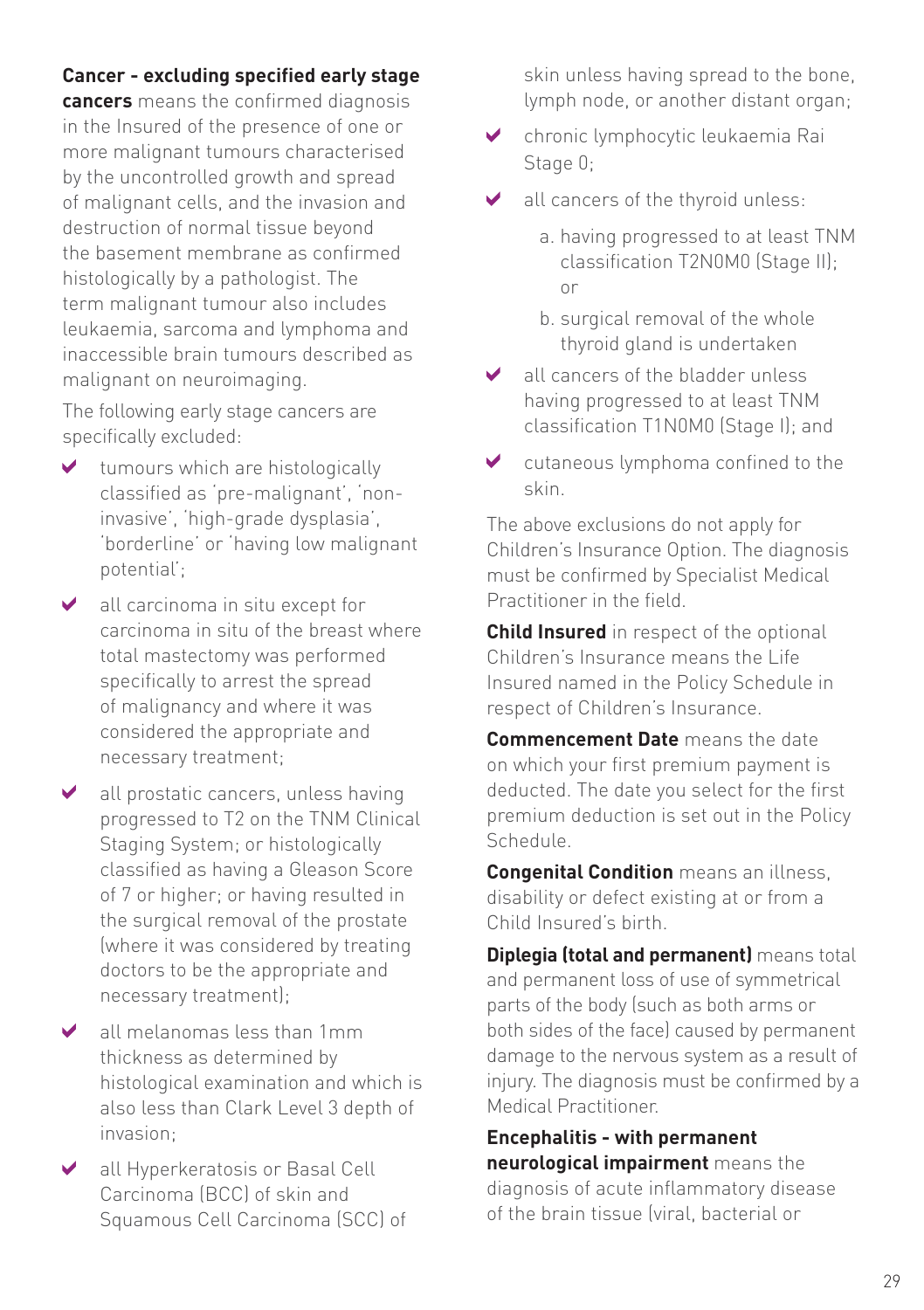autoimmune) in the Child Insured resulting in permanent neurological impairment with persistent symptoms. The diagnosis must be confirmed by an appropriate Specialist Medical Practitioner in that field.

**End Stage Chronic Kidney Failure requiring regular renal dialysis** means chronic, irreversible failure of both kidneys that requires regular renal dialysis.

**Hearing Loss (permanent and disabling, after best treatment)** means a confirmed diagnosis in the Child Insured of a permanent disabling hearing loss due to Injury of Illness, with any one of the following:

- partial loss of hearing in both ears best corrected hearing threshold level for the better ear of 31 decibels averaged at frequencies 500 hertz, 1000 hertz, 2000 hertz and 3,000 hertz; or
- $\triangleright$  total loss of hearing in one ear best corrected hearing threshold of 81 decibels in one ear, averaged at frequencies 500 hertz, 1000 hertz, 2000 hertz and 3,000 hertz.

Loss of hearing requiring a cochlear implant is included. The diagnosis must be confirmed by an appropriate Specialist Medical Practitioner in that field.

**Heart Attack - with evidence of severe permanent heart muscle damage** means the death of a portion of the heart muscle as a result of ischaemia (inadequate blood supply to the heart muscle) measured by the tests specified below, where the diagnosis is supported by a diagnostic rise and/or fall of cardiac biomarkers with at least one value above the 99th percentile of the upper reference limit and at least three of the following:

- symptoms of ischaemia consistent with myocardial infarction (heart attack);
- $\vee$  ECG changes indicative of new ischaemia (new ST-T changes or new

left bundle branch block);

- ◆ development of new pathological Q waves on the ECG;
- new regional wall motion abnormality ✔ persisting for at least six weeks and confirmed on cardiac imaging including echocardiogram, cardiac CT, cardiac MRI or cardiac radio nuclear scan.

If the tests specified are inconclusive or unable to be met, then the definition will be met if three months after the event the insured's left ventricular ejection fraction is less than 50 per cent.

The following are not covered:

- a rise in biological markers as a result of an elective percutaneous procedure for coronary artery disease (such as insertion of stent or balloon angioplasty); or
- ◆ other acute coronary syndromes including but not limited to angina pectoris.

The diagnosis must be confirmed by a Medical Practitioner.

**Heart Bypass Surgery (Coronary Artery Bypass Graft Surgery)** means the actual undergoing of bypass graft surgery, either through an open- heart operation procedure or through a 'key-hole' surgical technique or through hybrid coronary revascularisation (combination of key-hole surgery and stent), for the treatment of coronary artery disease The procedure must be confirmed as medically necessary by a Specialist Medical Practitioner in that field.

**Hemiplegia (total and permanent)** means the total and permanent loss of use of one side of the body (such as one arm and one leg of the same side) caused by permanent damage to the nervous system. The diagnosis must be confirmed by a Medical Practitioner.

**Homemaker** means the Life Insured who is the main provider of domestic duties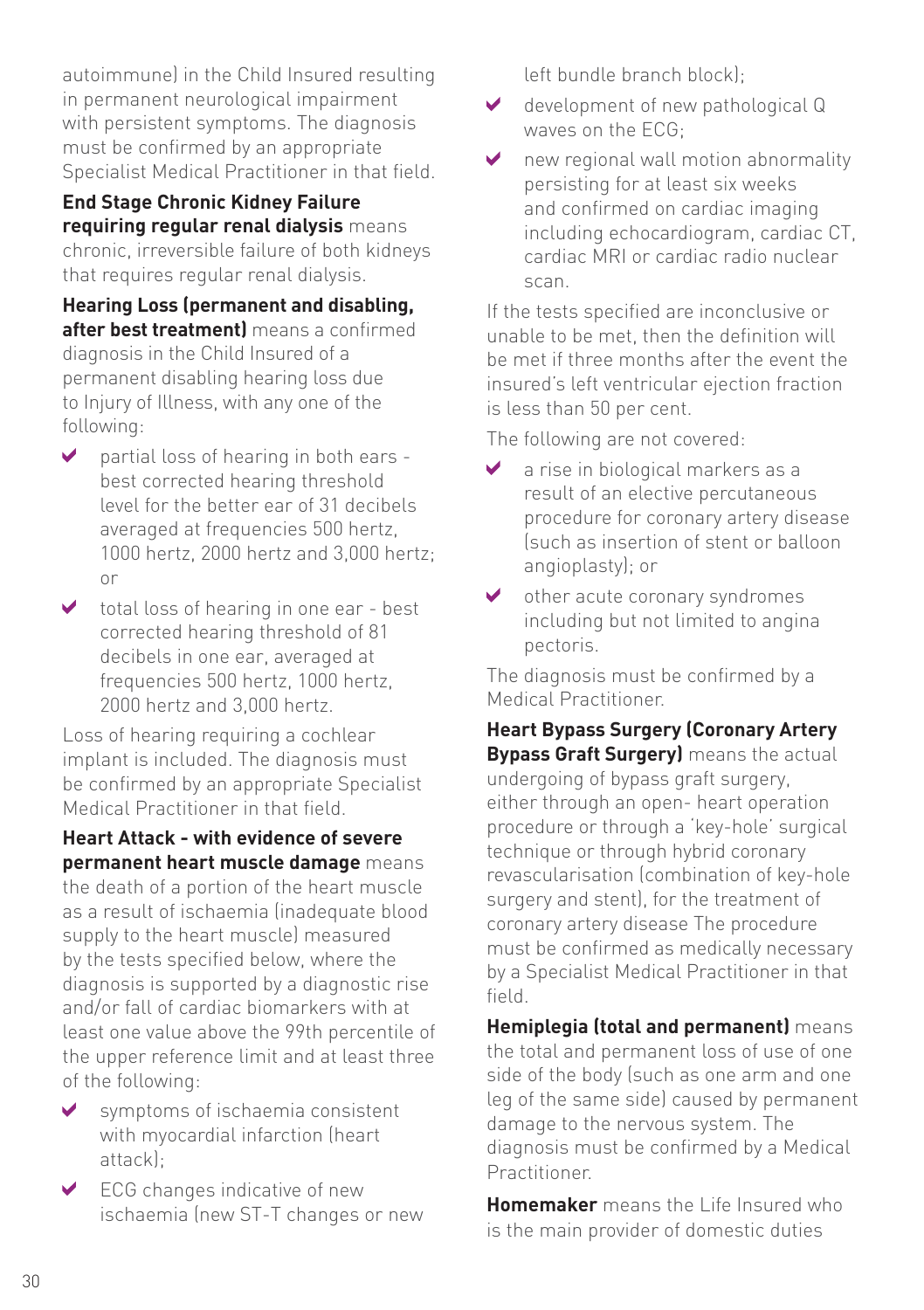within the family home and if also in paid employment, working for less than 10 hours per week.

Domestic duties are the tasks performed by a Life Insured whose main occupation is to maintain their family home. Domestic duties specifically include:

- $\triangleright$  cooking and preparing meals  $\triangleright$ meaning the ability to prepare meals using kitchen appliances;
- $\vee$  cleaning the home meaning the ability to carry out the basic internal household chores using domestic equipment such as a vacuum and mop;
- $\blacktriangleright$  washing clothes meaning the ability to do the household's laundry to a basic standard;
- shopping for groceries meaning the ability to purchase general household grocery items; or
- $\triangleright$  caring for Children meaning the ability to care for and supervise Children (where applicable).

You will not be considered to be unable to carry out all normal domestic duties if you are able to perform any one of these duties.

**Insurance** means, in respect of a Life Insured, the Insurance benefits that have been applied for by the Policyowner and accepted by us as indicated on the Policy Schedule.

**Insurance Plan** means the Insurance Plan nominated by the Policyowner in the application, subject to acceptance by us. The Insurance Plans available under the Policy are:

- $\blacktriangleright$ single plan – this Plan applies if the Key Life Insured is the only person nominated in the application.
- $\triangleright$  joint plan this Plan applies if there is a Key Life Insured and a Partner Life Insured nominated in the application.

**Key Life Insured** means a person named in the Policy Schedule as the Key Life Insured.

**Life Insured** means, as the context requires, the Key Life Insured and, if applicable, the Partner Life Insured and a Child Insured.

**Major Brain Injury - requiring admission of more than 4 consecutive days in an** 

**Intensive Care Unit (ICU)** means an accidental head injury or brain in the Child Insured resulting in the admission to ICU for more than 4 consecutive days (96 hours). The diagnosis must be confirmed by a Medical Practitioner.

#### **Major Burns to the Skin - of specified severity and requiring specific treatment**

means thermal, electrical or chemical injury causing deep partial-thickness burns or full thickness burns to the skin requiring surgical debridement and either skin grafting or flap reconstruction to at least:

- $\blacktriangleright$ 10% of the body surface area as measured by the Lund and Browder Body Surface Chart; or
- ✓ 50% of both hands; or
- Ø 50% of both feet; or
- $\overline{\mathbf{v}}$ 50% of the face.

The diagnosis must be confirmed by an appropriate Specialist Medical Practitioner in that field.

**Major Organ Transplant - specified organs or being on a transplant waiting list** means

either having been the recipient, or upon specialist medical advice is placed on an officially recognised Australian transplant waiting list (such as OrganMatch), to undergo a transplant from another human donor of one or more of the following organs or tissues:

- kidney;
- heart;
- liver; ◡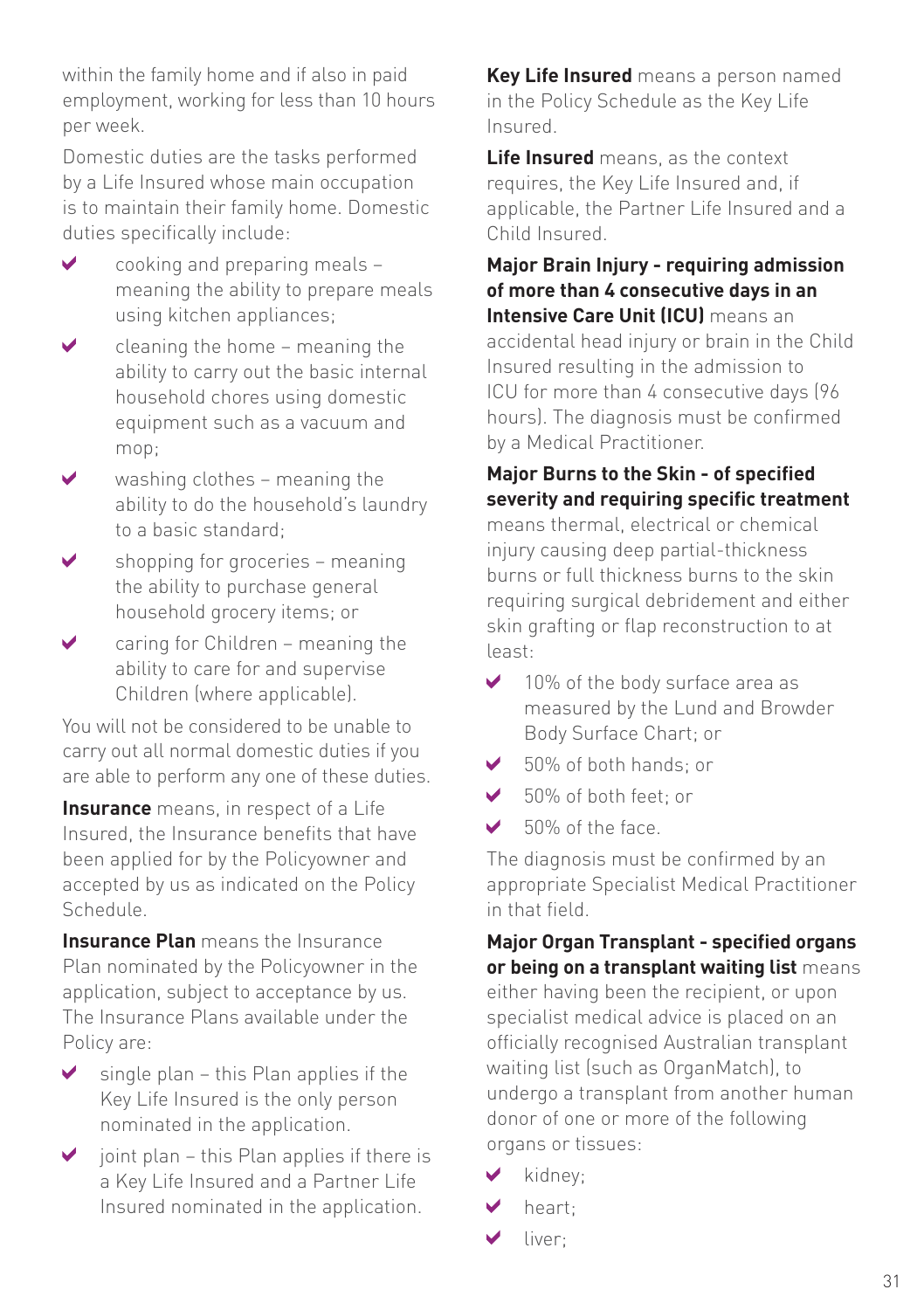- lung;
- $\mathbf{v}$ pancreas;
- $\mathcal{L}$ intestine; or
- $\blacktriangleright$ bone marrow or haematopoietic (stem) cells. The transplantation of all other organs or parts of any organ or any other tissue or graft is excluded.

**Medical Practitioner** means a Medical Practitioner registered with the Australian Health Practitioner Regulation Agency (AHPRA), who must not be the Policyowner or a Life Insured under this Policy, their spouse, relative or business associate.

**Monoplegia (total and permanent)** means the total and permanent loss of use of one limb (such as one arm or one leg) caused by permanent damage to the nervous system. The diagnosis must be confirmed by a Medical Practitioner.

#### **Non-cancerous tumour of the Brain or Spinal Cord - with permanent neurological impairment, or requiring surgical removal of the tumour or**

**radiotherapy** means a non- cancerous tumour in the brain or spinal cord in the Child Insured, confirmed by imaging studies such as Computerised Tomography (CT) scan or Magnetic Resonance Imaging (MRI), that has resulted in either permanent neurological impairment or has required radiotherapy or surgical removal of the tumour.

The following do not constitute "permanent neurological impairment":

- an abnormality seen on brain or spinal cord scans/imaging without definite related clinical symptoms;
- ◆ neurological signs occurring without symptomatic abnormality, such as brisk reflexes without other symptoms;
- symptoms of psychological or psychiatric origin.

#### **Paralysis (total and permanent) –**

**specified** means total and permanent loss of use of one or more limbs caused by permanent damage to the nervous system as a result of injury or illness. This includes, but is not limited to, Monoplegia, Hemiplegia, Diplegia, Paraplegia, and Quadriplegia/ Tetraplegia. The diagnosis must be confirmed by a Medical Practitioner.

**Paraplegia (total and permanent)** means the total and permanent loss of use of both legs caused by permanent damage to the nervous system. The diagnosis must be confirmed by a Medical Practitioner.

**Partner Life Insured** means a person named in the Policy Schedule as the Partner Life Insured. A partner may be a legal spouse or de-facto of the Key Life Insured and may be of the same gender as the Key Life Insured.

**PDS** is an abbreviation of Product Disclosure Statement.

**Policy** means the legal contract between the Policyowner and us. This PDS, your application, any future application accepted by us, the current Schedule, and any special conditions, amendments, or endorsements make up the Policy.

**Policy Anniversary** means the anniversary of the Commencement Date of your Policy.

**Policyowner, you, your, yours** means the Key Life Insured. This Policy may not be transferred or assigned to another person.

**Quadriplegia (total and permanent) / Tetraplegia (total and permanent)** means the total and permanent loss of use of both arms and both legs caused by permanent damage to the nervous system. The diagnosis must be confirmed by a Medical Practitioner.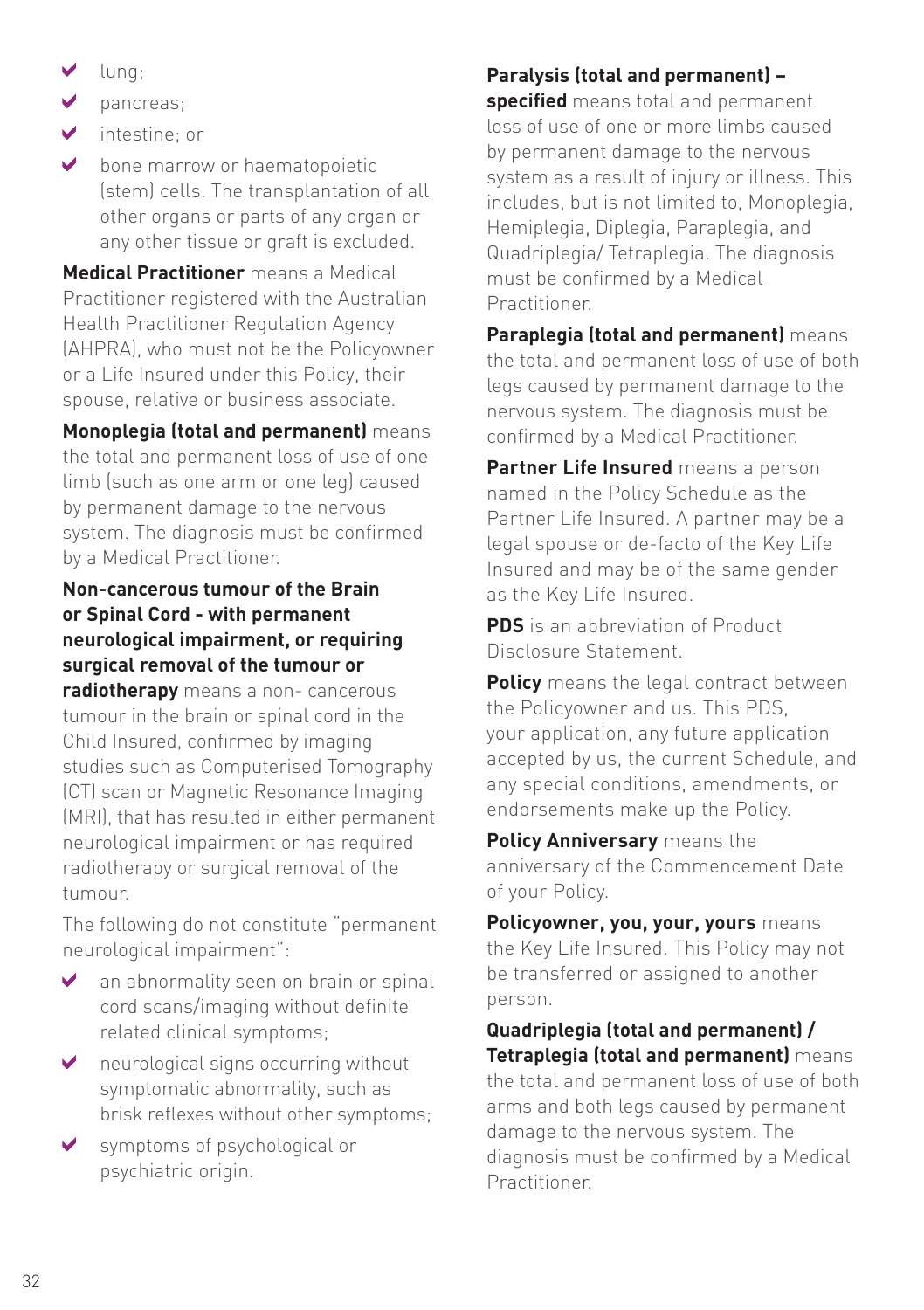**Schedule** means the Schedule issued with this Policy and updated from time to time. A new Schedule will be issued at any time we agree with you to change the details in respect of a Life Insured under this Policy. A new Schedule will replace previous Schedules.

**Specialist Medical Practitioner** means a Medical Practitioner who practices in a specialty field and is listed on Australian Health Practitioner Regulation Agency's (AHPRA) Specialist Register. The Specialist Medical practitioner must not be the Policyowner or a Life Insured under this Policy, their spouse, relative or business associate.

**Stroke - in the brain resulting in specified permanent impairment** means death of brain tissue resulting from insufficient blood supply (typically due to a thrombus or clot), bleeding within the skull, or intracerebral embolism, and that has resulted in permanent neurological impairment with persistent symptoms.

This diagnosis must be supported by both of the following:

- v evidence of "permanent neurological impairment with persisting clinical symptoms" confirmed by a neurologist at least six weeks after the stroke; and
- ◆ findings on Magnetic Resonance Imaging (MRI), Computerised Tomography (CT), or other reliable imaging techniques consistent with the diagnosis of a new stroke and compatible with the neurological impairment.

#### The following are excluded:

- transient ischaemic attacks; and  $\blacktriangledown$
- migraine; and
- vascular disease affecting the eye or optic nerve; and
- Ischaemic disorders of the vestibular system; and
- ◆ any stroke related to recreational drug use and/or substance abuse; and
- **v** brain damage due to an accident or injury.

"Permanent neurological impairment with persisting symptoms" means dysfunction in the nervous system that is present on clinical examination and expected to last throughout the insured person's life. It includes outcomes such as: numbness, hypertonicity, hemiplegia, monoplegia, hemiparesis, monoparesis, hyperaesthesia (increased sensitivity), paralysis, localised weakness, dysarthria (difficulty with speech), aphasia (inability to speak), dysphagia (difficulty in swallowing), visual impairment, difficulty in walking, lack of coordination, tremor, coma and objectively documented significant loss of cognitive function.

The following do not constitute "permanent neurological impairment with persisting symptoms":

- an abnormality seen on brain or other scans without definite related clinical symptoms; or
- ◆ neurological signs occurring without symptomatic abnormality, such as e.g. brisk reflexes without other symptoms; or
- symptoms of psychological or psychiatric origin.

The diagnosis must be confirmed by a Medical Practitioner.

**Terminal Illness** means the diagnosis, by a Medical Practitioner or Specialist Medical Practitioner, of a Terminal Illness where life expectancy, after taking into account all reasonably available treatment, is 12 months or less.

**Total & Permanent Disability** is where as a result of sickness or injury, the Life Insured:

- suffers the loss of limbs or sight; or
- is unable to work; or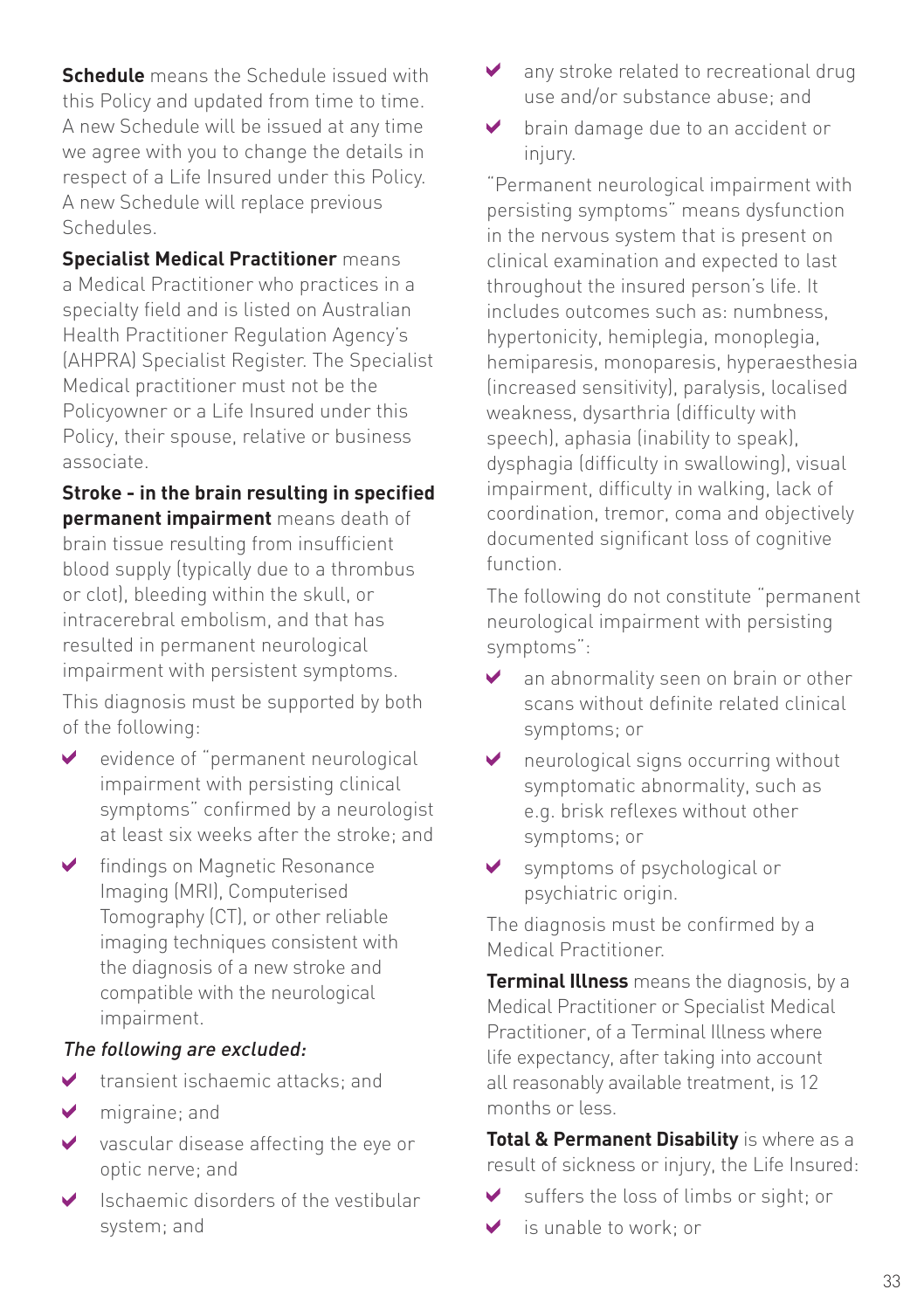- suffers loss of independent existence; defined as follows:
	- a. loss of limbs or sight Means the total and permanent loss of use of:
		- $-$  both hands; or
		- both feet; or
		- one hand and one foot; or
		- the sight of one eye and the use of either one hand or one foot; or
		- the sight of both eyes.

#### b. unable to work

If the Life Insured is not a Homemaker, a state of physical or mental incapacity which:

- results in the Life Insured being disabled and unable to work in any employed capacity for at least six consecutive months; and
- in our reasonable opinion, after considering medical evidence and/or other evidence, results in the Life Insured being unable ever to follow any occupation for which he or she is reasonably qualified by education, training or experience.

If the Life Insured is a Homemaker, a state of physical or mental incapacity which:

- results in the Life Insured being unable to engage in normal domestic duties for at least six consecutive months; and
- in our reasonable opinion, after considering medical

evidence and/or other evidence, results in the Life Insured being unable ever to perform normal domestic duties or engage in any other occupation for which he or she is reasonably qualified by education, training or experience.

#### c. loss of independent existence

– There is a permanent and irreversible inability of the Life Insured to perform any two of the following "activities of daily living" without the physical assistance of someone else. If the Life Insured can perform the activity on their own by using special equipment, we will not treat them as unable to perform the activity.

| <b>Activity</b> | <b>Description</b>                                                                                                                      |
|-----------------|-----------------------------------------------------------------------------------------------------------------------------------------|
| Washing         | Bathing and<br>showering                                                                                                                |
| Dressing        | Dressing and<br>undressing                                                                                                              |
| Eating          | Eating and drinking                                                                                                                     |
| Continence      | Maintaining<br>continence with a<br>reasonable level of<br>personal hygiene                                                             |
| Mobility        | Getting in and out<br>of bed, a chair or<br>wheelchair, or<br>moving from place<br>to place by walking,<br>wheelchair or<br>walking aid |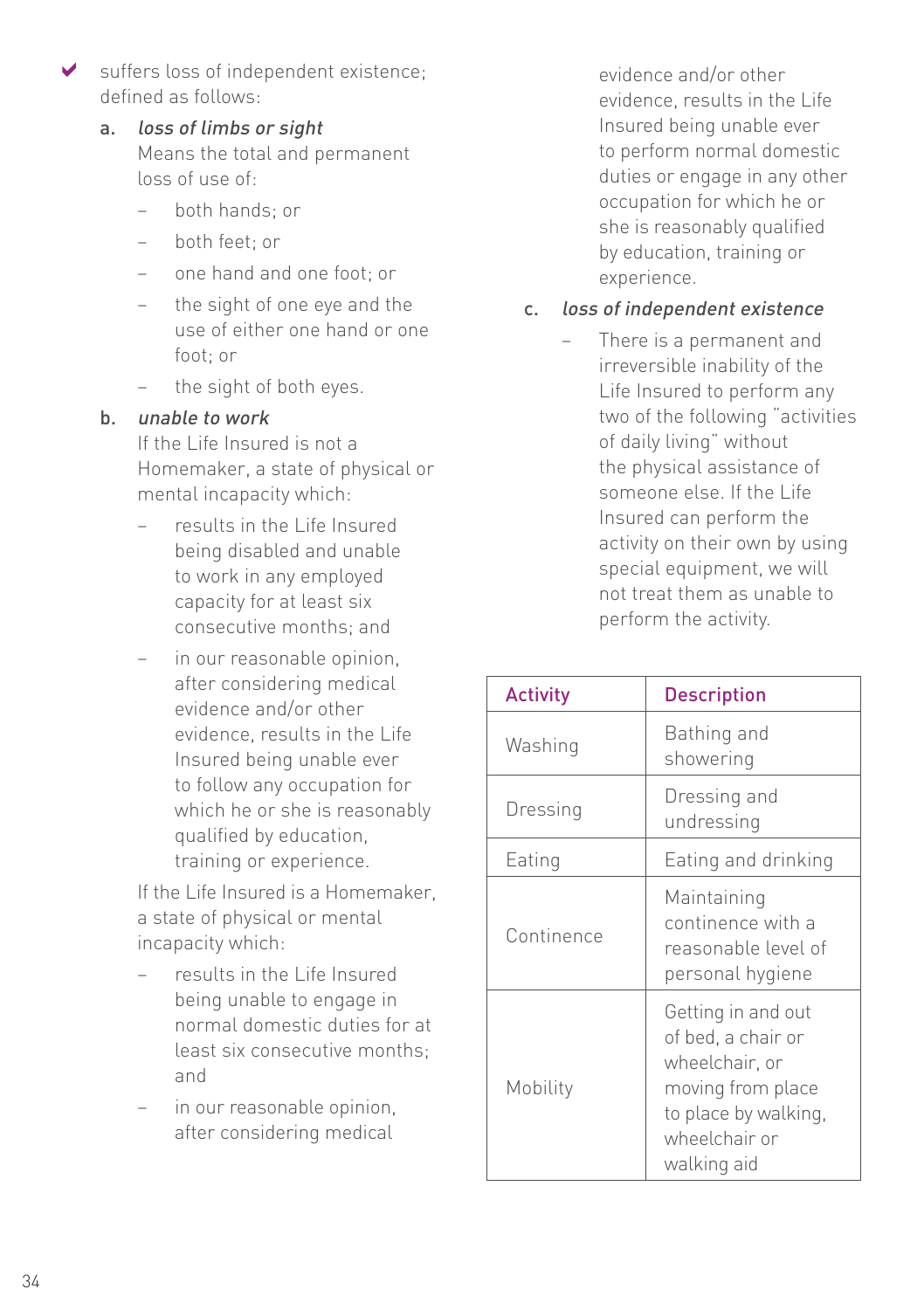- 
- or– The Life Insured suffers cognitive impairment that results in the Life Insured requiring permanent and constant supervision for a continuous period of at least 6 months. The Life Insured's impairment must be established by a Medical Practitioner.

**Total and Permanent Loss of Use of One Specified Limb** means complete and irrecoverable loss of the use of one limb. Limb in this context means an arm, leg, hand or foot. The diagnosis must be confirmed by a Medical Practitioner.

**Vision Loss (permanent and disabling, after best treatment)** means a confirmed diagnosis in the Child Insured of a permanent disabling vision loss due to Injury or Illness with any of the following:

- $\overline{\mathbf{v}}$ partial loss of vision in both eyes best corrected visual acuity is 6/18 or less in the better eye; or
- $\blacktriangleright$ total loss of vision in one eye - best corrected visual acuity is 6/60 or less in at least one eye, or visual field is reduced to 20 degrees or less of arc; or
- any degree of cortical vision impairment.

The diagnosis must be made by an appropriate Specialist Medical Practitioner in that field.

Visual acuity of 6/18 or less means that even with visual aids the Child Insured needs to be at 6 metres or less to see what someone with normal vision can see at 18 metres.

Visual acuity of 6/60 or less means that even with visual aids the Child Insured needs to be at 6 metres or less to see what someone with normal vision can see at 60 metres.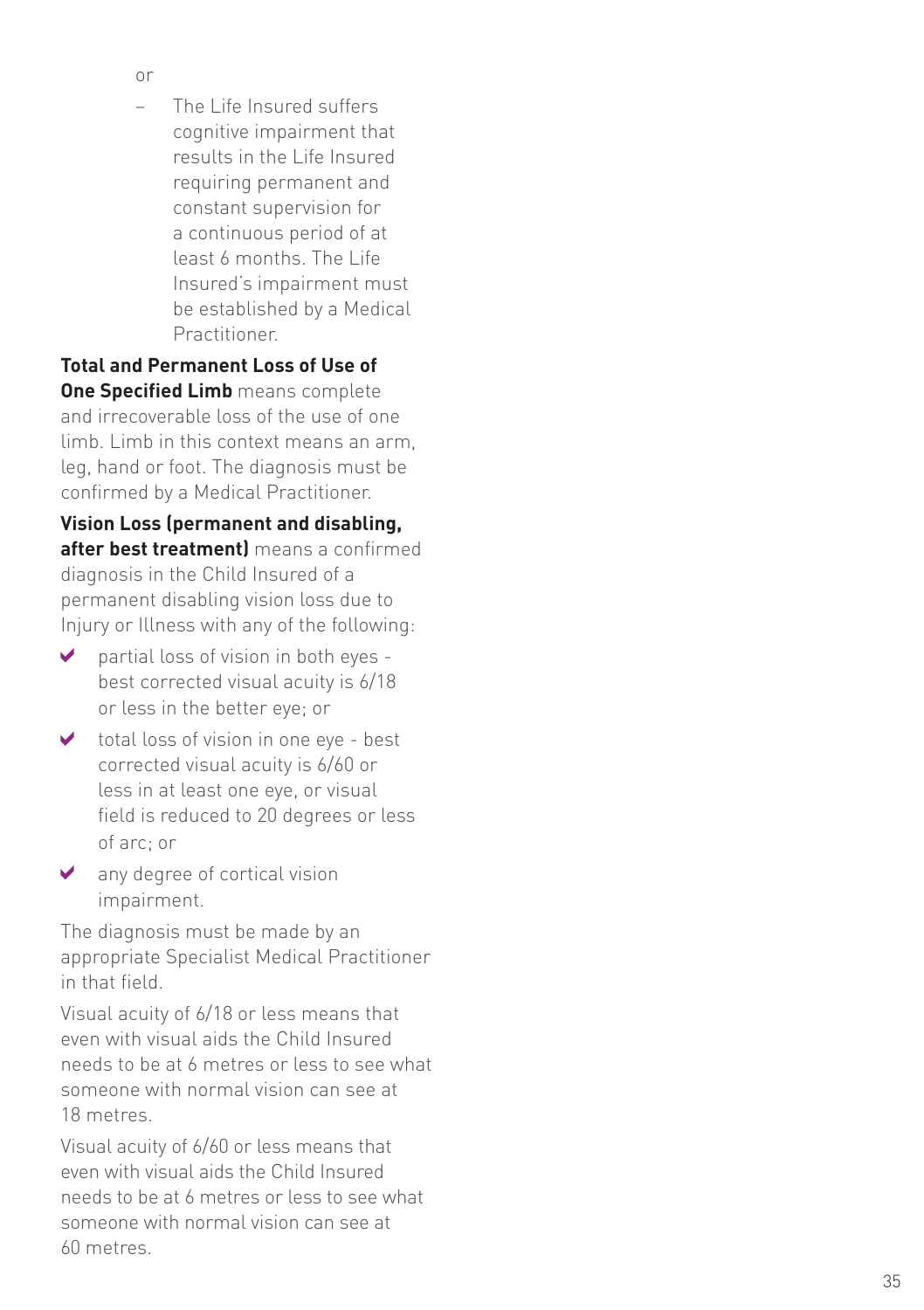- 1. Hannover Life Re of Australasia Ltd ABN 37 062 395 484 ("Debit User") will initiate direct premium debit payments in the manner referred to in the Schedule (contained in the Direct Debit Request).
- 2. Debit payments will be made when due. The Debit User will not issue individual confirmation of payments made.
- 3. The Debit User will give the customer at least 14 days' written notice if the Debit User proposes to vary details of this arrangement, including the amount and frequency of debit payments.
- 4. If the customer wishes to defer any payment or alter any of the details referred to in the Policy Schedule, they must either contact the Debit User on 1300 367 325 (Monday to Friday between 8am and 8pm AEST), or write to the Debit User at Reply Paid 6728, Baulkham Hills NSW 2153.
- 5. Customer queries concerning disputed debit payments must be directed to the Debit User in the first instance. Details of the dispute resolution process that applies to the Debit User are described in this PDS on page 23. Queries about claims in regards to disputed debit payments should also be directed to the Debit User and may also be directed to the customer's financial institution nominated in the Schedule.
- 6. Direct payment debiting is not available on the full range of accounts at all financial institutions. If in doubt, the customer should check with their financial institution before completing the Direct Debit Request.
- 7. The customer should ensure that their account details given in the Policy Schedule are correct by checking against a recent statement from their financial institution at which their account is held.
- 8. It is the customer's responsibility to have sufficient cleared funds available, by the premium due date, in the account to be debited to enable debit payments to be made in accordance with the Direct Debit Request.
- 9. By authorising the Direct Debit Request, the customer warrants and represents that he/she/they is/are duly authorised to request and instruct the debiting of premium payments from the account described in the Policy Schedule.
- 10. If a debit payment falls due on any day which is not a business day, the payment will be made on the next business day. If you are uncertain as to when a debit payment will be processed to your account, you should make enquiries directly with the financial institution nominated in the Policy Schedule.
- 11. If a debit payment is returned unpaid, the customer may be charged a fee by the financial institution nominated in the Policy Schedule for each returned item.
- 12. Customers wishing to cancel the Direct Debit Request or to stop individual payments must give at least seven days' written notice to the Debit User at the address referred above.
- 13. Except to the extent that disclosure is necessary in order to process debit payments, investigate and resolve disputed transactions or is otherwise required by law, the Debit User and its service providers will keep details of the customer's account and debit payments confidential.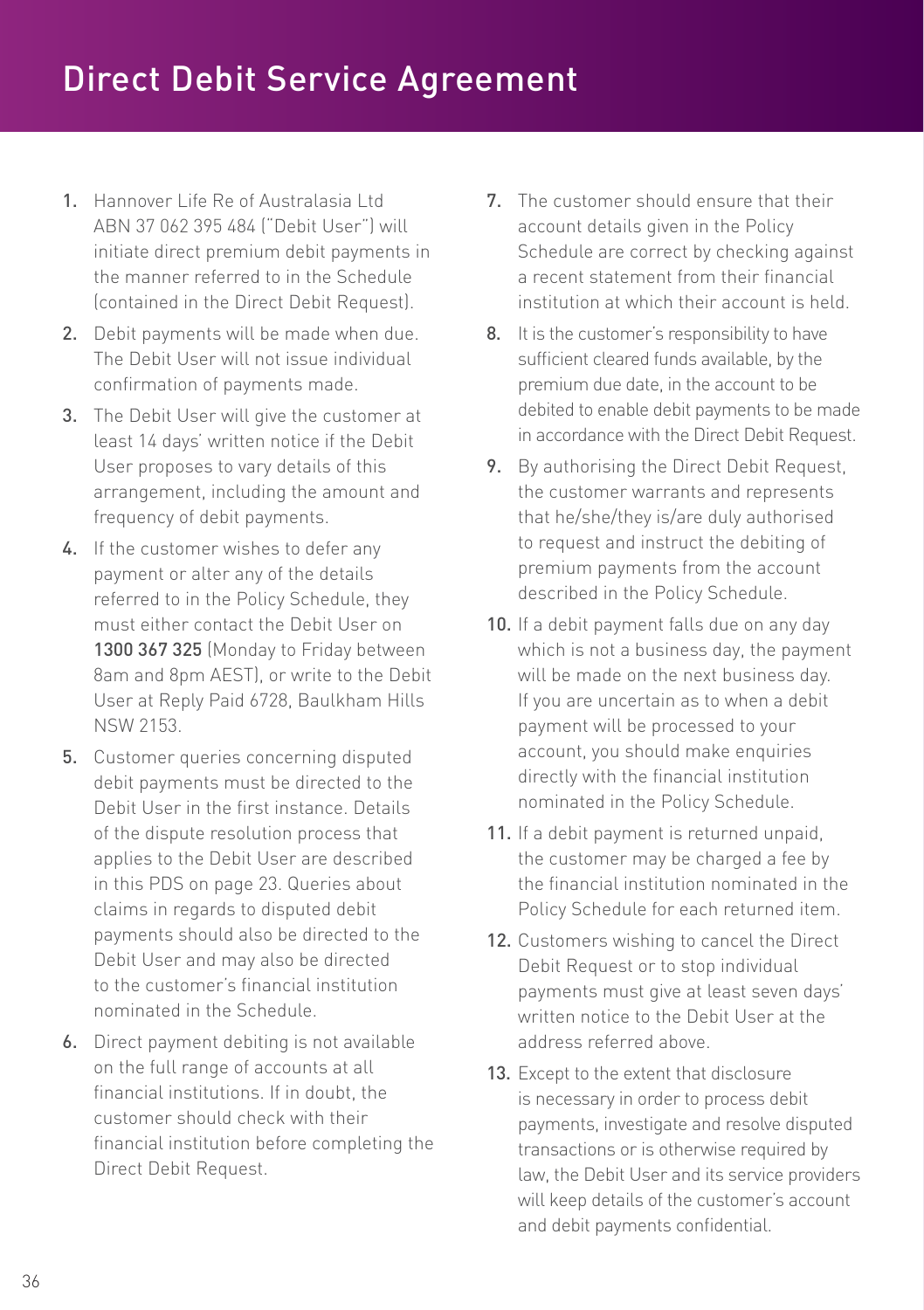| your death. The opti                                                                | payable from your Policy will be settled in accordance with provisions outlined in your Product Disclosure Statement and the<br>Life Insurance Act 1995.<br>If you choose not to nominate a beneficiary using this form, or do not submit a valid nomination (explained below) any benefit<br>on to nominate a beneficiary is subject to the conditions listed below. |                                           |               |                                       |                                        |
|-------------------------------------------------------------------------------------|-----------------------------------------------------------------------------------------------------------------------------------------------------------------------------------------------------------------------------------------------------------------------------------------------------------------------------------------------------------------------|-------------------------------------------|---------------|---------------------------------------|----------------------------------------|
| Life Insurance Act 1<br>Conditions                                                  |                                                                                                                                                                                                                                                                                                                                                                       |                                           |               |                                       |                                        |
| The following conditions apply:                                                     |                                                                                                                                                                                                                                                                                                                                                                       |                                           |               |                                       |                                        |
| $\blacktriangleright$                                                               | Only the Policyowner can sign the Nomination of Beneficiaries Form; and                                                                                                                                                                                                                                                                                               |                                           |               |                                       |                                        |
| You can nominat<br>⋗                                                                | te a maximum of 5 beneficiaries under your policy; and                                                                                                                                                                                                                                                                                                                |                                           |               |                                       |                                        |
| ゝ                                                                                   | Nominations must be a natural person; and                                                                                                                                                                                                                                                                                                                             |                                           |               |                                       |                                        |
| for the benefit of the minor; and<br>$\blacktriangleright$<br>$\blacktriangleright$ | If at time of payment, a nominated beneficiary is a minor, the payment will be made to the minor's legal guardian or trust<br>If a nominee pre-deceases you, the portion otherwise payable to them will be payable to your estate; and                                                                                                                                |                                           |               |                                       |                                        |
| owner; and<br>ゝ                                                                     | Payment of benefits will be made on the basis of the latest valid nomination received by us prior to the death of the policy                                                                                                                                                                                                                                          |                                           |               |                                       |                                        |
| You may vary the<br>Real Insurance.<br>$\blacktriangleright$                        | You may vary the nomination at any time by calling us on <b>1300 307 297</b> or by properly completing and signing a new<br>Nomination of Beneficiaries Form and forwarding it to Real Insurance. The variation takes effect when it i                                                                                                                                | on 1300 307 297 or by properly completing |               |                                       | and signing                            |
| Helpful tips                                                                        | when completing the Nomination of Beneficiaries                                                                                                                                                                                                                                                                                                                       |                                           |               | Form                                  |                                        |
| $\blacktriangleright$                                                               | If you make an alteration or correction to the Form, please ensure you initial each change.                                                                                                                                                                                                                                                                           |                                           |               |                                       |                                        |
| ↘                                                                                   | Please note that when completing the Proportion of Benefit Section, it must equal 100%; we cannot accept dollar amounts, fractions,<br>or statements such as 'All', 'Half', or 'The Rest'.                                                                                                                                                                            |                                           |               |                                       |                                        |
| ゝ                                                                                   | We require complete phone numbers for all nominees, except if they are under 18 years of ag                                                                                                                                                                                                                                                                           |                                           | $\omega$      |                                       |                                        |
| Example of h<br>Þ                                                                   | We are unable to accept any additional instructions on the Form, other than the fields included<br>ow to nominate a                                                                                                                                                                                                                                                   | Beneficiarylies                           |               |                                       |                                        |
| <b>Full Name of Beneficiary</b>                                                     | Address                                                                                                                                                                                                                                                                                                                                                               | <b>Phone Number</b>                       | Date of Birth | <b>Relationship to</b><br>Policyowner | <b>Proportion of</b><br><b>Benefit</b> |
| Mr Travis Smith                                                                     | Street, Smithville NSW<br>Sample:<br>$\overline{\phantom{m}}$                                                                                                                                                                                                                                                                                                         | 02 1234 5678                              | 01/05/1980    | Brother                               | 30%                                    |
| Sarah Jones<br>$\frac{1}{2}$                                                        | Smithville NSW<br>35 Sample Street,                                                                                                                                                                                                                                                                                                                                   | 56781234<br>02                            | 30/06/1995    | Daughter                              | 70%                                    |
|                                                                                     |                                                                                                                                                                                                                                                                                                                                                                       |                                           |               |                                       | SC                                     |
|                                                                                     | <b>HelMPS</b>                                                                                                                                                                                                                                                                                                                                                         |                                           |               |                                       | S                                      |
|                                                                                     |                                                                                                                                                                                                                                                                                                                                                                       |                                           |               |                                       | $\%$                                   |
| Your Policy Number                                                                  | 750123456                                                                                                                                                                                                                                                                                                                                                             |                                           |               | Total (must add up to 100%)           | 100%                                   |
| Name of Policyowner                                                                 | Mrs Sandi Jones                                                                                                                                                                                                                                                                                                                                                       |                                           |               |                                       |                                        |
| Signature of Policyowner                                                            | Sandi Jones                                                                                                                                                                                                                                                                                                                                                           |                                           |               | Date:                                 | 11/06/2020                             |
|                                                                                     |                                                                                                                                                                                                                                                                                                                                                                       |                                           |               |                                       |                                        |

Nomination of Beneficiaries Form

Nomination of Beneficiaries Form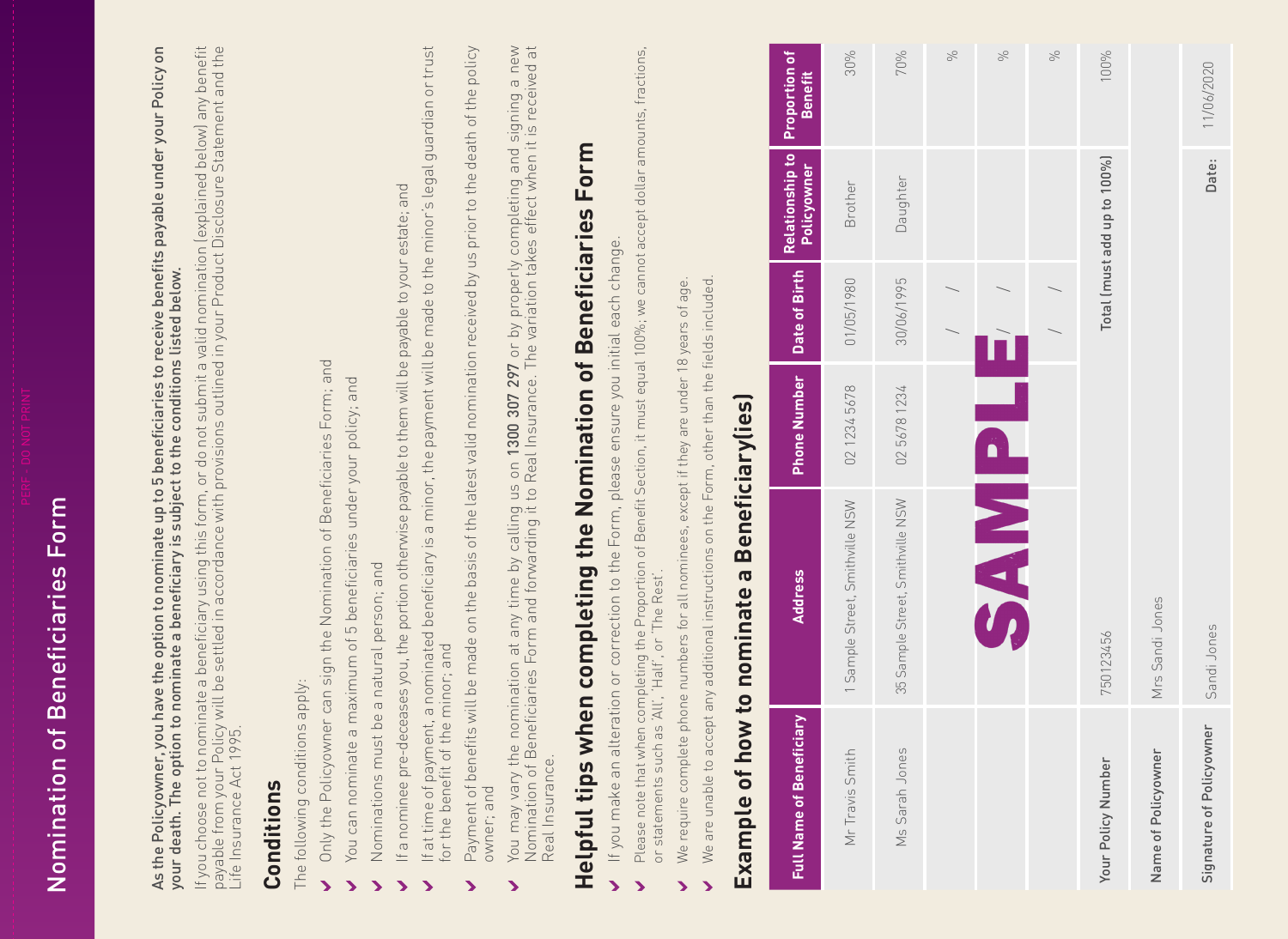

## Signature of Policyowner Name of Policyowner Your Policy Number **Full Name of Beneficiary** Signature of Policyowner Name of Policyowner Your Policy Number mail to: Customer Support, Reply Paid 6728, Baulkham Hills NSW 2153 (no stamp required) or fax to: 1300 259 681 **Full Name of Beneficiary mail to: Customer Support, Reply Paid 6728, Baulkham Hills NSW 2153 (no stamp required) or fax to: 1300 259 681** Please return this form to Real Insurance. Email to: service@reallifecover.com.au, **Please return this form to Real Insurance. Email to: service@reallifecover.com.au, Address Address** Phone Number **Phone Number** Date of Birth **Date of Birth** / / / / / / / / / / Total (must add up to 100%) Total (must add up to 100%)**Relationship to Policyowner** Date:Proportion of<br>Benefit / / %  $\aleph$ %  $\%$  $\%$ %

**Privacy**

Nomination of Beneficiaries Form Nomination of Beneficiaries Form

information and how to complain about a breach of the Privacy Principles, on our website or you can request a copy by contacting us<br>on **1300 367 325** (Monday to Friday between 8am and 8pm AEST). any foreign jurisdiction. You can obtain a copy of our Privacy Policy, which contains information about accessing and correcting information in full, your nomination will be deemed invalid and will not be processed. We are unlikely to send your information to claims assessors should you lodge a claim under your Policy. If you fail to provide the requested information, or do not provide the individuals to provide this information. This information will be shared with your insurer and any of its service providers, including Greenstone Financial Services Pty Ltd ('GFS', 'we', 'us' or 'our') collects the following personal information in order to record your<br>nominated beneficiaries and to assist in the management of future claims. You confirm t information and how to complain about a breach any foreign jurisdiction. You can obtain a copy of our Privacy Policy, which contains information about accessing and correcting information in full, your nomination will be deemed invalid and will not be processed. We are unlikely to send your information to claims assessors should you lodge a claim under your Policy. If you fail to provide the requested information, or do not provide the individuals to provide this information. This information will be shared with your insurer and any of its service providers, including nominated beneficiaries and to assist in the management of future claims. You confirm that you have gained consent from the Greenstone Financial Services Pty Ltd ('GFS', 'we', 'us' or 'our') collects the following personal information in order to record your 1300 367 325 (Monday to Friday between 8am and 8pm AEST). of the Privacy Principles, on our website or you can request a copy by contacting us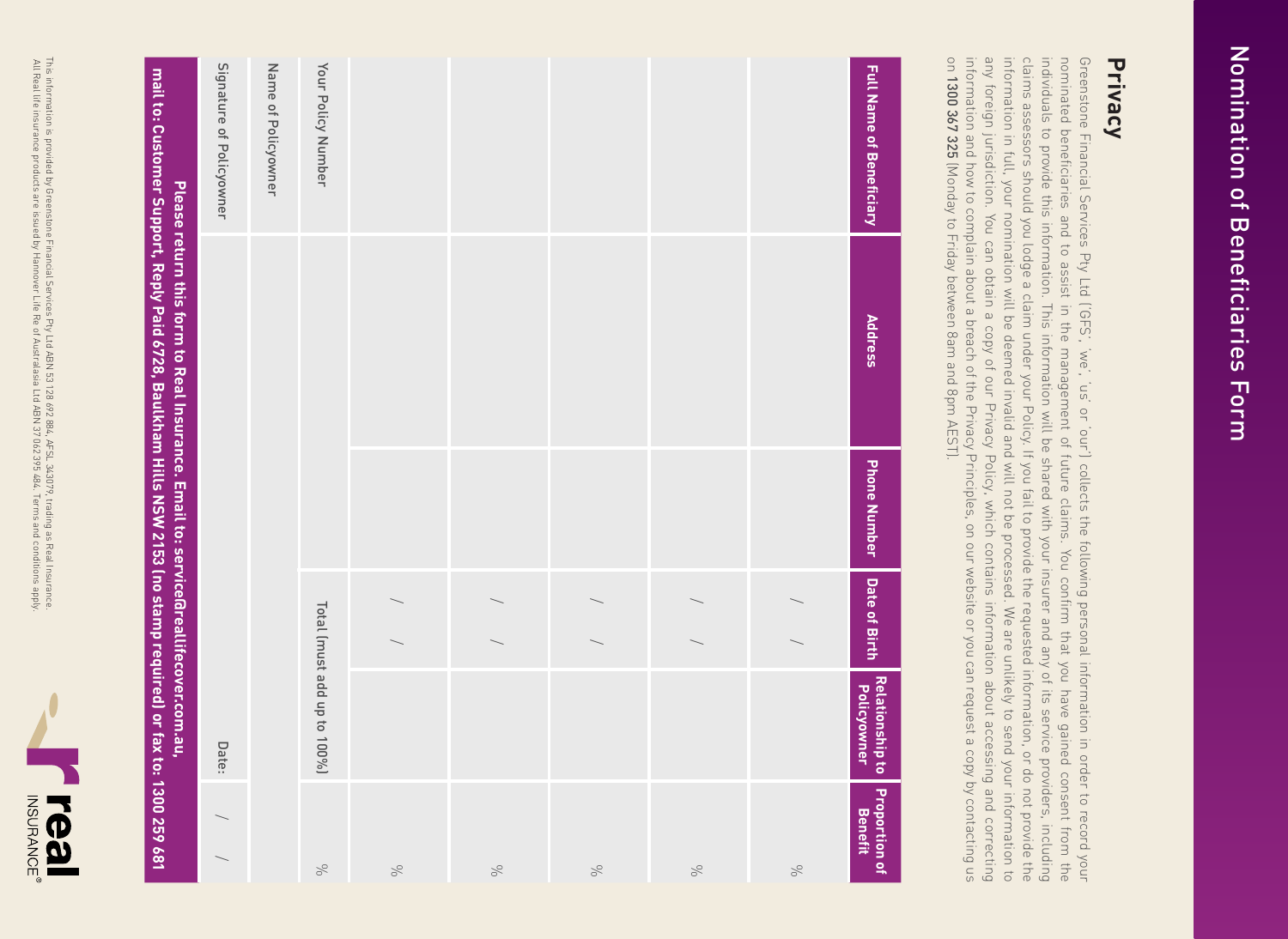

#### **The Real Insurance promise**

Is  $t_0$ ...  $\vee$  make our Insurance simple and straightforward so it's easy for you to understand and apply for cover.

> $\vee$  give ordinary Australians the opportunity to access a range of quality insurance products to help protect the financial security of their families, and the wealth and assets they have worked hard to create.

offer a wide product range with a choice of covers and optional benefits. So Real Insurance customers can decide what works best for them, and what fits in their budget.